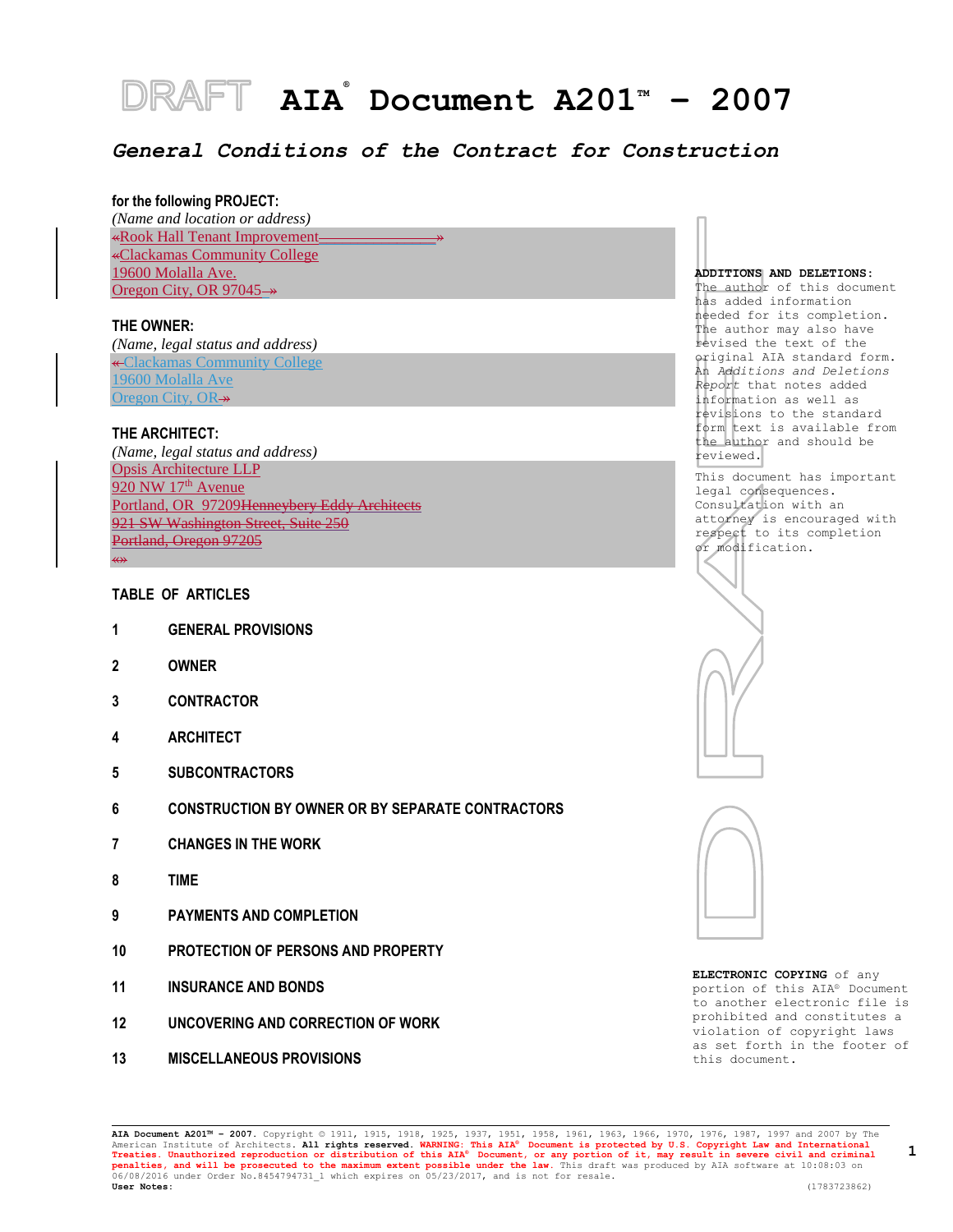- **TERMINATION OR SUSPENSION OF THE CONTRACT**
- **CLAIMS AND DISPUTES**



AIR Document A201<sup>m</sup> - 2007. Copyright © 1911, 1915, 1918, 1925, 1937, 1951, 1958, 1961, 1963, 1966, 1970, 1976, 1987, 1997 and 2007 by The American Institute of Architects. All rights reserved. WARNING: This AIR<sup>®</sup> Docume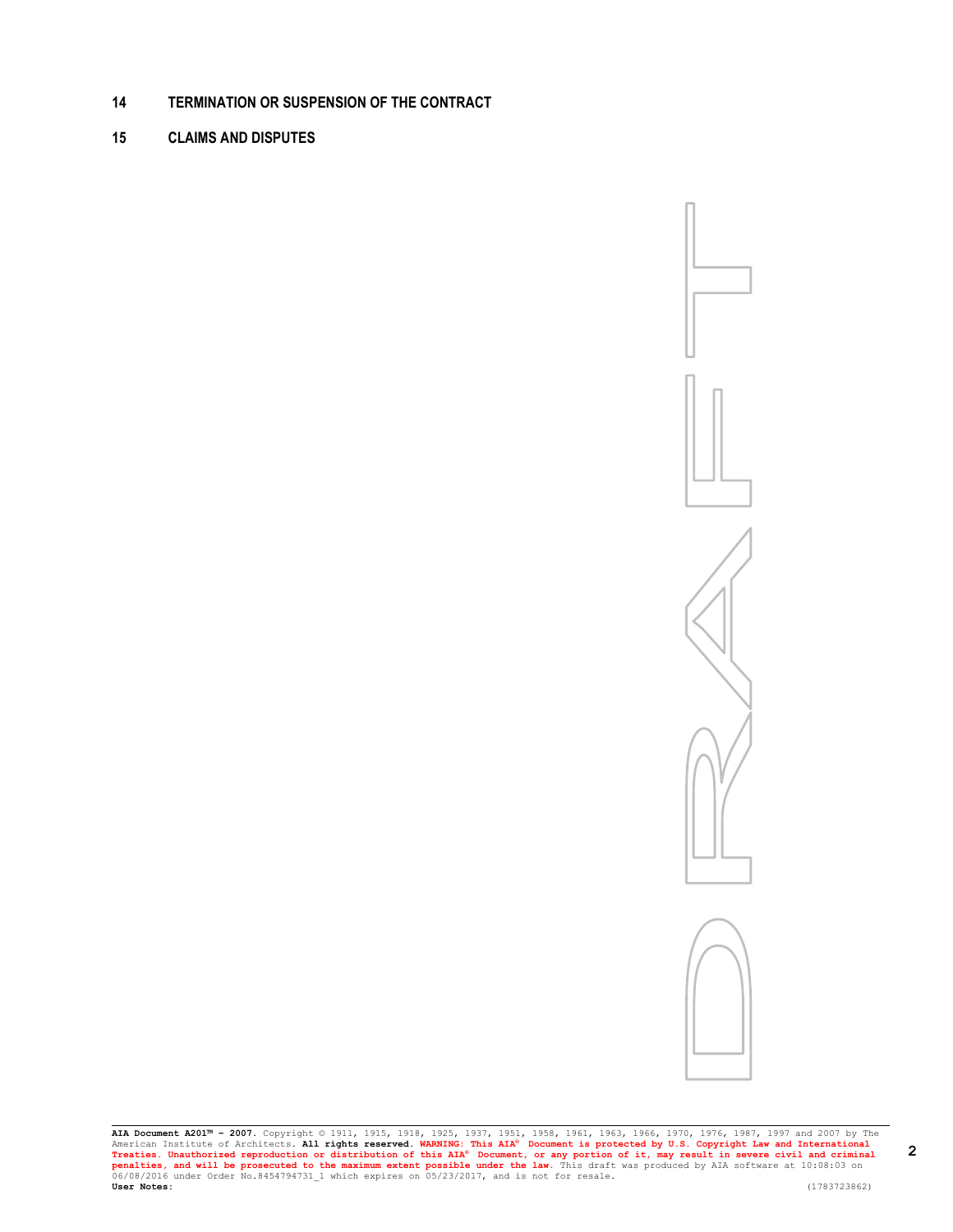### **INDEX**

(Topics and numbers in bold are section headings.)

**Acceptance of Nonconforming Work** 9.6.6, 9.9.3, **12.3** Acceptance of Work 9.6.6, 9.8.2, 9.9.3, 9.10.1, 9.10.3, 12.3 **Access to Work 3.16**, 6.2.1, 12.1 Accident Prevention 10 Acts and Omissions 3.2, 3.3.2, 3.12.8, 3.18, 4.2.3, 8.3.1, 9.5.1, 10.2.5, 10.2.8, 13.4.2, 13.7, 14.1, 15.2 Addenda 1.1.1, 3.113.11.1 Additional Costs, Claims for 3.7.4, 3.7.5, 6.1.1, 7.3.7.5, 10.3, 15.1.4 **Additional Inspections and Testing** 9.4.2, 9.8.3, 12.2.1, **13.5** Additional Insured 11.1.4 **Additional Time, Claims for** 3.2.4, 3.7.4, 3.7.5, 3.10.2, 8.3.2, **15.1.5 Administration of the Contract** 3.1.3, **4.2**, 9.4, 9.5 Advertisement or Invitation to Bid 1.1.1 Aesthetic Effect 4.2.13 **Allowances 3.8**, 7.3.8 All-risk Insurance 11.3.1, 11.3.1.1 **Applications for Payment** 4.2.5, 7.3.9, 9.2, **9.3**, 9.4, 9.5.1, 9.6.3, 9.7, 9.10, 11.1.3 Approvals 2.1.1, 2.2.2, 2.4, 3.1.3, 3.10.2, 3.12.8, 3.12.9, 3.12.10, 4.2.7, 9.3.2, 13.5.1 **Arbitration** 8.3.1, 11.3.10, 13.1, 13.1.1, 15.3.2, **15.4 ARCHITECT 4 Architect**, Definition of **4.1.1** Architect, Extent of Authority 2.4, 2.4.1, 3.12.7, 4.1, 4.2, 5.2, 6.3, 7.1.2, 7.3.7, 7.4, 9.2, 9.3.1, 9.4, 9.5, 9.6.3, 9.8, 9.10.1, 9.10.3, 12.1, 12.2.1, 13.5.1, 13.5.2, 14.2.2, 14.2.4, 15.1.3, 15.2.1 Architect, Limitations of Authority and Responsibility 2.1.1, 3.12.4, 3.12.8, 3.12.10, 4.1.2, 4.2.1, 4.2.2, 4.2.3, 4.2.6, 4.2.7, 4.2.10, 4.2.12, 4.2.13, 5.2.1, 7.4, 9.4.2, 9.5.3, 9.6.4, 15.1.3, 15.2

Architect's Additional Services and Expenses 2.4, 2.4.1, 11.3.1.1, 12.2.1, 13.5.2, 13.5.3, 14.2.4 Architect's Administration of the Contract 3.1.3, 4.2, 3.7.4, 15.2, 9.4.1, 9.5 Architect's Approvals 2.4, 2.4.1, 3.1.3, 3.5, 3.10.2, 4.2.7 Architect's Authority to Reject Work 3.5, 4.2.6, 12.1.2, 12.2.1 Architect's Copyright 1.1.7, 1.5 Architect's Decisions 3.7.4, 4.2.6, 4.2.7, 4.2.11, 4.2.12, 4.2.13, 4.2.14, 6.3, 7.3.7, 7.3.9, 8.1.3, 8.3.1, 9.2, 9.4.1, 9.5, 9.8.4, 9.9.1, 13.5.2, 15.2, 15.3 Architect's Inspections 3.7.4, 4.2.2, 4.2.9, 9.4.2, 9.8.3, 9.9.2, 9.10.1, 13.5 Architect's Instructions 3.2.4, 3.3.1, 4.2.6, 4.2.7, 13.5.2 Architect's Interpretations 4.2.11, 4.2.12 Architect's Project Representative 4.2.10 Architect's Relationship with Contractor 1.1.2, 1.5, 3.1.3, 3.2.2, 3.2.3, 3.2.4, 3.3.1, 3.4.2, 3.5, 3.7.4, 3.7.5, 3.9.2, 3.9.3, 3.10, 3.11, 3.12, 3.16, 3.18, 4.1.2, 4.1.3, 4.2, 5.2, 6.2.2, 7, 8.3.1, 9.2, 9.3, 9.4, 9.5, 9.7, 9.8, 9.9, 10.2.6, 10.3, 11.3.7, 12, 13.4.2, 13.5, 15.2 Architect's Relationship with Subcontractors 1.1.2, 4.2.3, 4.2.4, 4.2.6, 9.6.3, 9.6.4, 11.3.7 Architect's Representations 9.4.2, 9.5.1, 9.10.1 Architect's Site Visits 3.7.4, 4.2.2, 4.2.9, 9.4.2, 9.5.1, 9.9.2, 9.10.1, 13.5 Asbestos 10.3.1 Attorneys' Fees 3.18.1, 9.10.2, 10.3.3 Award of Separate Contracts 6.1.1, 6.1.2 **Award of Subcontracts and Other Contracts for Portions of the Work 5.2 Basic Definitions 1.1** Bidding Requirements 1.1.1, 5.2.1, 11.4.1 Binding Dispute Resolution 9.7, 11.3.9, 11.3.10,  $13.1, 13.1, 13.1, 15.2.5, 15.2.6.1$ 15.3.1, 15.3.2, 15.4.1 **Boiler and Machinery Insurance 11.3.2** Bonds, Lien 7.3.7.4, 9.10.2, 9.10.3 **Bonds, Performance, and Payment**

7.3.7.4, 9.6.7, 9.10.3, 11.3.9, **11.4**

**AIA Document A201™ – 2007.** Copyright © 1911, 1915, 1918, 1925, 1937, 1951, 1958, 1961, 1963, 1966, 1970, 1976, 1987, 1997 and 2007 by The American Institute of Architects. <mark>All rights reserved. WARNING: This AIA® Document is protected by U.S. Copyright Law and International<br>Treaties. Unauthorized reproduction or distribution of this AIA® Document, or any por</mark>  $06/08/2016$  under Order No.8454794731\_1 which expires on  $05/23/2017$ , and is not for resale.<br>User Notes: **User Notes:** (1783723862)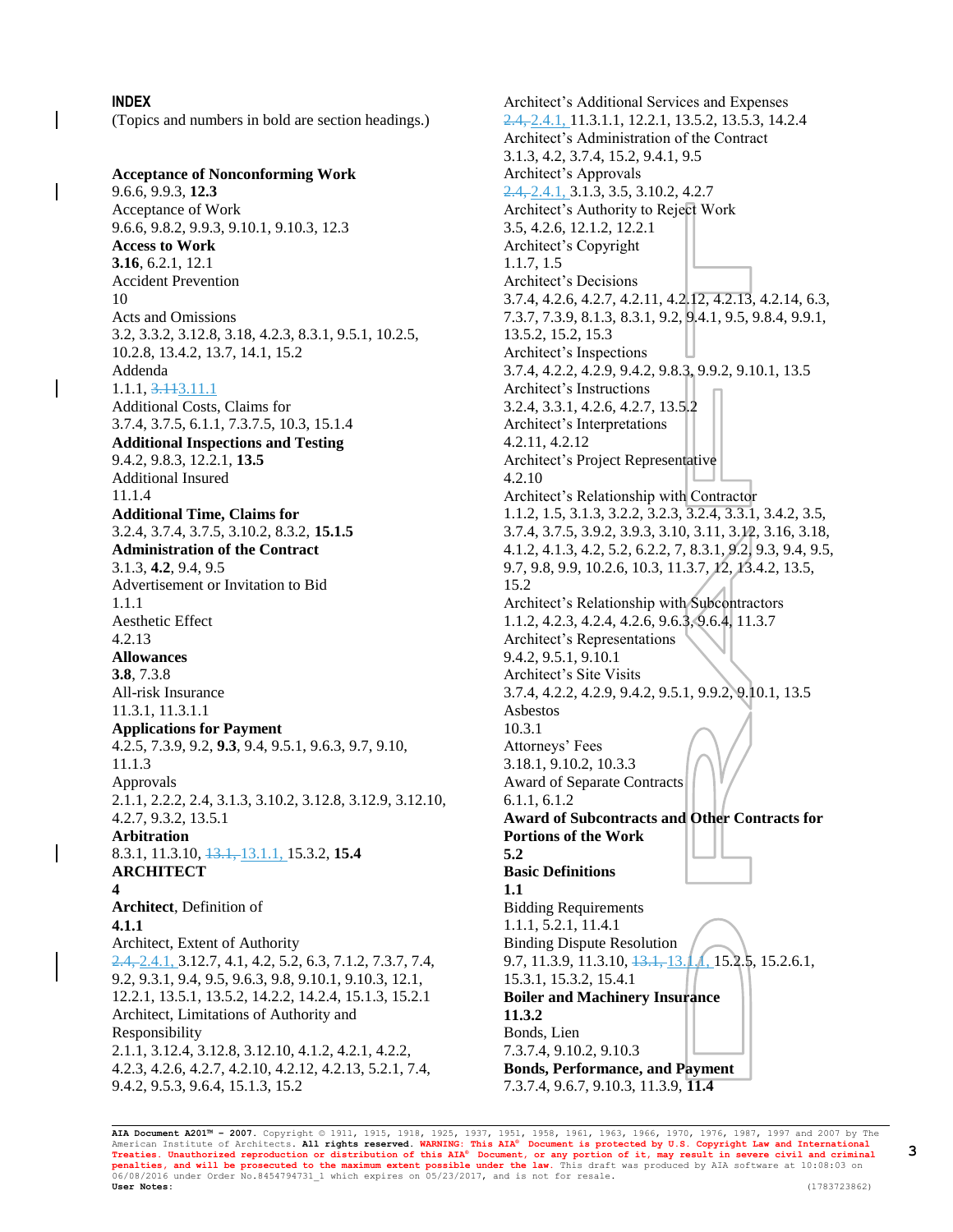Building Permit 3.7.1 **Capitalization 1.3** Certificate of Substantial Completion 9.8.3, 9.8.4, 9.8.5 **Certificates for Payment** 4.2.1, 4.2.5, 4.2.9, 9.3.3, **9.4**, 9.5, 9.6.1, 9.6.6, 9.7, 9.10.1, 9.10.3, 14.1.1.3, 14.2.4, 15.1.3 Certificates of Inspection, Testing or Approval 13.5.4 Certificates of Insurance 9.10.2, 11.1.3 **Change Orders** 1.1.1, 2.4, 2.4.1, 3.4.2, 3.7.4, 3.8.2.3, 3.11, 3.11.1, 3.12.8, 4.2.8, 5.2.3, 7.1.2, 7.1.3, **7.2**, 7.3.2, 7.3.6, 7.3.9, 7.3.10, 8.3.1, 9.3.1.1, 9.10.3, 10.3.2, 11.3.1.2, 11.3.4, 11.3.9, 12.1.2, 15.1.3 **Change Orders**, Definition of **7.2.1 CHANGES IN THE WORK** 2.2.1, 3.11, 4.2.8, **7**, 7.2.1, 7.3.1, 7.4, 8.3.1, 9.3.1.1, 11.3.9 **Claims**, Definition of **15.1.1 CLAIMS AND DISPUTES** 3.2.4, 6.1.1, 6.3, 7.3.9, 9.3.3, 9.10.4, 10.3.3, **15**, 15.4 Claims and Timely Assertion of Claims 15.4.1 **Claims for Additional Cost** 3.2.4, 3.7.4, 6.1.1, 7.3.9, 10.3.2, **15.1.4 Claims for Additional Time** 3.2.4, 3.7.4, 6.1.1, 3.7.46.1.1, 8.3.2, 10.3.2, **15.1.5 Concealed or Unknown Conditions, Claims for 3.7.4** Claims for Damages 3.2.4, 3.18, 6.1.1, 8.3.3, 9.5.1, 9.6.7, 10.3.3, 11.1.1, 11.3.5, 11.3.7, 14.1.3, 14.2.4, 15.1.6 Claims Subject to Arbitration 15.3.1, 15.4.1 **Cleaning Up 3.15**, 6.3 Commencement of the Work, Conditions Relating to 2.2.1, 3.2.2, 3.4.1, 3.7.1, 3.10.1, 3.12.6, 5.2.1, 5.2.3, 6.2.2, 8.1.2, 8.2.2, 8.3.1, 11.1, 11.3.1, 11.3.6, 11.4.1, 15.1.4 **Commencement of the Work**, Definition of **8.1.2 Communications Facilitating Contract Administration** 3.9.1, **4.2.4** Completion, Conditions Relating to 3.4.1, 3.11, 3.15, 4.2.2, 4.2.9, 8.2, 9.4.2, 9.8, 9.9.1, 9.10, 12.2, 13.7, 14.1.2 **COMPLETION, PAYMENTS AND 9**

Completion, Substantial 4.2.9, 8.1.1, 8.1.3, 8.2.3, 9.4.2, 9.8, 9.9.1, 9.10.3, 12.2, 13.7 Compliance with Laws 1.6, 1.6.1, 3.2.3, 3.6, 3.7, 3.12.10, 3.13, 4.1.1, 9.6.4, 10.2.2, 11.1, 11.3, 13.1, 13.4, 13.5.1, 13.5.2, 13.6, 14.1.1, 14.2.1.3, 15.2.8, 15.4.2, 15.4.3 Concealed or Unknown Conditions 3.7.4, 4.2.8, 8.3.1, 10.3 Conditions of the Contract 1.1.1, 6.1.1, 6.1.4 Consent, Written 3.4.2, 3.7.4, 3.12.8, 3.14.2, 4.1.2, 9.3.2, 9.8.5, 9.9.1, 9.10.2, 9.10.3, 11.3.1, 13.2, 13.4.2, 15.4.4.2 **Consolidation or Joinder 15.4.4 CONSTRUCTION BY OWNER OR BY SEPARATE CONTRACTORS** 1.1.4, **6 Construction Change Directive**, Definition of **7.3.1 Construction Change Directives** 1.1.1, 3.4.2, 3.12.8, 4.2.8, 7.1.1, 7.1.2, 7.1.3, **7.3**, 9.3.1.1 Construction Schedules, Contractor's 3.10, 3.12.1, 3.12.2, 6.1.3, 15.1.5.2 **Contingent Assignment of Subcontracts 5.4**, 14.2.2.2 **Continuing Contract Performance 15.1.3 Contract**, Definition of **1.1.2 CONTRACT, TERMINATION OR SUSPENSION OF THE** 5.4.1.1, 11.3.9, **14** Contract Administration 3.1.3, 4, 9.4, 9.5 Contract Award and Execution, Conditions Relating to 3.7.1, 3.10, 5.2, 6.1, 11.1.3, 11.3.6, 11.4.1 Contract Documents, Copies Furnished and Use of 1.5.2, 2.2.5, 5.3 **Contract Documents**, Definition of **1.1.1 Contract Sum** 3.7.4, 3.8, 5.2.3, 7.2, 7.3, 7.4, **9.1**, 9.4.2, 9.5.1.4, 9.6.7, 9.7, 10.3.2, 11.3.1, 14.2.4, 14.3.2, 15.1.4, 15.2.5 **Contract Sum**, Definition of **9.1** Contract Time 3.7.4, 3.7.5, 3.10.2, 5.2.3, 7.2.1.3, 7.3.1, 7.3.5, 7.4, 8.1.1, 8.2.1, 8.3.1, 9.5.1, 9.7, 10.3.2, 12.1.1, 14.3.2, 15.1.5.1, 15.2.5 **Contract Time**, Definition of **8.1.1**

**AIA Document A201™ – 2007.** Copyright © 1911, 1915, 1918, 1925, 1937, 1951, 1958, 1961, 1963, 1966, 1970, 1976, 1987, 1997 and 2007 by The American Institute of Architects. <mark>All rights reserved. WARNING: This AIA® Document is protected by U.S. Copyright Law and International<br>Treaties. Unauthorized reproduction or distribution of this AIA® Document, or any por</mark>  $06/08/2016$  under Order No.8454794731\_1 which expires on  $05/23/2017$ , and is not for resale.<br>User Notes: **User Notes:** (1783723862)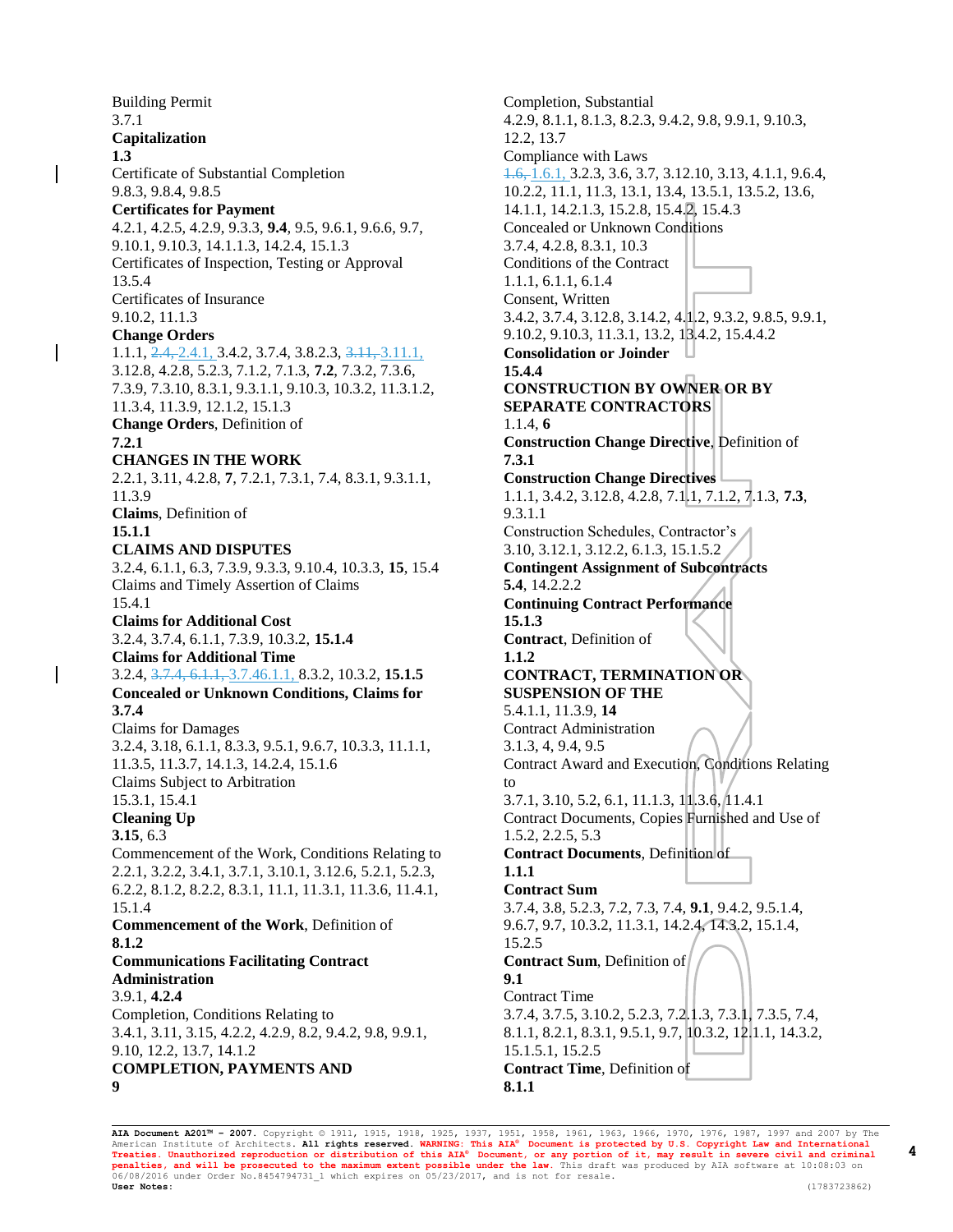### **CONTRACTOR**

**3**

**Contractor**, Definition of **3.1, 6.1.2 Contractor's Construction Schedules 3.10**, 3.12.1, 3.12.2, 6.1.3, 15.1.5.2 Contractor's Employees 3.3.2, 3.4.3, 3.8.1, 3.9, 3.18.2, 4.2.3, 4.2.6, 10.2, 10.3, 11.1.1, 11.3.7, 14.1, 14.2.1.1 **Contractor's Liability Insurance 11.1** Contractor's Relationship with Separate Contractors and Owner's Forces 3.12.5, 3.14.2, 4.2.4, 6, 11.3.7, 12.1.2, 12.2.4 Contractor's Relationship with Subcontractors 1.2.2, 3.3.2, 3.18.1, 3.18.2, 5, 9.6.2, 9.6.7, 9.10.2, 11.3.1.2, 11.3.7, 11.3.8 Contractor's Relationship with the Architect 1.1.2, 1.5, 3.1.3, 3.2.2, 3.2.3, 3.2.4, 3.3.1, 3.4.2, 3.5, 3.7.4, 3.10, 3.11, 3.12, 3.16, 3.18, 4.1.3, 4.2, 5.2, 6.2.2, 7, 8.3.1, 9.2, 9.3, 9.4, 9.5, 9.7, 9.8, 9.9, 10.2.6, 10.3, 11.3.7, 12, 13.5, 15.1.2, 15.2.1 Contractor's Representations 3.2.1, 3.2.2, 3.5, 3.12.6, 6.2.2, 8.2.1, 9.3.3, 9.8.2 Contractor's Responsibility for Those Performing the Work 3.3.2, 3.18, 5.3, 5.3.1, 6.1.3, 6.2, 9.5.1, 10.2.8 Contractor's Review of Contract Documents 3.2 Contractor's Right to Stop the Work 9.7 Contractor's Right to Terminate the Contract 14.1, 15.1.6 Contractor's Submittals 3.10, 3.11, 3.12.4, 4.2.7, 5.2.1, 5.2.3, 9.2, 9.3, 9.8.2, 9.8.3, 9.9.1, 9.10.2, 9.10.3, 11.1.3, 11.4.2 Contractor's Superintendent 3.9, 10.2.6 Contractor's Supervision and Construction Procedures 1.2.2, 3.3, 3.4, 3.12.10, 4.2.2, 4.2.7, 6.1.3, 6.2.4, 7.1.3, 7.3.5, 7.3.7, 8.2, 10, 12, 14, 15.1.3 Contractual Liability Insurance 11.1.1.8, 11.2 Coordination and Correlation 1.2, 3.2.1, 3.3.1, 3.10, 3.12.6, 6.1.3, 6.2.1 Copies Furnished of Drawings and Specifications 1.5, 2.2.5, 3.11 Copyrights 1.5, **3.17** Correction of Work 2.3, 2.4, 3.7.3, 9.4.2, 9.8.2, 9.8.3, 9.9.1, 12.1.2, **12.2 Correlation and Intent of the Contract Documents 1.2 Cost**, Definition of **7.3.7**

### Costs 2.4, 2.4.1, 3.2.4, 3.7.3, 3.8.2, 3.15.2, 5.4.2, 6.1.1, 6.2.3, 7.3.3.3, 7.3.7, 7.3.8, 7.3.9, 9.10.2, 10.3.2, 10.3.6, 11.3, 12.1.2, 12.2.1, 12.2.4, 13.5, 14 **Cutting and Patching 3.14**, 6.2.5 Damage to Construction of Owner or Separate **Contractors** 3.14.2, 6.2.4, 10.2.1.2, 10.2.5, 10.4, 11.1.1, 11.3, 12.2.4 Damage to the Work 3.14.2, 9.9.1, 10.2.1.2, 10.2.5, <del>10.4, 10.4.</del>1, 11.3.1, 12.2.4 Damages, Claims for 3.2.4, 3.18, 6.1.1, 8.3.3, 9.5.1, 9.6.7, 10.3.3, 11.1.1, 11.3.5, 11.3.7, 14.1.3, 14.2.4, 15.1.6 Damages for Delay 6.1.1, 8.3.3, 9.5.1.6, 9.7, 10.3.2 **Date of Commencement of the Work**, Definition of **8.1.2 Date of Substantial Completion**, Definition of **8.1.3 Day**, Definition of **8.1.4** Decisions of the Architect 3.7.4, 4.2.6, 4.2.7, 4.2.11, 4.2.12, 4.2.13, 15.2, 6.3, 7.3.7, 7.3.9, 8.1.3, 8.3.1, 9.2, 9.4, 9.5.1, 9.8.4, 9.9.1, 13.5.2, 14.2.2, 14.2.4, 15.1, 15.2 **Decisions to Withhold Certification** 9.4.1, **9.5**, 9.7, 14.1.1.3 Defective or Nonconforming Work, Acceptance, Rejection and Correction of 2.3, 2.4, 2.3.1, 2.4.1, 3.5, 4.2.6, 6.2.5, 9.5.1, 9.5.2, 9.6.6, 9.8.2, 9.9.3, 9.10.4, 12.2.1 Definitions 1.1, 2.1.1, 3.1.1, 3.5, 3.12.1, 3.12.2, 3.12.3, 4.1.1, 15.1.1, 5.1, 6.1.2, 7.2.1, 7.3.1, 8.1, 9.1, 9.8.1 **Delays and Extensions of Time** 3.2, 3.7.4, 5.2.3, 7.2.1, 7.3.1, 7.4, **8.3**, 9.5.1, 9.7, 10.3.2, 10.4, 10.4.1, 14.3.2, 15.1.5, 15.2.5 Disputes 6.3, 7.3.9, 15.1, 15.2 **Documents and Samples at the Site 3.11 Drawings**, Definition of **1.1.5** Drawings and Specifications, Use and Ownership of 3.11 Effective Date of Insurance 8.2.2, 11.1.2 **Emergencies 10.4**, 14.1.1.2, 15.1.4 Employees, Contractor's

3.3.2, 3.4.3, 3.8.1, 3.9, 3.18.2, 4.2.3, 4.2.6, 10.2,

10.3.3, 11.1.1, 11.3.7, 14.1, 14.2.1.1

**AIA Document A201™ – 2007.** Copyright © 1911, 1915, 1918, 1925, 1937, 1951, 1958, 1961, 1963, 1966, 1970, 1976, 1987, 1997 and 2007 by The American Institute of Architects. <mark>All rights reserved. WARNING: This AIA® Document is protected by U.S. Copyright Law and International<br>Treaties. Unauthorized reproduction or distribution of this AIA® Document, or any por</mark>  $06/08/2016$  under Order No.8454794731\_1 which expires on  $05/23/2017$ , and is not for resale.<br>User Notes: **User Notes:** (1783723862)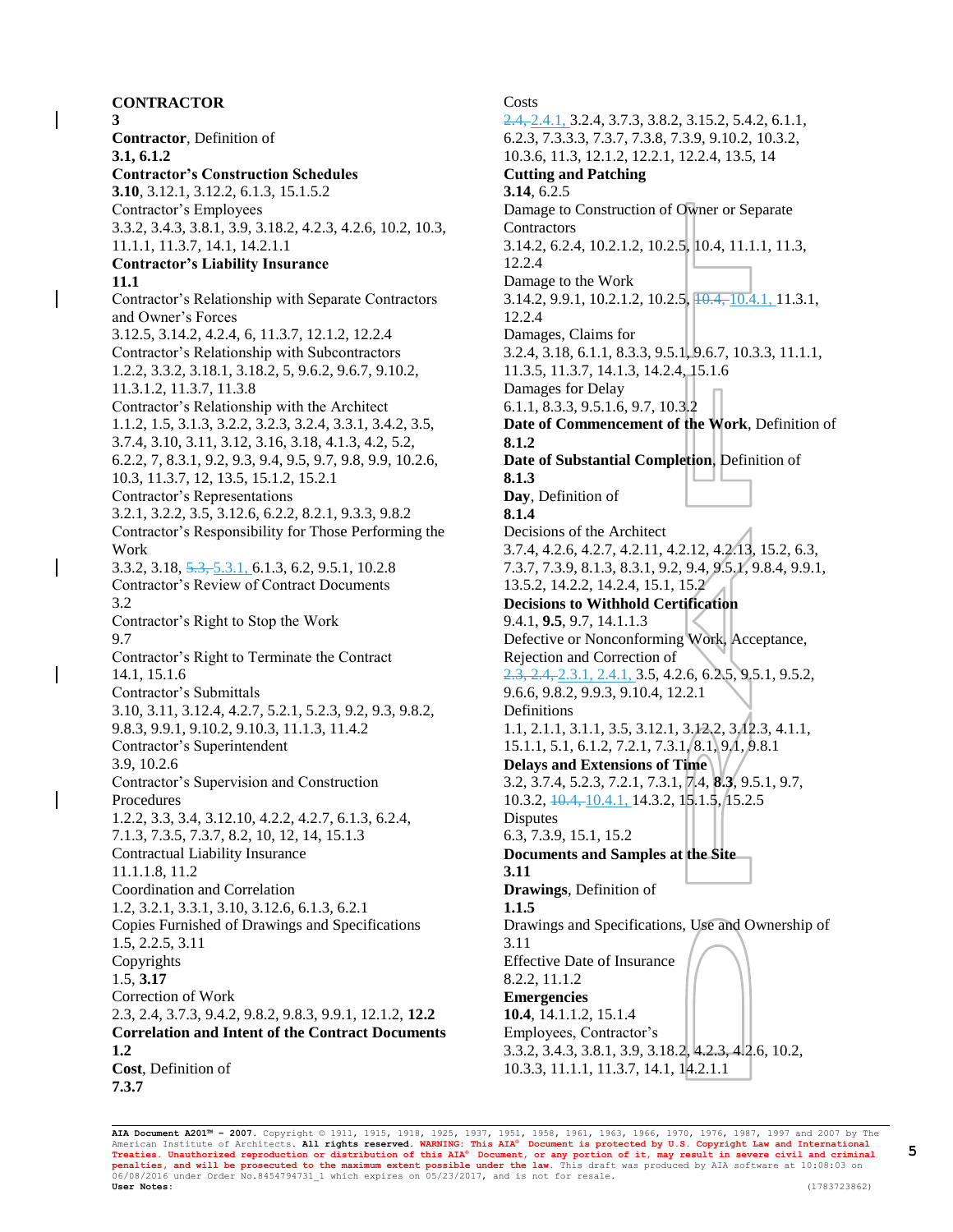Equipment, Labor, Materials or 1.1.3, 1.1.6, 3.4, 3.5, 3.8.2, 3.8.3, 3.12, 3.13, 3.13.1, 3.15.1, 4.2.6, 4.2.7, 5.2.1, 6.2.1, 7.3.7, 9.3.2, 9.3.3, 9.5.1.3, 9.10.2, 10.2.1, 10.2.4, 14.2.1.1, 14.2.1.2 Execution and Progress of the Work 1.1.3, 1.2.1, 1.2.2, 2.2.3, 2.2.5, 3.1, 3.3.1, 3.4.1, 3.5, 3.7.1, 3.10.1, 3.12, 3.14, 4.2, 6.2.2, 7.1.3, 7.3.5, 8.2, 9.5.1, 9.9.1, 10.2, 10.3, 12.2, 14.2, 14.3.1, 15.1.3 Extensions of Time 3.2.4, 3.7.4, 5.2.3, 7.2.1, 7.3, 7.4, 9.5.1, 9.7, 10.3.2, 10.4, 10.4.1, 14.3, 15.1.5, 15.2.5 **Failure of Payment** 9.5.1.3, **9.7**, 9.10.2, 13.6, 14.1.1.3, 14.2.1.2 Faulty Work (See Defective or Nonconforming Work) **Final Completion and Final Payment** 4.2.1, 4.2.9, 9.8.2, **9.10**, 11.1.2, 11.1.3, 11.3.1, 11.3.5,  $12.3, 12.3.1, 14.2.4, 14.4.3$ Financial Arrangements, Owner's 2.2.1, 13.2.2, 14.1.1.4 Fire and Extended Coverage Insurance 11.3.1.1 **GENERAL PROVISIONS 1 Governing Law 13.1** Guarantees (See Warranty) **Hazardous Materials** 10.2.4, **10.3** Identification of Subcontractors and Suppliers 5.2.1 **Indemnification** 3.17, **3.18**, 9.10.2, 10.3.3, 10.3.5, 10.3.6, 11.3.1.2, 11.3.7 **Information and Services Required of the Owner** 2.1.2, **2.2**, 3.2.2, 3.12.4, 3.12.10, 6.1.3, 6.1.4, 6.2.5, 9.6.1, 9.6.4, 9.9.2, 9.10.3, 10.3.3, 11.2, 11.4, 13.5.1, 13.5.2, 14.1.1.4, 14.1.4, 15.1.3 **Initial Decision 15.2 Initial Decision Maker, Definition of** 1.1.8 Initial Decision Maker, Decisions 14.2.2, 14.2.4, 15.2.1, 15.2.2, 15.2.3, 15.2.4, 15.2.5 Initial Decision Maker, Extent of Authority 14.2.2, 14.2.4, 15.1.3, 15.2.1, 15.2.2, 15.2.3, 15.2.4, 15.2.5 **Injury or Damage to Person or Property 10.2.8**, 10.410.4.1 Inspections 3.1.3, 3.3.3, 3.7.1, 4.2.2, 4.2.6, 4.2.9, 9.4.2, 9.8.3, 9.9.2, 9.10.1, 12.2.1, 13.5 Instructions to Bidders 1.1.1 Instructions to the Contractor 3.2.4, 3.3.1, 3.8.1, 5.2.1, 7, 8.2.2, 12, 13.5.2

**Instruments of Service**, Definition of **1.1.7** Insurance 3.18.1, 6.1.1, 7.3.7, 9.3.2, 9.8.4, 9.9.1, 9.10.2, **11 Insurance, Boiler and Machinery 11.3.2 Insurance, Contractor's Liability 11.1** Insurance, Effective Date of 8.2.2, 11.1.2 **Insurance, Loss of Use 11.3.3 Insurance, Owner's Liability 11.2 Insurance, Property** 10.2.5, **11.3** Insurance, Stored Materials 9.3.2 **INSURANCE AND BONDS 11** Insurance Companies, Consent to Partial Occupancy 9.9.1 Intent of the Contract Documents 1.2.1, 4.2.7, 4.2.12, 4.2.13, 7.4 **Interest 13.6 Interpretation** 1.2.3, **1.4**, 4.1.1, 5.1, 6.1.2, 15.1.1 Interpretations, Written 4.2.11, 4.2.12, 15.1.4 Judgment on Final Award 15.4.2 **Labor and Materials, Equipment** 1.1.3, 1.1.6, **3.4**, 3.5, 3.8.2, 3.8.3, 3.12, 3.13, 3.15.1, 4.2.6, 4.2.7, 5.2.1, 6.2.1, 7.3.7, 9.3.2, 9.3.3, 9.5.1.3, 9.10.2, 10.2.1, 10.2.4, 14.2.1.1, 14.2.1.2 Labor Disputes 8.3.1 Laws and Regulations 1.5, 3.2.3, 3.6, 3.7, 3.12.10, 3.13, 3.13.1, 4.1.1, 9.6.4, 9.9.1, 10.2.2, 11.1.1, 11.3,  $\frac{13}{11}$ ,  $\frac{1}{10}$ , 1.1, 13.4, 13.5.1, 13.5.2, 13.6, 13.6.1, 14, 15.2.8, 15.4 **Liens** 2.1.2, 9.3.3, 9.10.2, 9.10.4, 15.2.8 Limitations, Statutes of 12.2.5, 13.7, 15.4.1.1 Limitations of Liability 2.3, 2.3.1, 3.2.2, 3.5, 3.12.10, 3.17, 3.18.1, 4.2.6, 4.2.7, 4.2.12, 6.2.2, 9.4.2, 9.6.4, 9.6.7, 10.2.5, 10.3.3, 11.1.2, 11.2, 11.3.7, 12.2.5, 13.4.2 Limitations of Time 2.1.2, 2.2, 2.4, 3.2.2, 3.10, 3.11, 3.12.5, 3.15.1, 4.2.7, 5.2, 5.3, 5.3.1, 5.4.1, 6.2.4, 7.3, 7.4, 8.2, 9.2, 9.3.1, 9.3.3, 9.4.1, 9.5, 9.6, 9.7, 9.8, 9.9, 9.10, 11.1.3, 11.3.1.5, 11.3.6, 11.3.10, 12.2, 13.5, 13.7, 14, 15 **Loss of Use Insurance 11.3.3**

**AIA Document A201™ – 2007.** Copyright © 1911, 1915, 1918, 1925, 1937, 1951, 1958, 1961, 1963, 1966, 1970, 1976, 1987, 1997 and 2007 by The American Institute of Architects. <mark>All rights reserved. WARNING: This AIA® Document is protected by U.S. Copyright Law and International<br>Treaties. Unauthorized reproduction or distribution of this AIA® Document, or any por</mark>  $06/08/2016$  under Order No.8454794731\_1 which expires on  $05/23/2017$ , and is not for resale.<br>User Notes: **User Notes:** (1783723862)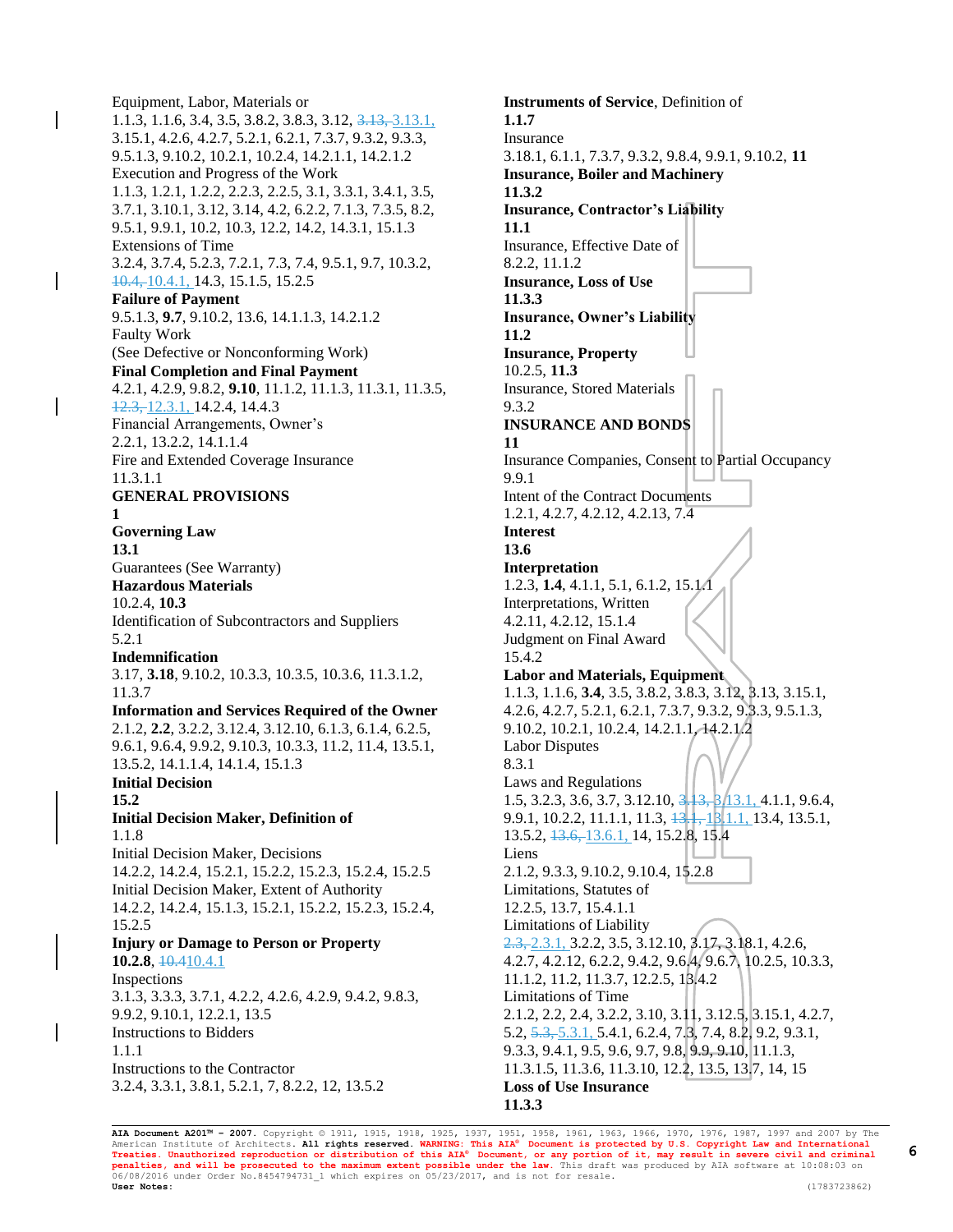Material Suppliers 1.5, 3.12.1, 4.2.4, 4.2.6, 5.2.1, 9.3, 9.4.2, 9.6, 9.10.5 **Materials, Hazardous** 10.2.4, **10.3** Materials, Labor, Equipment and 1.1.3, 1.1.6, 1.5.1, 3.4.1, 3.5, 3.8.2, 3.8.3, 3.12, 3.13, 3.13.1, 3.15.1, 4.2.6, 4.2.7, 5.2.1, 6.2.1, 7.3.7, 9.3.2, 9.3.3, 9.5.1.3, 9.10.2, 10.2.1.2, 10.2.4, 14.2.1.1, 14.2.1.2 Means, Methods, Techniques, Sequences and Procedures of Construction 3.3.1, 3.12.10, 4.2.2, 4.2.7, 9.4.2 Mechanic's Lien 2.1.2, 15.2.8 **Mediation** 8.3.1, 10.3.5, 10.3.6, 15.2.1, 15.2.5, 15.2.6, **15.3**, 15.4.1 **Minor Changes in the Work** 1.1.1, 3.12.8, 4.2.8, 7.1, **7.4 MISCELLANEOUS PROVISIONS 13 Modifications**, Definition of **1.1.1** Modifications to the Contract 1.1.1, 1.1.2, 3.11, 4.1.2, 4.2.1, 5.2.3, 7, 8.3.1, 9.7, 10.3.2, 11.3.1 **Mutual Responsibility 6.2 Nonconforming Work, Acceptance of** 9.6.6, 9.9.3, **12.3** Nonconforming Work, Rejection and Correction of 2.3, 2.4, 2.3.1, 2.4.1, 3.5, 4.2.6, 6.2.4, 9.5.1, 9.8.2, 9.9.3, 9.10.4, 12.2.1 Notice 2.2.1, 2.3, 2.4, 2.3.1, 2.4.1, 3.2.4, 3.3.1, 3.7.2, 3.12.9, 5.2.1, 9.7, 9.10, 10.2.2, 11.1.3, 12.2.2.1, 13.3, 13.5.1, 13.5.2, 14.1, 14.2, 15.2.8, 15.4.1 **Notice, Written** 2.3, 2.4, 2.3.1, 2.4.1, 3.3.1, 3.9.2, 3.12.9, 3.12.10, 5.2.1, 9.7, 9.10, 10.2.2, 10.3, 11.1.3, 11.3.6, 12.2.2.1, **13.3**, 14, 15.2.8, 15.4.1 **Notice of Claims** 3.7.4, 10.2.8, **15.1.2**, 15.4 Notice of Testing and Inspections 13.5.1, 13.5.2 Observations, Contractor's 3.2, 3.7.4 **Occupancy** 2.2.2, 9.6.6, 9.8, 11.3.1.5 Orders, Written 1.1.1, 2.3, 3.9.2, 7, 8.2.2, 11.3.9, 12.1, 12.2.2.1, 13.5.2, 14.3.1 **OWNER 2 Owner**, Definition of **2.1.1**

**Owner, Information and Services Required of the** 2.1.2, **2.2**, 3.2.2, 3.12.10, 6.1.3, 6.1.4, 6.2.5, 9.3.2, 9.6.1, 9.6.4, 9.9.2, 9.10.3, 10.3.3, 11.2, 11.3, 13.5.1, 13.5.2, 14.1.1.4, 14.1.4, 15.1.3 Owner's Authority 1.5, 2.1.1, 2.3, 2.4, 2.3.1, 2.4.1, 3.4.2, 3.8.1, 3.12.10, 3.14.2, 4.1.2, 4.1.3, 4.2.4, 4.2.9, 5.2.1, 5.2.4, 5.4.1, 6.1, 6.3, 7.2.1, 7.3.1, 8.2.2, 8.3.1, 9.3.1, 9.3.2, 9.5.1, 9.6.4, 9.9.1, 9.10.2, 10.3.2, 11.1.3, 11.3.3, 11.3.10, 12.2.2, 12.3, 12.3.1, 13.2.2, 14.3, 14.4, 15.2.7 Owner's Financial Capability 2.2.1, 13.2.2, 14.1.1.4 **Owner's Liability Insurance 11.2** Owner's Relationship with Subcontractors 1.1.2, 5.2, 5.3, 5.4, 9.6.4, 9.10.2, 14.2.2 **Owner's Right to Carry Out the Work 2.4**, 14.2.2 **Owner's Right to Clean Up 6.3 Owner's Right to Perform Construction and to Award Separate Contracts 6.1 Owner's Right to Stop the Work 2.3** Owner's Right to Suspend the Work 14.3 Owner's Right to Terminate the Contract 14.2 **Ownership and Use of Drawings, Specifications and Other Instruments of Service** 1.1.1, 1.1.6, 1.1.7, **1.5**, 2.2.5, 3.2.2, 3.11, 3.11.1, 3.17, 4.2.12, 5.35.3.1 **Partial Occupancy or Use** 9.6.6, **9.9**, 11.3.1.5 **Patching, Cutting and 3.14**, 6.2.5 Patents 3.17 **Payment, Applications for** 4.2.5, 7.3.9, 9.2, **9.3**, 9.4, 9.5, 9.6.3, 9.7, 9.8.5, 9.10.1, 14.2.3, 14.2.4, 14.4.3 **Payment, Certificates for** 4.2.5, 4.2.9, 9.3.3, **9.4**, 9.5, 9.6.1, 9.6.6, 9.7, 9.10.1, 9.10.3, 13.7, 14.1.1.3, 14.2.4 **Payment, Failure of** 9.5.1.3, **9.7**, 9.10.2, 13.6, 14.1.1.3, 14.2.1.2 Payment, Final  $4.2.1, 4.2.9, 9.8.2, 9.10, 11.1.2, 11.1.3, 11.4.1, \frac{12.3}{12.3}$ 12.3.1, 13.7, 14.2.4, 14.4.3 **Payment Bond, Performance Bond and** 7.3.7.4, 9.6.7, 9.10.3, **11.4 Payments, Progress** 9.3, **9.6**, 9.8.5, 9.10.3, 13.6, 14.2.3, 15.1.3 **PAYMENTS AND COMPLETION**

**7**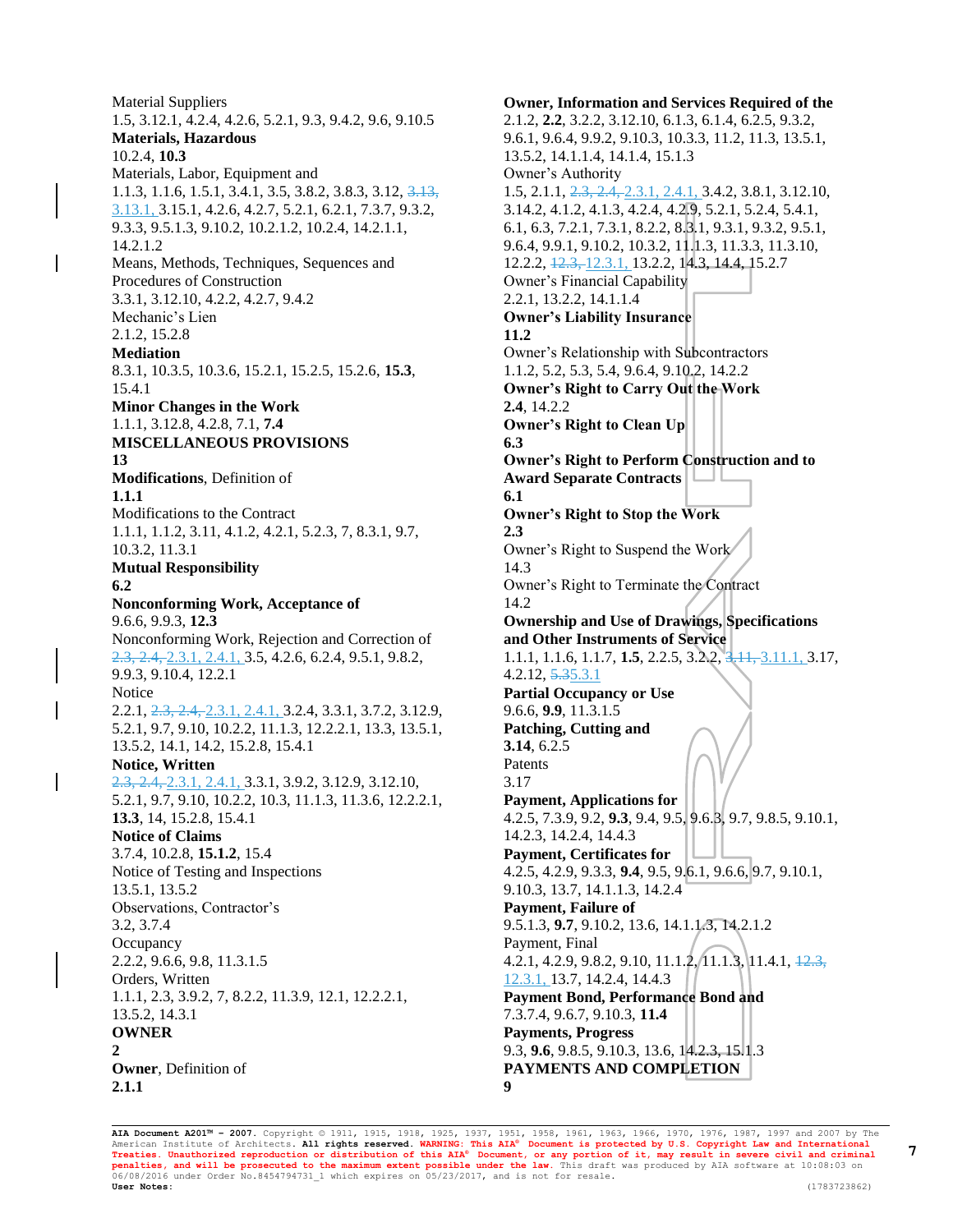Payments to Subcontractors 5.4.2, 9.5.1.3, 9.6.2, 9.6.3, 9.6.4, 9.6.7, 14.2.1.2 PCB 10.3.1 **Performance Bond and Payment Bond** 7.3.7.4, 9.6.7, 9.10.3, **11.4 Permits, Fees, Notices and Compliance with Laws** 2.2.2, **3.7**, 3.13, 7.3.7.4, 10.2.2 **PERSONS AND PROPERTY, PROTECTION OF 10** Polychlorinated Biphenyl 10.3.1 **Product Data**, Definition of **3.12.2 Product Data and Samples, Shop Drawings** 3.11, **3.12**, 4.2.7 **Progress and Completion** 4.2.2, **8.2**, 9.8, 9.9.1, 14.1.4, 15.1.3 **Progress Payments** 9.3, **9.6**, 9.8.5, 9.10.3, 13.6, 14.2.3, 15.1.3 **Project**, Definition of **1.1.4** Project Representatives 4.2.10 **Property Insurance** 10.2.5, **11.3 PROTECTION OF PERSONS AND PROPERTY 10** Regulations and Laws 1.5, 3.2.3, 3.6, 3.7, 3.12.10, 3.13, 4.1.1, 9.6.4, 9.9.1, 10.2.2, 11.1, 11.4, 13.1, 13.4, 13.5.1, 13.5.2, 13.6, 14, 15.2.8, 15.4 Rejection of Work 3.5, 4.2.6, 12.2.1 Releases and Waivers of Liens 9.10.2 Representations 3.2.1, 3.5, 3.12.6, 6.2.2, 8.2.1, 9.3.3, 9.4.2, 9.5.1, 9.8.2, 9.10.1 Representatives 2.1.1, 3.1.1, 3.9, 4.1.1, 4.2.1, 4.2.2, 4.2.10, 5.1.1, 5.1.2, 13.2.1 Responsibility for Those Performing the Work 3.3.2, 3.18, 4.2.3, 5.3, 5.3.1, 6.1.3, 6.2, 6.3, 9.5.1, 10 Retainage 9.3.1, 9.6.2, 9.8.5, 9.9.1, 9.10.2, 9.10.3 **Review of Contract Documents and Field Conditions by Contractor 3.2**, 3.12.7, 6.1.3 Review of Contractor's Submittals by Owner and Architect 3.10.1, 3.10.2, 3.11, 3.12, 4.2, 5.2, 6.1.3, 9.2, 9.8.2 Review of Shop Drawings, Product Data and Samples by Contractor 3.12

**Rights and Remedies** 1.1.2, 2.3, 2.4, 3.5, 3.7.4, 3.15.2, 4.2.6, 5.3, 5.4, 6.1, 6.3, 7.3.1, 8.3, 9.5.1, 9.7, 10.2.5, 10.3, 12.2.2, 12.2.4, **13.4**, 14, 15.4 **Royalties, Patents and Copyrights 3.17** Rules and Notices for Arbitration 15.4.1 **Safety of Persons and Property 10.2**, 10.4 **Safety Precautions and Programs** 3.3.1, 4.2.2, 4.2.7, 5.3, 5.3.1, **10.1**, 10.2, 10.4 **Samples**, Definition of **3.12.3 Samples, Shop Drawings, Product Data and** 3.11, **3.12**, 4.2.7 **Samples at the Site, Documents and 3.11 Schedule of Values 9.2**, 9.3.1 Schedules, Construction 3.10, 3.12.1, 3.12.2, 6.1.3, 15.1.5.2 Separate Contracts and Contractors 1.1.4, 3.12.5, 3.14.2, 4.2.4, 4.2.7, 6, 8.3.1, 12.1.2 **Shop Drawings**, Definition of **3.12.1 Shop Drawings, Product Data and Samples** 3.11, **3.12**, 4.2.7 **Site, Use of 3.13**, 6.1.1, 6.2.1 Site Inspections 3.2.2, 3.3.3, 3.7.1, 3.7.4, 4.2, 9.4.2, 9.10.1, 13.5 Site Visits, Architect's 3.7.4, 4.2.2, 4.2.9, 9.4.2, 9.5.1, 9.9.2, 9.10.1, 13.5 Special Inspections and Testing 4.2.6, 12.2.1, 13.5 **Specifications**, Definition of **1.1.6 Specifications** 1.1.1, **1.1.6**, 1.2.2, 1.5, 3.11, 3.12.10, 3.17, 4.2.14 Statute of Limitations 13.7, 15.4.1.1 Stopping the Work 2.3, 9.7, 10.3, 14.1 Stored Materials 6.2.1, 9.3.2, 10.2.1.2, 10.2.4 **Subcontractor**, Definition of **5.1.1 SUBCONTRACTORS 5** Subcontractors, Work by 1.2.2, 3.3.2, 3.12.1, 4.2.3, 5.2.3, 5.3, 5.4, 9.3.1.2, 9.6.7 **Subcontractual Relations 5.3**, 5.4, 9.3.1.2, 9.6, 9.10, 10.2.1, 14.1, 14.2.1

**AIA Document A201™ – 2007.** Copyright © 1911, 1915, 1918, 1925, 1937, 1951, 1958, 1961, 1963, 1966, 1970, 1976, 1987, 1997 and 2007 by The American Institute of Architects. <mark>All rights reserved. WARNING: This AIA® Document is protected by U.S. Copyright Law and International<br>Treaties. Unauthorized reproduction or distribution of this AIA® Document, or any por</mark>  $06/08/2016$  under Order  $N_0.8454794731_1$  which expires on  $05/23/2017$ , and is not for resale.<br>User Notes: **User Notes:** (1783723862)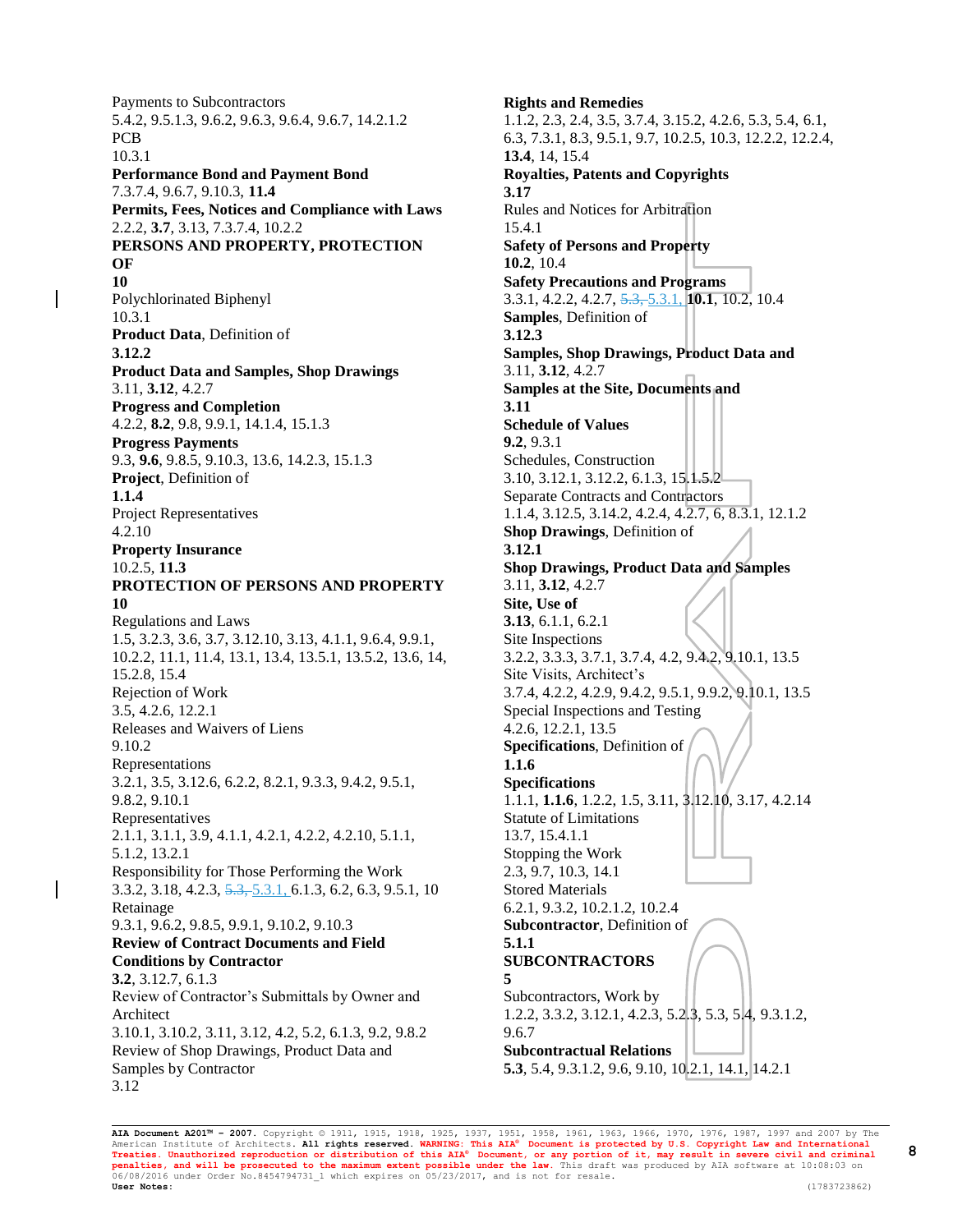Submittals 3.10, 3.11, 3.12, 4.2.7, 5.2.1, 5.2.3, 7.3.7, 9.2, 9.3, 9.8, 9.9.1, 9.10.2, 9.10.3, 11.1.3 Submittal Schedule 3.10.2, 3.12.5, 4.2.7 **Subrogation, Waivers of** 6.1.1, **11.3.7 Substantial Completion** 4.2.9, 8.1.1, 8.1.3, 8.2.3, 9.4.2, **9.8**, 9.9.1, 9.10.3, 12.2, 13.7 **Substantial Completion**, Definition of **9.8.1** Substitution of Subcontractors 5.2.3, 5.2.4 Substitution of Architect 4.1.3 Substitutions of Materials 3.4.2, 3.5, 7.3.8 **Sub-subcontractor**, Definition of **5.1.2** Subsurface Conditions 3.7.4 **Successors and Assigns 13.2 Superintendent 3.9**, 10.2.6 **Supervision and Construction Procedures** 1.2.2, **3.3**, 3.4, 3.12.10, 4.2.2, 4.2.7, 6.1.3, 6.2.4, 7.1.3, 7.3.7, 8.2, 8.3.1, 9.4.2, 10, 12, 14, 15.1.3 Surety 5.4.1.2, 9.8.5, 9.10.2, 9.10.3, 14.2.2, 15.2.7 Surety, Consent of 9.10.2, 9.10.3 Surveys 2.2.3 **Suspension by the Owner for Convenience 14.3** Suspension of the Work 5.4.2, 14.3 Suspension or Termination of the Contract 5.4.1.1, 14 **Taxes** 3.6, 3.8.2.1, 7.3.7.4 **Termination by the Contractor 14.1**, 15.1.6 **Termination by the Owner for Cause** 5.4.1.1, **14.2,** 15.1.6 **Termination by the Owner for Convenience 14.4** Termination of the Architect 4.1.3 Termination of the Contractor 14.2.2 **TERMINATION OR SUSPENSION OF THE CONTRACT 14**

**Tests and Inspections** 3.1.3, 3.3.3, 4.2.2, 4.2.6, 4.2.9, 9.4.2, 9.8.3, 9.9.2, 9.10.1, 10.3.2, 11.4.1, 11.4.1.1, 12.2.1, **13.5 TIME 8 Time, Delays and Extensions of** 3.2.4, 3.7.4, 5.2.3, 7.2.1, 7.3.1, 7.4, **8.3**, 9.5.1, 9.7, 10.3.2, 10.4, 10.4.1, 14.3.2, 15.1.5, 15.2.5 Time Limits 2.1.2, 2.2, 2.4, 3.2.2, 3.10, 3.11, 3.12.5, 3.15.1, 4.2, 5.2, 5.3, 5.4, 6.2.4, 7.3, 7.4, 8.2, 9.2, 9.3.1, 9.3.3, 9.4.1, 9.5, 9.6, 9.7, 9.8, 9.9, 9.10, 11.1.3, 12.2, 13.5, 13.7, 14, 15.1.2, 15.4 **Time Limits on Claims** 3.7.4, 10.2.8, **13.7**, 15.1.2 Title to Work 9.3.2, 9.3.3 **Transmission of Data in Digital Form 1.6 UNCOVERING AND CORRECTION OF WORK 12 Uncovering of Work 12.1** Unforeseen Conditions, Concealed or Unknown 3.7.4, 8.3.1, 10.3 Unit Prices 7.3.3.2, 7.3.4 Use of Documents 1.1.1, 1.5, 2.2.5, 3.12.6, 5.3 **Use of Site 3.13**, 6.1.1, 6.2.1 **Values, Schedule of 9.2**, 9.3.1 Waiver of Claims by the Architect 13.4.2 Waiver of Claims by the Contractor 9.10.5, 13.4.2, 15.1.6 Waiver of Claims by the Owner 9.9.3, 9.10.3, 9.10.4, 12.2.2.1, 13.4.2, 14.2.4, 15.1.6 Waiver of Consequential Damages 14.2.4, 15.1.6 Waiver of Liens 9.10.2, 9.10.4 **Waivers of Subrogation** 6.1.1, **11.3.7 Warranty** 3.5, 4.2.9, 9.3.3, 9.8.4, 9.9.1, 9.10.4, 12.2.2, 13.7 Weather Delays 15.1.5.2 **Work**, Definition of **1.1.3** Written Consent 1.5.2, 3.4.2, 3.7.4, 3.12.8, 3.14.2, 4.1.2, 9.3.2, 9.8.5, 9.9.1, 9.10.2, 9.10.3, 11.4.1, 13.2, 13.4.2, 15.4.4.2 Written Interpretations 4.2.11, 4.2.12

**AIA Document A201™ – 2007.** Copyright © 1911, 1915, 1918, 1925, 1937, 1951, 1958, 1961, 1963, 1966, 1970, 1976, 1987, 1997 and 2007 by The American Institute of Architects. <mark>All rights reserved. WARNING: This AIA® Document is protected by U.S. Copyright Law and International<br>Treaties. Unauthorized reproduction or distribution of this AIA® Document, or any por</mark>  $06/08/2016$  under Order No.8454794731\_1 which expires on  $05/23/2017$ , and is not for resale.<br>User Notes: **User Notes:** (1783723862)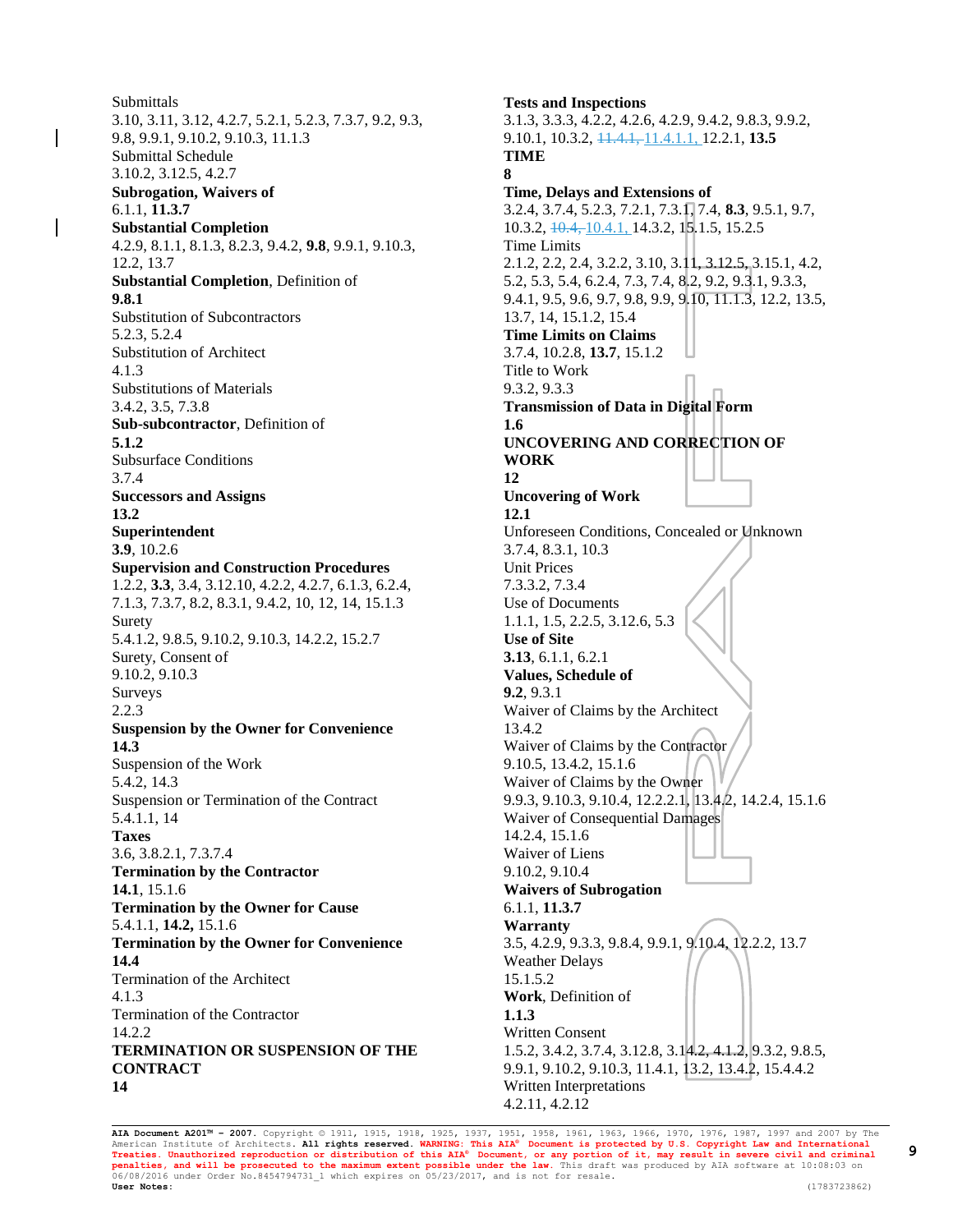Written Notice

2.3, 2.4, 3.3.1, 3.9, 3.12.9, 3.12.10, 5.2.1, 8.2.2, 9.7, 9.10, 10.2.2, 10.3, 11.1.3, 12.2.2, 12.2.4, **13.3**, 14, 15.4.1

Written Orders 1.1.1, 2.3, 3.9, 7, 8.2.2, 12.1, 12.2, 13.5.2, 14.3.1, 15.1.2



AIR Document A201<sup>m</sup> - 2007. Copyright © 1911, 1915, 1918, 1925, 1937, 1951, 1958, 1961, 1963, 1966, 1970, 1976, 1987, 1997 and 2007 by The American Institute of Architects. All rights reserved. WARNING: This AIR<sup>®</sup> Docume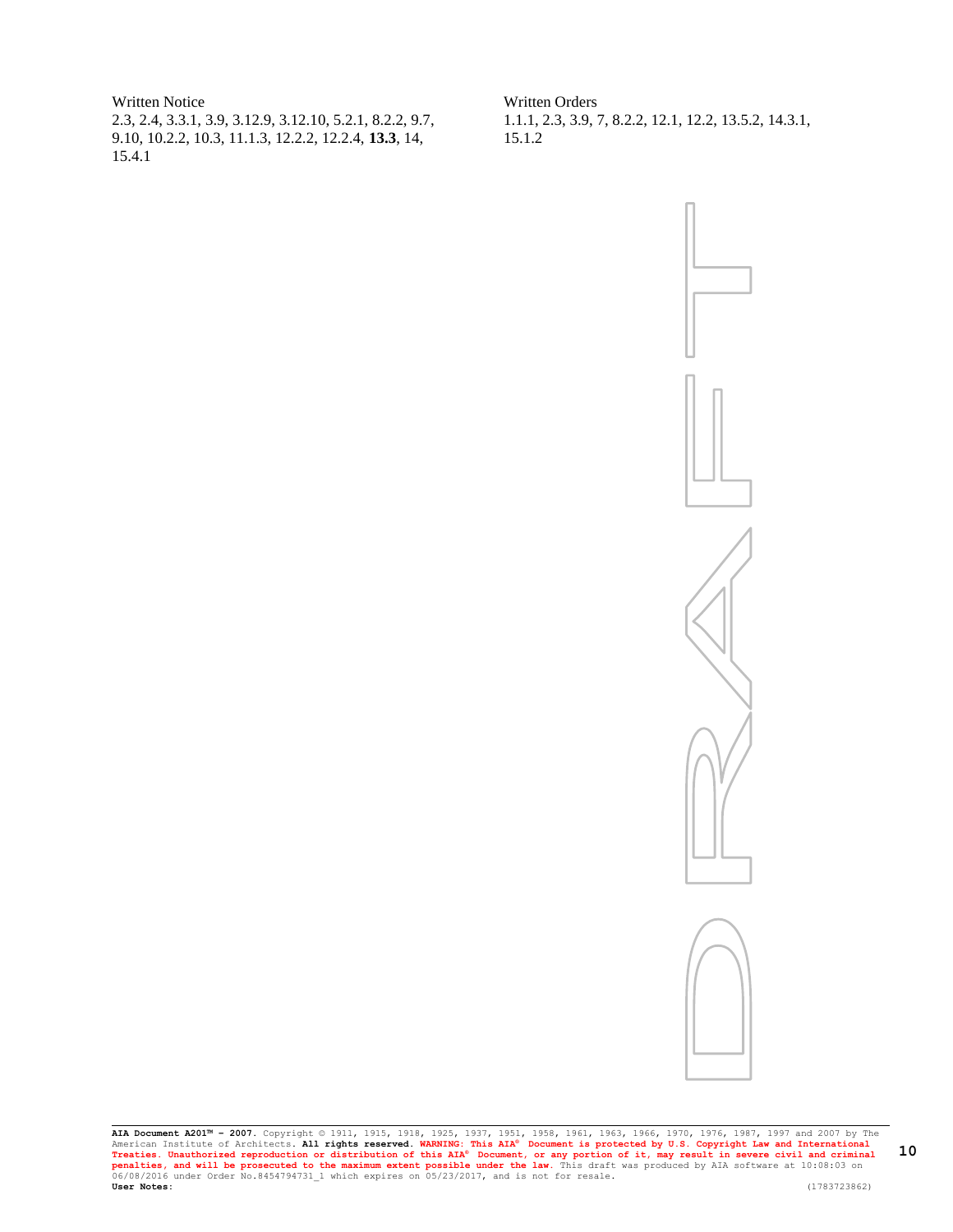# **ARTICLE 1 GENERAL PROVISIONS § 1.1 BASIC DEFINITIONS**

# **§ 1.1.1 THE CONTRACT DOCUMENTS**

The Contract Documents are enumerated in the Agreement between the Owner and Contractor (hereinafter the Agreement) and consist of the Agreement, Conditions of the Contract (General, Supplementary and other Conditions), Drawings, Specifications, Addenda issued prior to execution of the Contract, other documents listed in the Agreement and Modifications issued after execution of the Contract. A Modification is (1) a written amendment to the Contract signed by both parties, (2) a Change Order, (3) a Construction Change Directive or (4) a written order for a minor change in the Work issued by the Architect. Unless specifically enumerated in the Agreement, the Contract Documents do not include the advertisement or invitation to bid, Instructions to Bidders, sample forms, other information furnished by the Owner in anticipation of receiving bids or proposals, the Contractor's bid or proposal, or portions of Addenda relating to bidding requirements.

### **§ 1.1.2 THE CONTRACT**

The Contract Documents form the Contract for Construction. The Contract represents the entire and integrated agreement between the parties hereto and supersedes prior negotiations, representations or agreements, either written or oral. The Contract may be amended or modified only by a Modification. The Contract Documents shall not be construed to create a contractual relationship of any kind (1) between the Contractor and the Architect or the Architect's consultants, (2) between the Owner and a Subcontractor or a Sub-subcontractor, (3) between the Owner and the Architect or the Architect's consultants or (4) between any persons or entities other than the Owner and the Contractor. The Architect shall, however, be entitled to performance and enforcement of obligations under the Contract intended to facilitate performance of the Architect's duties.

### **§ 1.1.3 THE WORK**

The term "Work" means the construction and services required by the Contract Documents, whether completed or partially completed, and includes all other labor, materials, equipment and services provided or to be provided by the Contractor to fulfill the Contractor's obligations. The Work may constitute the whole or a part of the Project.

### **§ 1.1.4 THE PROJECT**

The Project is the total construction of which the Work performed under the Contract Documents may be the whole or a part and which may include construction by the Owner and by separate contractors.

### **§ 1.1.5 THE DRAWINGS**

The Drawings are the graphic and pictorial portions of the Contract Documents showing the design, location and dimensions of the Work, generally including plans, elevations, sections, details, schedules and diagrams. Drawings may be in one or more parts of the Contract Documents.

### **§ 1.1.6 THE SPECIFICATIONS**

The Specifications are that portion of the Contract Documents consisting of the written requirements for materials, equipment, systems, standards and workmanship for the Work, and performance of related services. Specifications may be in one or more parts of the Contract Documents.

### **§ 1.1.7 INSTRUMENTS OF SERVICE**

Instruments of Service are representations, in any medium of expression now known or later developed, of the tangible and intangible creative work performed by the Architect and the Architect's consultants under their respective professional services agreements. Instruments of Service may include, without limitation, studies, surveys, models, sketches, drawings, specifications, and other similar materials.

# **§ 1.1.8 INITIAL DECISION MAKER**

The Initial Decision Maker is the person identified in the Agreement to render initial decisions on Claims in accordance with Section 15.2 and certify termination of the Agreement under Section 14.2.2.

### **§1.1.9 KNOWLEDGE**

The terms "knowledge," recognize" and "discover," their respective derivatives, and similar terms in the Contract Documents, as used in reference to the Contractor, will be interpreted to mean that which the Contractor knows or should know, recognizes or should recognize and discovers or should discover consistent with Contractor's warranties at Section 8.6.1 of the Agreement. Similarly, the term "reasonably inferable" and similar terms in the

**AIA Document A201™ – 2007.** Copyright © 1911, 1915, 1918, 1925, 1937, 1951, 1958, 1961, 1963, 1966, 1970, 1976, 1987, 1997 and 2007 by The American Institute of Architects. <mark>All rights reserved. WARNING: This AIA® Document is protected by U.S. Copyright Law and International<br>Treaties. Unauthorized reproduction or distribution of this AIA® Document, or any por</mark>  $06/08/2016$  under Order No.8454794731\_1 which expires on  $05/23/2017$ , and is not for resale.<br>User Notes: **User Notes:** (1783723862)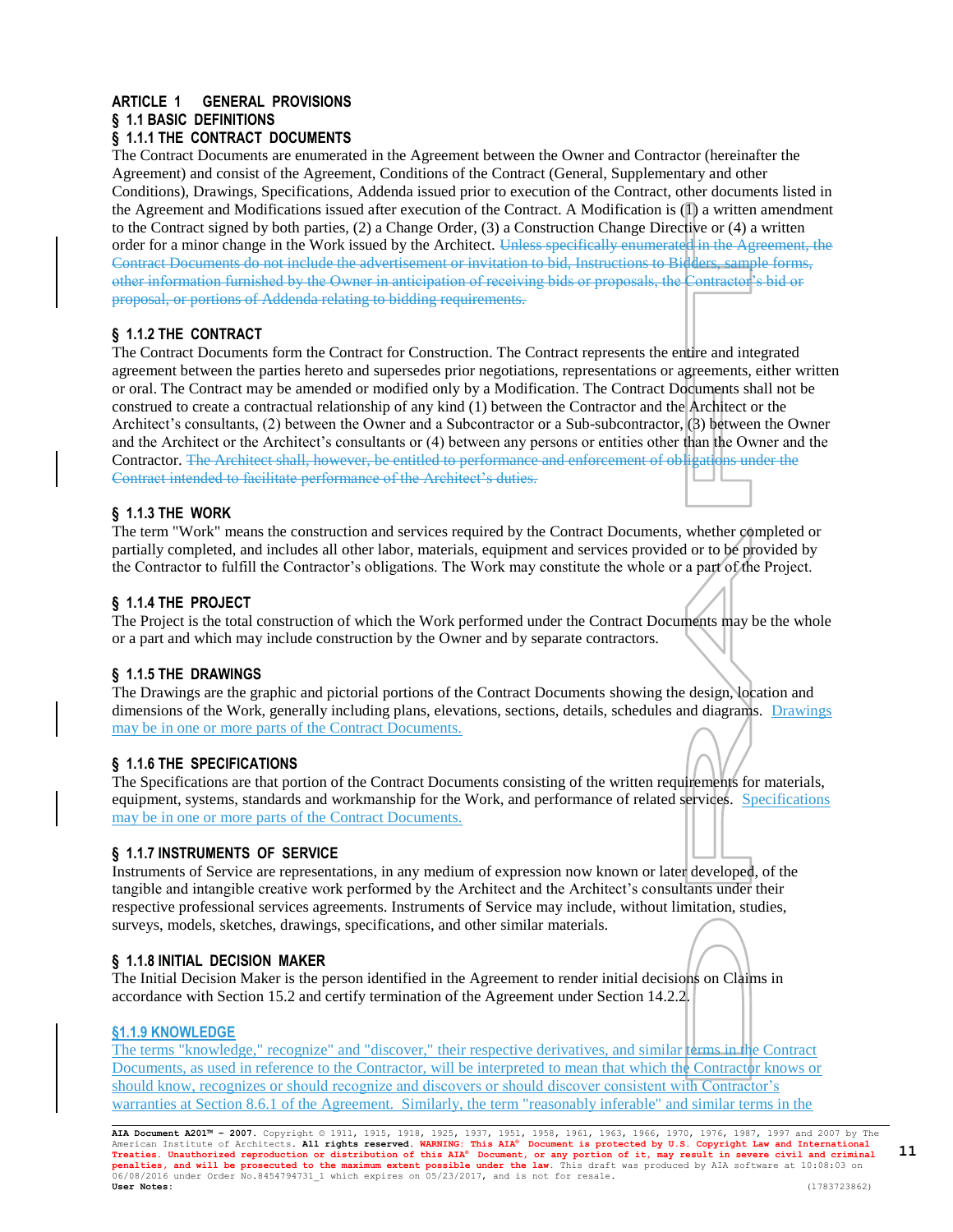Contract Documents will be interpreted to mean reasonably inferable by a contractor familiar with the project and consistent with the warranties at Section 8.6.1 of the Agreement.

# **§ 1.2 CORRELATION AND INTENT OF THE CONTRACT DOCUMENTS**

**§ 1.2.1** The intent of the Contract Documents is to include all items necessary for the proper execution and completion of the Work by the Contractor. The Contract Documents are complementary, and what is required by one shall be as binding as if required by all; performance by the Contractor shall be required only to the extent consistent with the Contract Documents and reasonably inferable from them as being necessary to produce the indicated results. If inconsistencies exist within or between parts of the Contract Documents, or between the Contract Documents and applicable laws, regulations, standards, codes or ordinances, the Contractor will: (i) provide the better quality or greater quantity of Work; and/or (ii) comply with the more stringent requirement. This section does not relieve the Contractor of any of its obligations under Sections 3.2 and 3.7.

**§ 1.2.2** Organization of the Specifications into divisions, sections and articles, and arrangement of Drawings shall not control the Contractor in dividing the Work among Subcontractors or in establishing the extent of Work to be performed by any trade.

**§ 1.2.3** Unless otherwise stated in the Contract Documents, words that have well-known technical or construction industry meanings are used in the Contract Documents in accordance with such recognized meanings.

**§1.2.4** In general, the Drawings are intended to nominate and establish the location, quantity and relationship of work, and the Specifications are intended to define the type and quality of materials and workmanship requirements of the work shown. In cases of conflict between the Drawings and Specifications or with either, the Contractor must submit a prompt request to the Architect for direction before proceeding under Article  $4.2.1\overline{1}$ . The requirements for the greatest quantity or the highest quality will govern unless otherwise directed.

**§1.2.5** If Contractor cannot meet a requirement under the Contract Documents (e.g. required material is unavailable) Contractor must submit prompt request to the Architect for direction under Article 4.2.11.

**§1.2.6** Contractor must verify all measurements and conditions, existing and new, at the jobsite and is responsible for the correctness of the same. No extra charge or compensation will be allowed if actual dimensions and conditions differ from those indicated on the Drawings.

### **§ 1.3 CAPITALIZATION**

Terms capitalized in these General Conditions include those that are (1) specifically defined, (2) the titles of numbered articles or (3) the titles of other documents published by the American Institute of Architects.

### **§ 1.4 INTERPRETATION**

In the interest of brevity the Contract Documents frequently omit modifying words such as "all" and "any" and articles such as "the" and "an," but the fact that a modifier or an article is absent from one statement and appears in another is not intended to affect the interpretation of either statement.

### **§ 1.5 OWNERSHIP AND USE OF DRAWINGS, SPECIFICATIONS AND OTHER INSTRUMENTS OF SERVICE**

**§ 1.5.1** The Architect and the Architect's consultants shall be deemed the authors and owners of their respective Instruments of Service, including the Drawings and Specifications, and will retain all common law, statutory and other reserved rights, including copyrights. The Contractor, Subcontractors, Sub-subcontractors, and material or equipment suppliers shall not own or claim a copyright in the Instruments of Service. Submittal or distribution to meet official regulatory requirements or for other purposes in connection with this Project is not to be construed as publication in derogation of the Architect's or Architect's consultants' reserved rights.

**§ 1.5.2** The Contractor, Subcontractors, Sub-subcontractors and material or equipment suppliers are authorized to use and reproduce the Instruments of Service provided to them solely and exclusively for execution of the Work. All copies made under this authorization shall bear the copyright notice, if any, shown on the Instruments of Service. The Contractor, Subcontractors, Sub-subcontractors, and material or equipment suppliers may not use the Instruments of Service on other projects or for additions to this Project outside the scope of the Work without the specific written consent of the Owner, Architect and the Architect's consultants.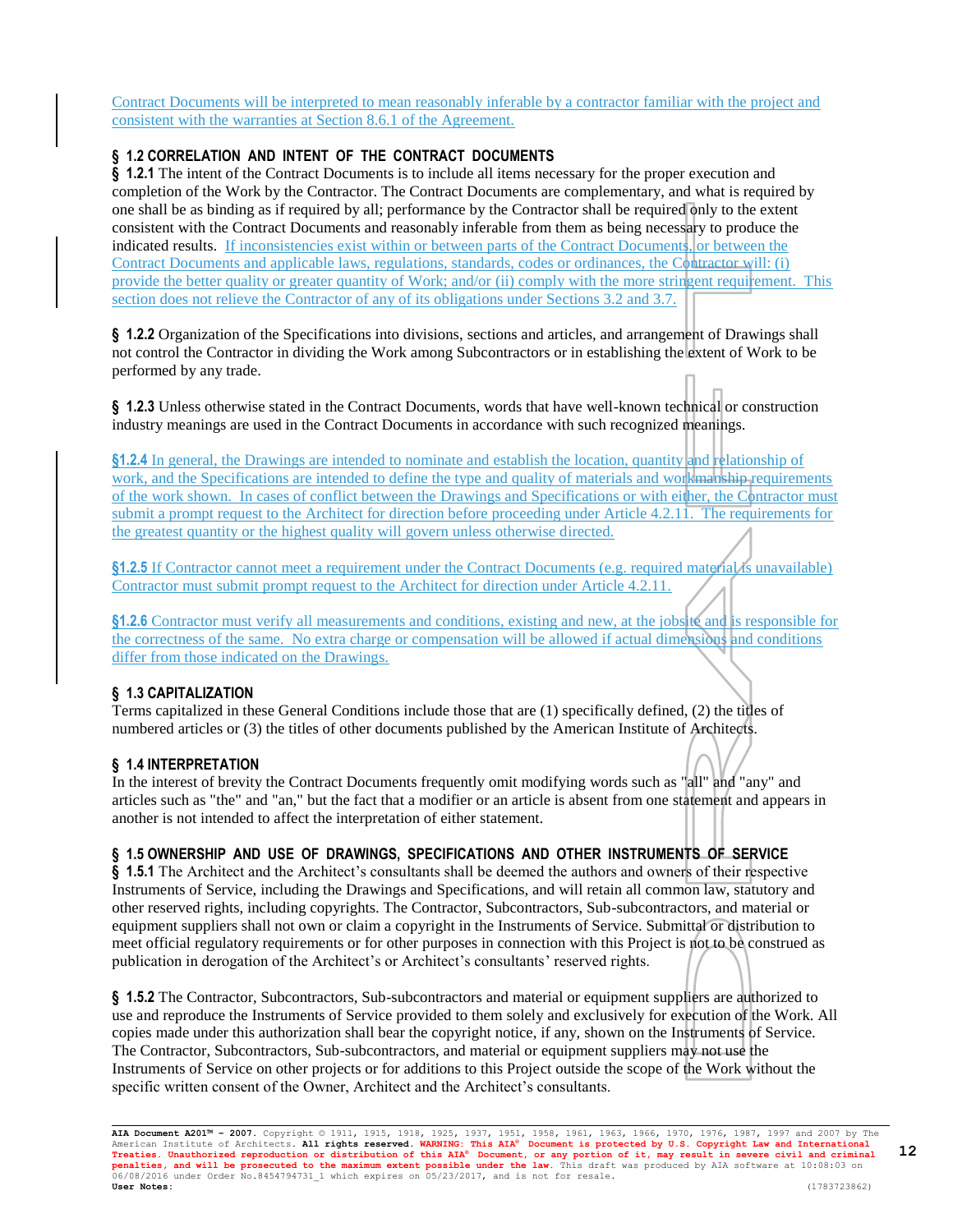# **§ 1.6 TRANSMISSION OF DATA IN DIGITAL FORM**

If the parties intend to transmit Instruments of Service or any other information or documentation in digital form, they shall endeavor to establish necessary protocols governing such transmissions, unless otherwise already provided in the Agreement or the Contract Documents.

# **ARTICLE 2 OWNER**

### **§ 2.1 GENERAL**

**§ 2.1.1** The Owner is the person or entity identified as such in the Agreement and is referred to throughout the Contract Documents as if singular in number. The Owner shall designate in writing a representative who shall have express authority to bind the Owner with respect to all matters requiring the Owner's approval or authorization. Except as otherwise provided in Section 4.2.1, the Architect does not have such authority. The term "Owner" means the Owner or the Owner's authorized representative.

**§ 2.1.2** The Owner shall furnish to the Contractor within fifteen days after receipt of a written request, information necessary and relevant for the Contractor to evaluate, give notice of or enforce mechanic's lien rights. Such information shall include a correct statement of the record legal title to the property on which the Project is located, usually referred to as the site, and the Owner's interest therein.Owner reserves the right to observe the Work at any time. The presence of the Owner or its representatives at the project site does not imply concurrence or approval of the Work..

# **§ 2.2 INFORMATION AND SERVICES REQUIRED OF THE OWNER**

[INTENTIONALLY OMITTED]

**§ 2.2.1** Prior to commencement of the Work, the Contractor may request in writing that the Owner provide reasonable evidence that the Owner has made financial arrangements to fulfill the Owner's obligations under the Contract. Thereafter, the Contractor may only request such evidence if (1) the Owner fails to make payments to the Contractor as the Contract Documents require; (2) a change in the Work materially changes the Contract Sum; or (3) the Contractor identifies in writing a reasonable concern regarding the Owner's ability to make payment when due. The Owner shall furnish such evidence as a condition precedent to commencement or continuation of the Work or the portion of the Work affected by a material change. After the Owner furnishes the evidence, the Owner shall not materially vary such financial arrangements without prior notice to the Contractor.

**§ 2.2.2** Except for permits and fees that are the responsibility of the Contractor under the Contract Documents, including those required under Section 3.7.1, the Owner shall secure and pay for necessary approvals, easements, assessments and charges required for construction, use or occupancy of permanent structures or for permanent changes in existing facilities.

**§ 2.2.3** The Owner shall furnish surveys describing physical characteristics, legal limitations and utility locations for the site of the Project, and a legal description of the site. The Contractor shall be entitled to rely  $\mathbf{b}$  with the accuracy of information furnished by the Owner but shall exercise proper precautions relating to the safe performance of the Work.Information furnished by the Owner regarding surveys, subsurface investigation reports, soil borings and other material of a similar nature is for general information only and is not a guarantee of the completeness or accuracy of such information, unless specifically noted otherwise in the Contract Documents. Contractor must verify all existing grades, conditions and dimensions of existing physical conditions and structures and shall report any inconsistencies in writing to the Architect. Contractor must establish all lines and levels required to execute the Work and will bear all costs involved and be responsible for their accuracy and maintenance...

**§ 2.2.4** The Owner shall furnish information or services required of the Owner by the Contract Documents with reasonable promptness. The Owner shall also furnish any other information or services under the Owner's control and relevant to the Contractor's performance of the Work with reasonable promptness after receiving the Contractor's written request for such information or services.

**§ 2.2.5** Unless otherwise provided in the Contract Documents, the Owner shall furnish to the Contractor one copy of the Contract Documents for purposes of making reproductions pursuant to Section 1.5.2.

# **§ 2.3 OWNER'S RIGHT TO STOP THE WORK**

If the Contractor fails to correct Work that is not in accordance with the requirements of the Contract Documents as required by Section 12.2 or repeatedly fails to carry out Work in accordance with the Contract Documents, the

**AIA Document A201™ – 2007.** Copyright © 1911, 1915, 1918, 1925, 1937, 1951, 1958, 1961, 1963, 1966, 1970, 1976, 1987, 1997 and 2007 by The American Institute of Architects. <mark>All rights reserved. WARNING: This AIA® Document is protected by U.S. Copyright Law and International<br>Treaties. Unauthorized reproduction or distribution of this AIA® Document, or any por</mark>  $06/08/2016$  under Order No.8454794731\_1 which expires on  $05/23/2017$ , and is not for resale.<br>User Notes: **User Notes:** (1783723862)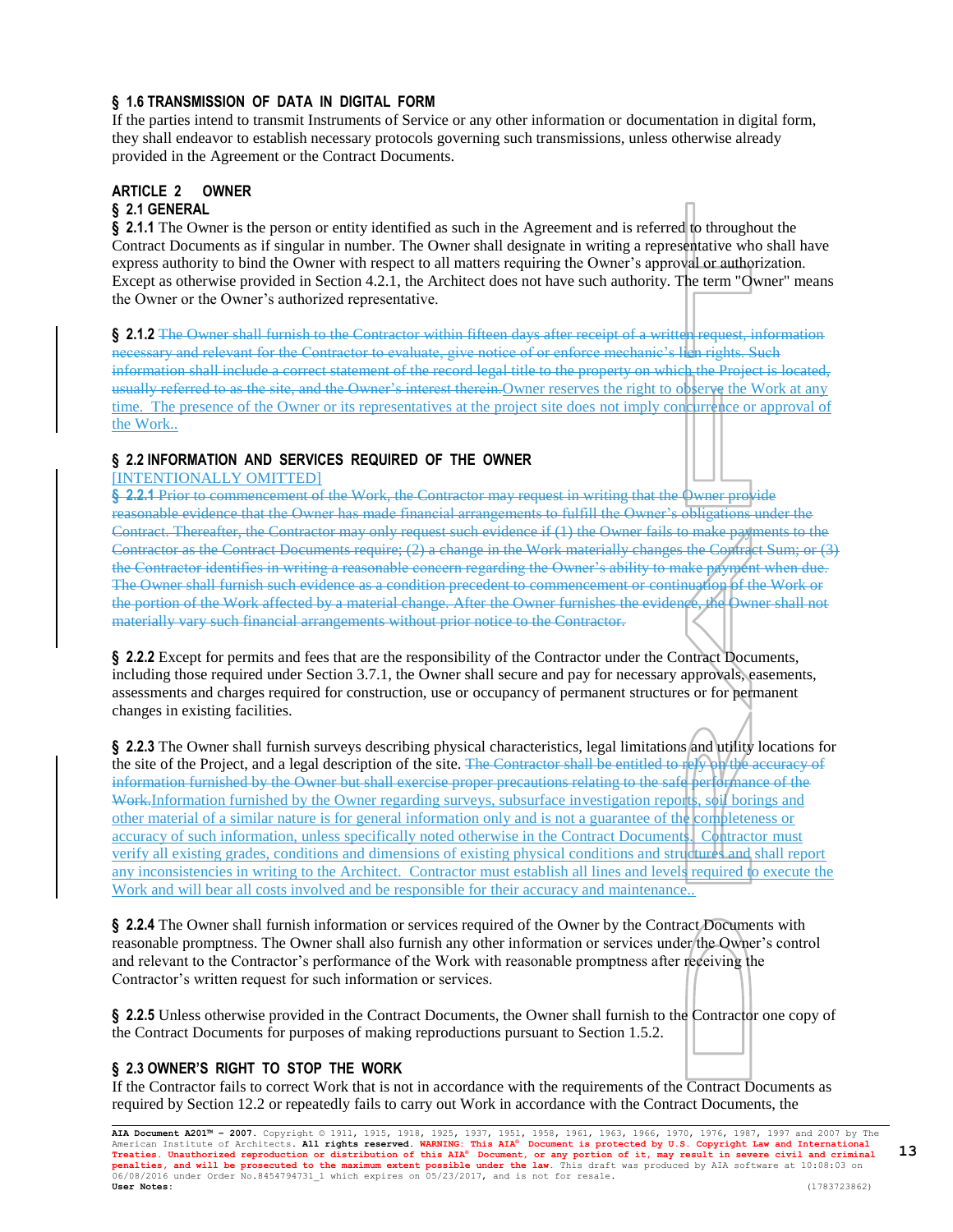Owner may issue a written order to the Contractor to stop the Work, or any portion thereof, until the cause for such order has been eliminated; however, the right of the Owner to stop the Work shall not give rise to a duty on the part of the Owner to exercise this right for the benefit of the Contractor or any other person or entity, except to the extent required by Section 6.1.3.

# **§ 2.4 OWNER'S RIGHT TO CARRY OUT THE WORK**

If the Contractor defaults or neglects to carry out the Work in accordance with the Contract Documents and fails within a ten-day period after receipt of written notice from the Owner to commence and continue correction of such default or neglect with diligence and promptness, the Owner may, without prejudice to other remedies the Owner may have, correct such deficiencies. In such case an appropriate Change Order shall be issued deducting from payments then or thereafter due the Contractor the reasonable cost of correcting such deficiencies, including Owner's expenses and compensation for the Architect's additional services made necessary by such default, neglect or failure. Such action by the Owner and amounts charged to the Contractor are both subject to prior approval of the Architect. If payments then or thereafter due the Contractor are not sufficient to cover such amounts, the Contractor shall pay the difference to the Owner.

### **§ 2.5 EXTENT OF OWNER'S RIGHTS**

The rights stated in this Article 2 and elsewhere in the Contract Documents are cumulative and not in limitation of any rights of the Owner: (i) contained in the Contract Documents; (ii) at law; or (iii) in equity. Notwithstanding those rights, in no event will the Owner have control over, charge of or any responsibility for construction means, methods, techniques, sequences or procedures or for safety precautions and programs in connection with the Work, all of which are the Contractor's responsibility.

# **ARTICLE 3 CONTRACTOR**

# **§ 3.1 GENERAL**

**§ 3.1.1** The Contractor is the person or entity identified as such in the Agreement and is referred to throughout the Contract Documents as if singular in number. The Contractor shall be lawfully licensed, if required in the jurisdiction where the Project is located. The Contractor is responsible for determining that all of the Contractor's subcontractors are duly licensed in accordance with federal, state and local licensing laws. The Contractor shall designate in writing a representative who shall have express authority to bind the Contractor with respect to all matters under this Contract. The term "Contractor" means the Contractor or the Contractor's authorized representative.

**§ 3.1.2** The Contractor shall perform the Work in accordance with the Contract Documents.All of Contractor's work must conform to the Contract Documents. No change may be made without the Architect's prior review and the Owner's approval. Contractor is responsible for details of the Work necessary to carry out the intent of the Drawings and Specifications, or which are customarily performed. If more detailed information is required for performance of the Work or if an interpretation of the Contract Documents is requested, the Contractor must submit a written request to the Architect and Owner, and the Architect will furnish such information or interpretation in the form of an Architect's Supplemental Instruction or other written or drawn form or drawing. Where only part of the Work is indicated, similar parts are to be considered repetitive. Where any detail is shown and components are fully described, similar details not fully described are to be deemed to incorporate the fully described details and components..

**§ 3.1.3** The Contractor shall not be relieved of obligations to perform the Work in accordance with the Contract Documents either by activities or duties of the Architect in the Architect's administration of the Contract, or by tests, inspections or approvals required or performed by persons or entities other than the Contractor.

§ 3.1.4 The Contractor shall keep full and accurate records of all costs incurred and items billed in connection with the performance of the Work, including records of Subcontractors. Owner or its authorized representative may audit such records at any reasonable time during the performance of the Work and for three years after Final Payment.

### **§ 3.2 REVIEW OF CONTRACT DOCUMENTS AND FIELD CONDITIONS BY CONTRACTOR**

**§ 3.2.1** Execution of the Contract by the Contractor is a representation that the Contractor has visited the site, become generally familiar with local conditions under which the Work is to be performed and correlated personal observations with requirements of the Contract Documents.

**AIA Document A201™ – 2007.** Copyright © 1911, 1915, 1918, 1925, 1937, 1951, 1958, 1961, 1963, 1966, 1970, 1976, 1987, 1997 and 2007 by The American Institute of Architects. <mark>All rights reserved. WARNING: This AIA® Document is protected by U.S. Copyright Law and International<br>Treaties. Unauthorized reproduction or distribution of this AIA® Document, or any por</mark>  $06/08/2016$  under Order No.8454794731\_1 which expires on  $05/23/2017$ , and is not for resale.<br>User Notes: **User Notes:** (1783723862)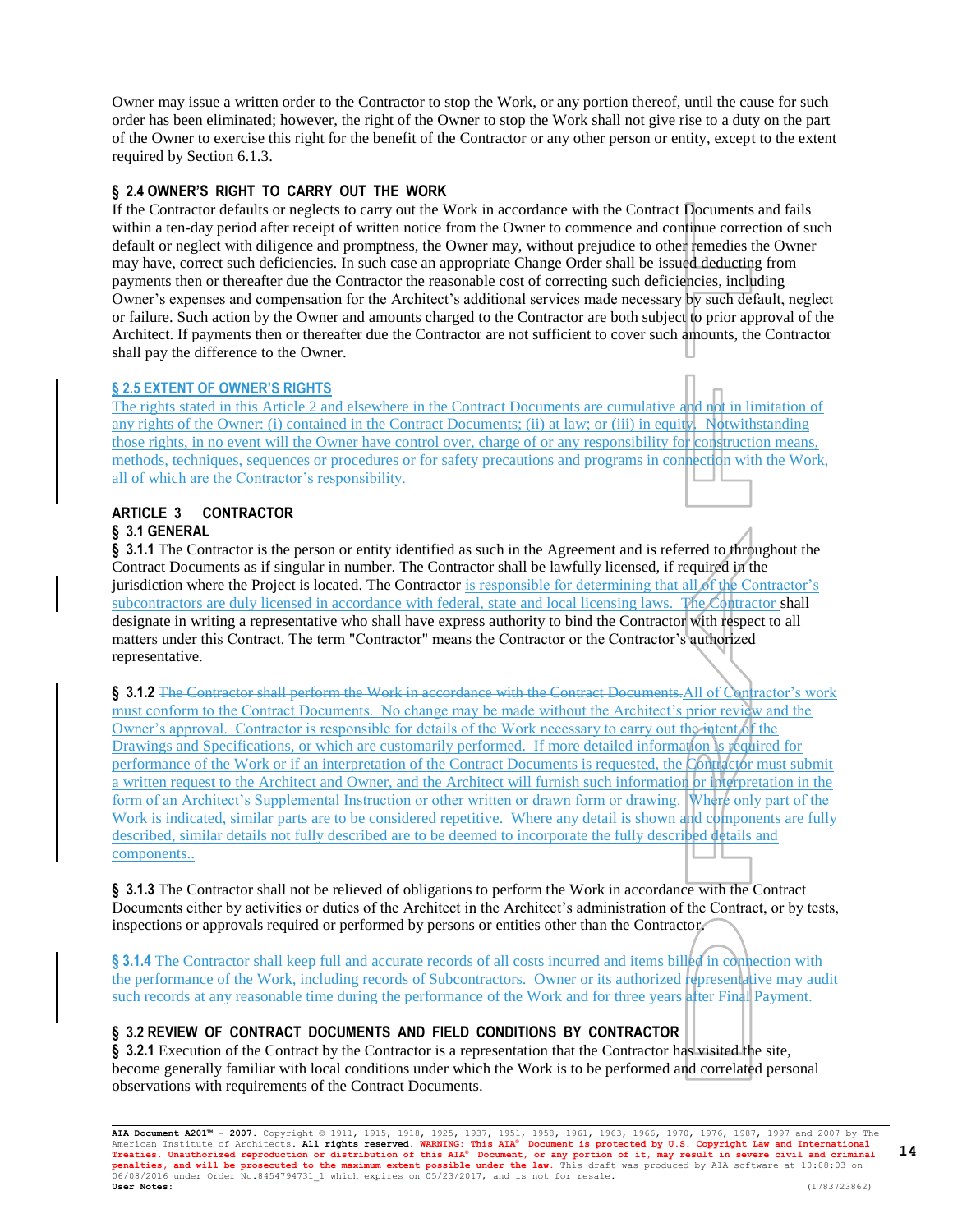**§ 3.2.2** Because the Contract Documents are complementary, the Contractor shall, before starting each portion of the Work, carefully study and compare the various Contract Documents relative to that portion of the Work, as well as the information furnished by the Owner pursuant to Section 2.2.3, shall take field measurements of any existing conditions related to that portion of the Work, and shall observe any conditions at the site affecting it. These obligations are for the purpose of facilitating coordination and construction by the Contractor and are not for the purpose of discovering errors, omissions, or inconsistencies in the design information contained in the Contract Documents; however, the Contractor shall promptly report to the Architect any errors, inconsistencies or omissions discovered by or made known to the Contractor as a request for information in such form as the Architect may require. It is recognized that the Contractor's review is made in the Contractor's capacity as a contractor and not as a licensed design professional, unless otherwise specifically provided in the Contract Documents.

The Owner does not guarantee the exactness of grades, elevations, dimensions or locations given on any Drawings issued by the Architect, or the work installed by other contractors. Therefore, the Contractor must satisfy itself as to the accuracy of all grades, elevations, dimensions and locations. In all cases where Contractor's Work intersects or connects with existing or other work, Contractor must verify at the site all dimensions relating to such existing or other work. Contractor will promptly and without cost to Owner rectify all errors resulting from Contractor's failure to so verify all such grades, elevations, dimensions or locations.

**§ 3.2.3** The Contractor is not required to ascertain that the Contract Documents are in accordance with applicable laws, statutes, ordinances, codes, rules and regulations, or lawful orders of public authorities, but the Contractor shall promptly report to the Architect any nonconformity discovered by or made known to the Contractor as a request for information in such form as the Architect may require.

**§ 3.2.4** If the Contractor believes that additional cost or time is involved because of clarifications or instructions the Architect issues in response to the Contractor's notices or requests for information pursuant to Sections 3.2.2 or 3.2.3, the Contractor shall make Claims as provided in Article 15. If the Contractor fails to perform the obligations of Sections 3.2.2 or 3.2.3, the Contractor shall pay such costs and damages to the Owner as would have been avoided if the Contractor had performed such obligations. If the Contractor performs those obligations, the Contractor shall not be liable to the Owner or Architect for damages resulting from errors, inconsistencies or omissions in the Contract Documents, for differences between field measurements or conditions and the Contract Documents, or for nonconformities of the Contract Documents to applicable laws, statutes, ordinances, codes, rules and regulations, and lawful orders of public authorities.

# **§ 3.3 SUPERVISION AND CONSTRUCTION PROCEDURES**

**§ 3.3.1** The Contractor shall supervise and direct the Work, using the Contractor's best skill and attention. The Contractor shall be solely responsible for, and have control over, construction means, methods, techniques, sequences and procedures and for coordinating all portions of the Work under the Contract, unless the Contract Documents give other specific instructions concerning these matters. If the Contract Documents give specific instructions concerning construction means, methods, techniques, sequences or procedures, the Contractor shall evaluate the jobsite safety thereof and, except as stated below, shall be fully and solely responsible for the jobsite safety of such means, methods, techniques, sequences or procedures. If the Contractor determines that such means, methods, techniques, sequences or procedures may not be safe, the Contractor shall give timely written notice to the Owner and Architect and shall not proceed with that portion of the Work without further written instructions from the Architect. If the Contractor is then instructed to proceed with the required means, methods, techniques, sequences or procedures without acceptance of changes proposed by the Contractor, the Owner shall be solely responsible for any loss or damage arising solely from those Owner-required means, methods, techniques, sequences or procedures.

**§ 3.3.2** The Contractor shall be responsible to the Owner for acts and omissions of the Contractor's employees, Subcontractors and their agents and employees, and other persons or entities performing portions of the Work for, or on behalf of, the Contractor or any of its Subcontractors.

**§ 3.3.3** The Contractor shall be responsible for inspection of portions of Work already performed to determine that such portions are in proper condition to receive subsequent Work.

**AIA Document A201™ – 2007.** Copyright © 1911, 1915, 1918, 1925, 1937, 1951, 1958, 1961, 1963, 1966, 1970, 1976, 1987, 1997 and 2007 by The American Institute of Architects. <mark>All rights reserved. WARNING: This AIA® Document is protected by U.S. Copyright Law and International<br>Treaties. Unauthorized reproduction or distribution of this AIA® Document, or any por</mark>  $06/08/2016$  under Order No.8454794731\_1 which expires on  $05/23/2017$ , and is not for resale.<br>User Notes: **User Notes:** (1783723862)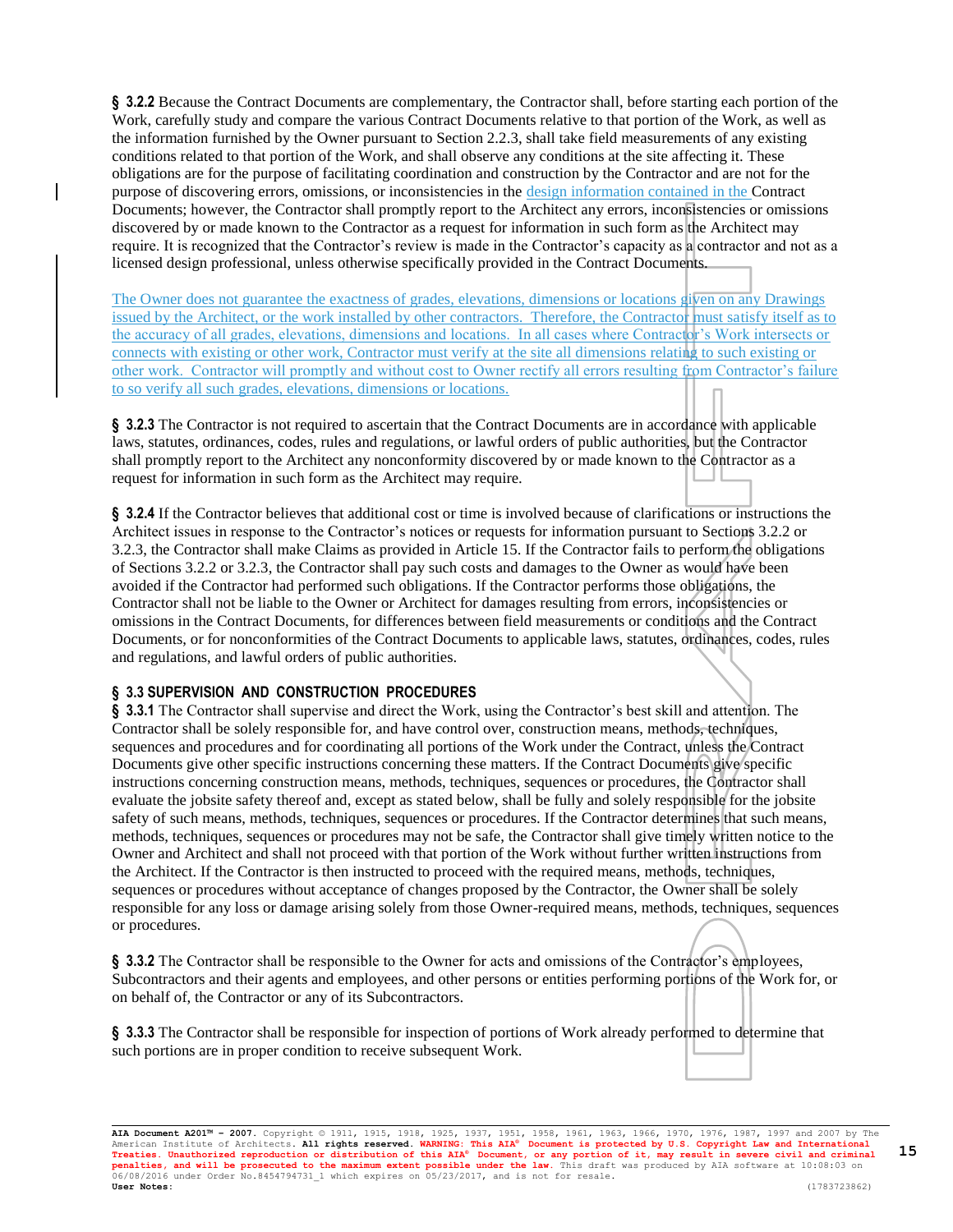# **§ 3.4 LABOR AND MATERIALS**

**§ 3.4.1** Unless otherwise provided in the Contract Documents, the Contractor shall provide and pay for labor, materials, equipment, tools, construction equipment and machinery, water, heat, utilities, transportation, and other facilities and services necessary for proper execution and completion of the Work, whether temporary or permanent and whether or not incorporated or to be incorporated in the Work.

**§ 3.4.2** Except in the case of minor changes in the Work authorized by the Architect in accordance with Sections 3.12.8 or 7.4, the Contractor may make substitutions only with the consent of the Owner, after evaluation by the Architect and in accordance with a Change Order or Construction Change Directive.

**§ 3.4.2.1** By making requests for substitutions the Contractor: (i) represents that Contractor has personally investigated the proposed substitute and determined that it is equal or superior in all respects to that specified; (ii) represents that the Contractor will provide the same warranty for the substitution that the Contractor would have for that which was substituted; (iii) certified that the cost data presented is complete and includes all related costs under this Contract except any Architect redesign costs; (iv) waives all claims for additional costs related to the substitution; and (v) will coordinate the installation of the accepted substitute, making such changes as may be required for the Work to be completed in all respects.

**§ 3.4.3** The Contractor shall enforce strict discipline and good order among the Contractor's employees and other persons carrying out the Work. The Contractor shall not permit employment of unfit persons or persons not properly skilled in tasks assigned to them.

# **§ 3.5 WARRANTY**

The Contractor warrants to the Owner and Architect that materials and equipment furnished under the Contract will be of good quality and new unless the Contract Documents require or permit otherwise. The Contractor further warrants that the Work will conform to the requirements of the Contract Documents and will be free from defects, except for those inherent in the quality of the Work the Contract Documents require or permit. Work, materials, or equipment not conforming to these requirements may will be considered defective. The Contractor's warranty excludes remedy for damage or defect caused by abuse, alterations to the Work not executed by the Contractor, improper or insufficient maintenance, improper operation, or normal wear and tear and normal usage. If required by the Architect, the Contractor shall furnish satisfactory evidence as to the kind and quality of materials and equipment.

The Contractor will assign to Owner at the time of final completion of the Work all manufacturers' warranties relating to materials and labor used in the Work and further agrees to perform the Work in such manner so as to preserve all such warranties. If it is legally necessary, the Contractor may retain the right to directly enforce any such warranty during the one-year period following the date of Substantial Completion, referred to in Section 12.2.2.

# **§ 3.6 TAXES**

The Contractor shall pay sales, consumer, use and similar taxes for the Work provided by the Contractor that are legally enacted when bids are received or negotiations concluded, whether or not yet effective or merely scheduled to go into effect.

### **§ 3.7 PERMITS, FEES, NOTICES AND COMPLIANCE WITH LAWS**

**§ 3.7.1** Unless otherwise provided in the Contract Documents, the Contractor shall secure and pay for the building permit as well as for other permits, fees, licenses, and inspections by government agencies necessary for proper execution and completion of the Work that are customarily secured after execution of the Contract and legally required at the time bids are received or negotiations concluded.

§ **3.7.2** The Contractor, its Subcontractors and other persons carrying out the Work and over whom Contractor has control shall comply with and give notices required by applicable laws, statutes, ordinances, codes, rules and regulations, and lawful orders of public authorities applicable to performance of the Work. Work, including but not limited to abiding by the Owner's policy regulating tobacco use on campus and its policy of fostering a culture of respect.

**§ 3.7.3** If the Contractor performs Work knowing it that the Contractor knows or reasonably should have know to be contrary to applicable laws, statutes, ordinances, codes, rules and or regulations, or lawful orders of public

**AIA Document A201™ – 2007.** Copyright © 1911, 1915, 1918, 1925, 1937, 1951, 1958, 1961, 1963, 1966, 1970, 1976, 1987, 1997 and 2007 by The American Institute of Architects. <mark>All rights reserved. WARNING: This AIA® Document is protected by U.S. Copyright Law and International<br>Treaties. Unauthorized reproduction or distribution of this AIA® Document, or any por</mark>  $06/08/2016$  under Order No.8454794731\_1 which expires on  $05/23/2017$ , and is not for resale.<br>User Notes: **User Notes:** (1783723862)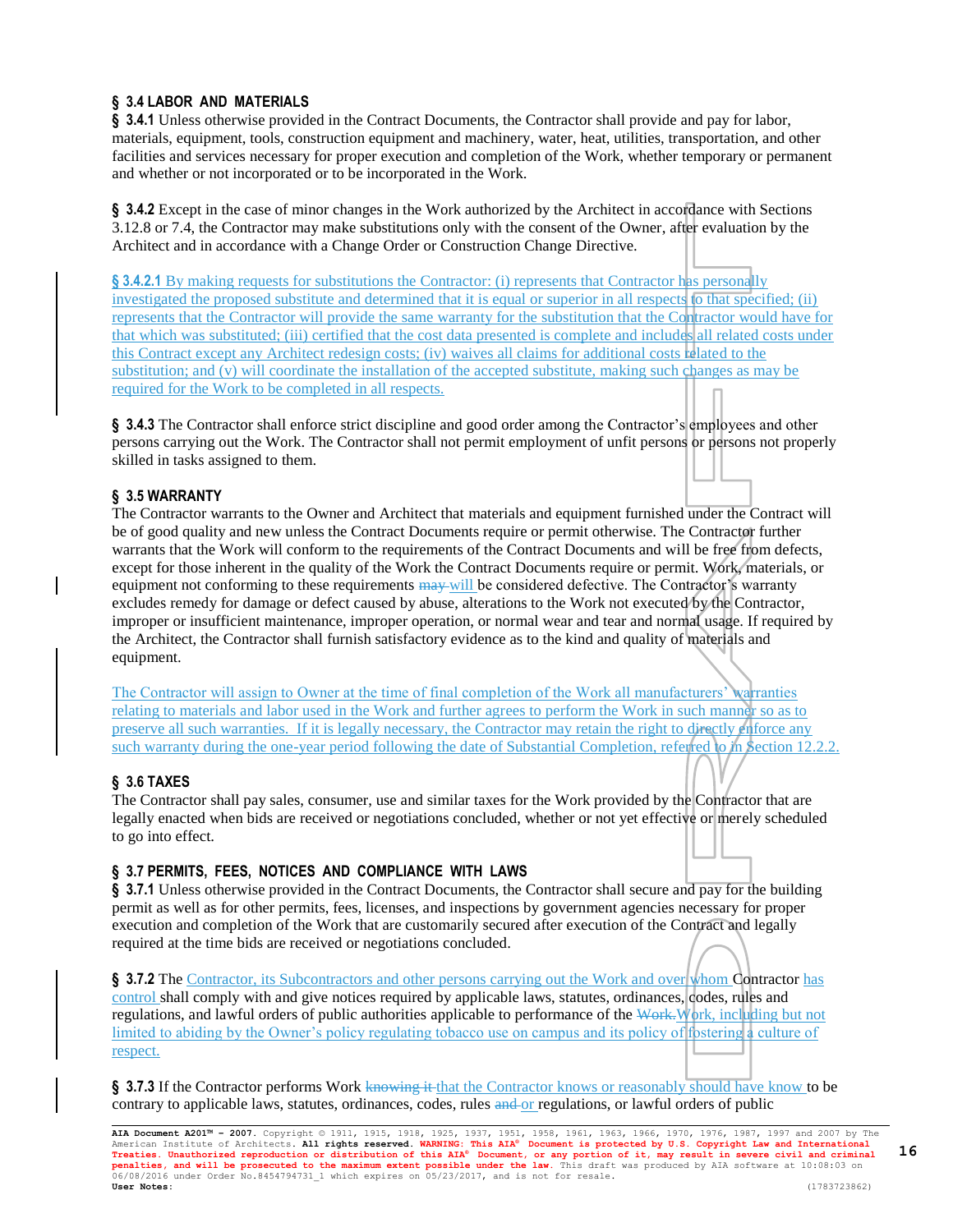authorities, then the Contractor shall assume appropriate responsibility for such Work and shall bear the costs attributable to correction.correction..

**§ 3.7.4 Concealed or Unknown Conditions.** If the Contractor encounters conditions at the site that are (1) subsurface or otherwise concealed physical conditions that differ materially from those indicated in the Contract Documents or (2) unknown physical conditions of an unusual nature, that differ materially from those ordinarily found to exist and generally recognized as inherent in construction activities of the character provided for in the Contract Documents, the Contractor shall promptly provide notice to the Owner and the Architect before conditions are disturbed and in no event later than  $2\frac{1}{10}$  days after first observance of the conditions. The Architect will promptly investigate such conditions and, if the Architect determines that they differ materially and cause an increase or decrease in the Contractor's cost of, or time required for, performance of any part of the Work, will recommend an equitable adjustment in the Contract Sum or Contract Time, or both. If the Architect determines that the conditions at the site are not materially different from those indicated in the Contract Documents and that no change in the terms of the Contract is justified, the Architect shall promptly notify the Owner and Contractor in writing, stating the reasons. If either party disputes the Architect's determination or recommendation, that party may proceed as provided in Article 15.

**§ 3.7.5** If, in the course of the Work, the Contractor encounters human remains or recognizes the existence of burial markers, archaeological sites or wetlands not indicated in the Contract Documents, the Contractor shall immediately suspend any operations that would affect them and shall notify the Owner and Architect. Upon receipt of such notice, the Owner shall promptly take any action necessary to obtain governmental authorization required to resume the operations. The Contractor shall continue to suspend such operations until otherwise instructed by the Owner but shall continue with all other operations that do not affect those remains or features. Requests for adjustments in the Contract Sum and Contract Time arising from the existence of such remains or features may be made as provided in Article 15.

### **§ 3.8 ALLOWANCES**

**§ 3.8.1** The Contractor shall include in the Contract Sum all allowances stated in the Contract Documents. Items covered by allowances shall be supplied for such amounts and by such persons or entities as the Owner may direct, but the Contractor shall not be required to employ persons or entities to whom the Contractor has reasonable objection.

**§ 3.8.2** Unless otherwise provided in the Contract Documents,

- **.1** Allowances shall cover the cost to the Contractor of materials and equipment delivered at the site and all required taxes, less applicable trade discounts;
- **.2** Contractor's costs for unloading and handling at the site, labor, installation costs, overhead, profit and other expenses contemplated for stated allowance amounts shall be included in the Contract Sum but not in the allowances; and
- **.3** Whenever costs are more than or less than allowances, the Contract Sum shall be adjusted accordingly by Change Order. The amount of the Change Order shall reflect (1) the difference between actual costs and the allowances under Section 3.8.2.1 and (2) changes in Contractor's costs under Section 3.8.2.2.

**§ 3.8.3** Materials and equipment under an allowance shall be selected by the Owner with reasonable promptness.

### **§ 3.9 SUPERINTENDENT**

**§ 3.9.1** The Contractor shall employ a competent superintendent and necessary assistants who shall be in attendance at the Project site during performance of the Work. The superintendent shall represent the Contractor, and communications given to the superintendent shall be as binding as if given to the Contractor.

**§ 3.9.2** The Contractor, as soon as practicable after award of the Contract, shall furnish in writing to the Owner through the Architect the name and qualifications of a proposed superintendent. The Architect may reply within 14 days to the Contractor in writing stating (1) whether the Owner or the Architect has reasonable objection to the proposed superintendent or (2) that the Architect requires additional time to review. Failure of the Architect to reply within the 14 day period shall constitute notice of no reasonable objection.

**AIA Document A201™ – 2007.** Copyright © 1911, 1915, 1918, 1925, 1937, 1951, 1958, 1961, 1963, 1966, 1970, 1976, 1987, 1997 and 2007 by The American Institute of Architects. <mark>All rights reserved. WARNING: This AIA® Document is protected by U.S. Copyright Law and International<br>Treaties. Unauthorized reproduction or distribution of this AIA® Document, or any por</mark>  $06/08/2016$  under Order No.8454794731\_1 which expires on  $05/23/2017$ , and is not for resale.<br>User Notes: **User Notes:** (1783723862)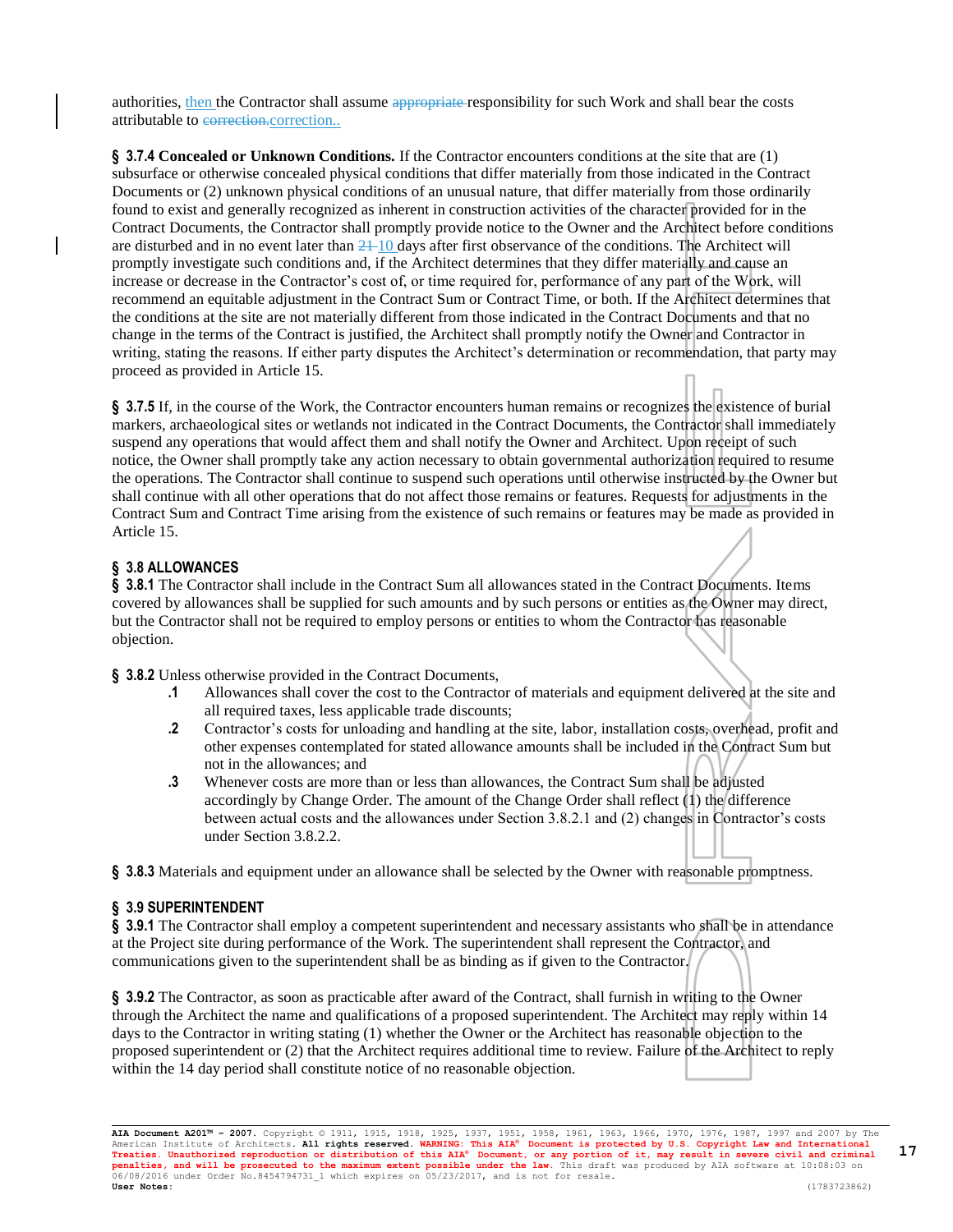**§ 3.9.3** The Contractor shall not employ a proposed superintendent to whom the Owner or Architect has made reasonable and timely objection. The Contractor shall not change the superintendent without the Owner's consent, which shall not unreasonably be withheld or delayed.

### **§ 3.10 CONTRACTOR'S CONSTRUCTION SCHEDULES**

**§ 3.10.1** The Contractor, promptly after being awarded the Contract, shall prepare and submit for the Owner's and Architect's information a Contractor's construction schedule for the Work. The schedule shall not exceed time limits current under the Contract Documents, shall be revised at appropriate intervals as required by the conditions of the Work and Project, shall be related to the entire Project to the extent required by the Contract Documents, and shall provide for expeditious and practicable execution of the Work.

**§ 3.10.2** The Contractor shall prepare a submittal schedule, promptly after being awarded the Contract and thereafter as necessary to maintain a current submittal schedule, and shall submit the schedule(s) for the Architect's approval. The Architect's approval shall not unreasonably be delayed or withheld. The submittal schedule shall (1) be coordinated with the Contractor's construction schedule, and (2) allow the Architect reasonable time to review submittals. If the Contractor fails to submit a submittal schedule, the Contractor shall not be entitled to any increase in Contract Sum or extension of Contract Time based on the time required for review of submittals.

**§ 3.10.3** The Contractor shall perform the Work in general accordance with the most recent schedules submitted to the Owner and Architect.

**§ 3.10.4** The construction schedule must be in a detailed, precedence-style critical path management ("CPM") format satisfactory to the Owner and the Architect. The schedule must: (i) provide a graphical representation of all activities and events that will occur during performance of the Work; (ii) identify each phase of construction and occupancy; and (iii) establish dates that are critical in ensuring the timely and orderly completion of the Work in accordance with the Contract Documents ("Milestone Dates"). Once the Owner and Architect accept the construction schedule it will be deemed a Contract Document. If it is not accepted, the Contractor will promptly revise the schedule consistent with the Owner and Architect's recommendations and resubmit it for approval. The Contractor will monitor the Work's progress to ensure that it conforms with the construction schedule and must promptly advise Owner and Architect of any delays or potential delays. Contractor will update the approved schedule (i.e. provide a "progress report") to reflect actual conditions as set forth in 3.10.1 or if Owner or Architect so request. If a progress report indicates any delays, the Contractor must propose an affirmative plan to correct the delay, including overtime and/or additional labor, as necessary. In no event will any progress report adjust the Contract Time, a Milestone Date or the Contract Sum unless the Owner agrees and authorizes such an adjustment through a Change Order.

**§ 3.10.5** If the Owner determines that the performance of the Work as of a Milestone Date has not progressed or reached the level of completion that the Contract Documents require, the Owner may order the Contractor to take corrective measures to expedite the Work, including: (i) working additional shifts or overtime; (ii) supplying additional labor, equipment and facilities; and (iii) other similar measures ("Corrective Measures"). Corrective Measures will continue until the Work's progress aligns with the completion stage required by construction schedule and the Contract Documents. The Owner's right to require Corrective Measures is solely for the purpose of ensuring the Contractor's compliance with the construction schedule. The Contractor is not entitled to an adjustment to the Contract Sum if the Owner requires Corrective Measures under this section.

**§ 3.10.6** The Owner will have the right to direct a postponement or rescheduling of any date or time for the performance of any part of the Work that may interfere with the operation of the Owner's premises or any tenants or invitees. The Contractor will, upon Owner's request, reschedule any portion of the Work affecting operation of the premises during hours when the premises are not in operation. A postponement or rescheduling of the Work under this section may be grounds for an extension of the Contract Time under Section 8.3.1.

### **§ 3.11 DOCUMENTS AND SAMPLES AT THE SITE**

The Contractor shall maintain at the site for the Owner one copy of the Drawings, Specifications, Addenda, Change Orders and other Modifications, in good order and marked currently to indicate field changes and selections made during construction, and one copy of approved Shop Drawings, Product Data, Samples and similar required submittals. These shall be available to the Architect and shall be delivered to the Architect for submittal to the Owner upon completion of the Work as a record of the Work as constructed.

**AIA Document A201™ – 2007.** Copyright © 1911, 1915, 1918, 1925, 1937, 1951, 1958, 1961, 1963, 1966, 1970, 1976, 1987, 1997 and 2007 by The American Institute of Architects. <mark>All rights reserved. WARNING: This AIA® Document is protected by U.S. Copyright Law and International<br>Treaties. Unauthorized reproduction or distribution of this AIA® Document, or any por</mark>  $06/08/2016$  under Order No.8454794731\_1 which expires on  $05/23/2017$ , and is not for resale.<br>User Notes: **User Notes:** (1783723862)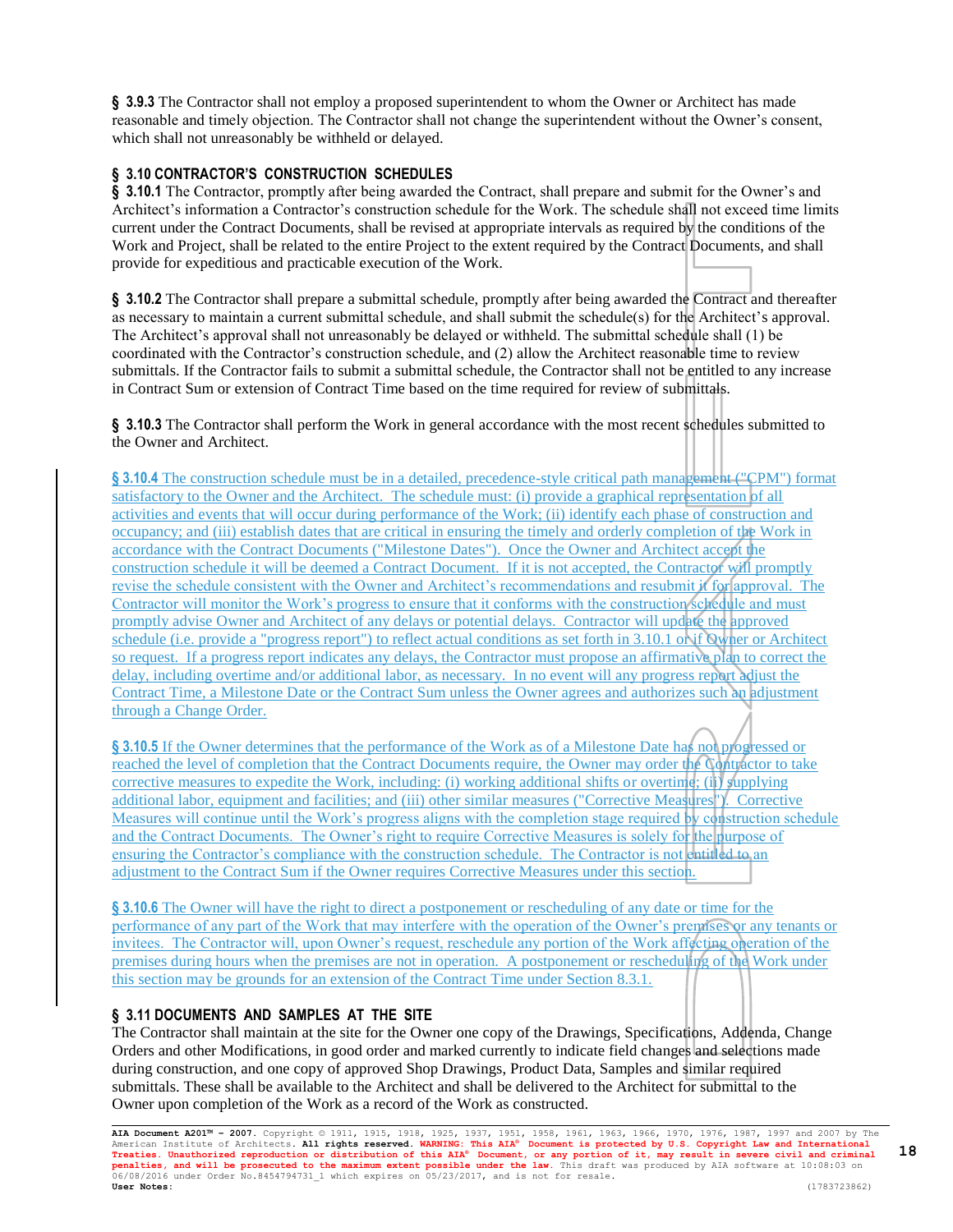### **§ 3.12 SHOP DRAWINGS, PRODUCT DATA AND SAMPLES**

**§ 3.12.1** Shop Drawings are drawings, diagrams, schedules and other data specially prepared for the Work by the Contractor or a Subcontractor, Sub-subcontractor, manufacturer, supplier or distributor to illustrate some portion of the Work.

**§ 3.12.2** Product Data are illustrations, standard schedules, performance charts, instructions, brochures, diagrams and other information furnished by the Contractor to illustrate materials or equipment for some portion of the Work.

**§ 3.12.3** Samples are physical examples that illustrate materials, equipment or workmanship and establish standards by which the Work will be judged.

**§ 3.12.4** Shop Drawings, Product Data, Samples and similar submittals are not Contract Documents. Their purpose is to demonstrate the way by which the Contractor proposes to conform to the information given and the design concept expressed in the Contract Documents for those portions of the Work for which the Contract Documents require submittals. Review by the Architect is subject to the limitations of Section 4.2.7. Informational submittals upon which the Architect is not expected to take responsive action may be so identified in the Contract Documents. Submittals that are not required by the Contract Documents may be returned by the Architect without action.

**§ 3.12.5** The Contractor shall review for compliance with the Contract Documents, approve and submit to the Architect Shop Drawings, Product Data, Samples and similar submittals required by the Contract Documents in accordance with the submittal schedule approved by the Architect or, in the absence of an approved submittal schedule, with reasonable promptness and in such sequence as to cause no delay in the Work or in the activities of the Owner or of separate contractors.

**§ 3.12.6** By submitting Shop Drawings, Product Data, Samples and similar submittals, the Contractor represents to the Owner and Architect that the Contractor has (1) reviewed and approved them, (2) determined and verified materials, field measurements and field construction criteria related thereto, or will do so and (3) checked and coordinated the information contained within such submittals with the requirements of the Work and of the Contract Documents.

**§ 3.12.7** The Contractor shall perform no portion of the Work for which the Contract Documents require submittal and review of Shop Drawings, Product Data, Samples or similar submittals until the respective submittal has been approved by the Architect.

**§ 3.12.8** The Work shall be in accordance with approved submittals except that the Contractor shall not be relieved of responsibility for deviations from requirements of the Contract Documents by the Architect's approval of Shop Drawings, Product Data, Samples or similar submittals unless the Contractor has specifically informed the Architect in writing of such deviation at the time of submittal and (1) the Architect has given written approval to the specific deviation as a minor change in the Work, or (2) a Change Order or Construction Change Directive has been issued authorizing the deviation. The Contractor shall not be relieved of responsibility for errors or omissions in Shop Drawings, Product Data, Samples or similar submittals by the Architect's approval thereof.

**§ 3.12.9** The Contractor shall direct specific attention, in writing or on resubmitted Shop Drawings, Product Data, Samples or similar submittals, to revisions other than those requested by the Architect on previous submittals. In the absence of such written notice, the Architect's approval of a resubmission shall not apply to such revisions.

**§ 3.12.10** The Contractor shall not be required to provide professional services that constitute the practice of architecture or engineering unless such services are specifically required by the Contract Documents for a portion of the Work or unless the Contractor needs to provide such services in order to carry out the Contractor's responsibilities for construction means, methods, techniques, sequences and procedures. The Contractor shall not be required to provide professional services in violation of applicable law. If professional design services or certifications by a design professional related to systems, materials or equipment are specifically required of the Contractor by the Contract Documents, the Owner and the Architect will specify all performance and design criteria that such services must satisfy. The Contractor shall cause such services or certifications to be provided by a properly licensed design professional, whose signature and seal shall appear on all drawings, calculations, specifications, certifications, Shop Drawings and other submittals prepared by such professional. professional and

**AIA Document A201™ – 2007.** Copyright © 1911, 1915, 1918, 1925, 1937, 1951, 1958, 1961, 1963, 1966, 1970, 1976, 1987, 1997 and 2007 by The American Institute of Architects. <mark>All rights reserved. WARNING: This AIA® Document is protected by U.S. Copyright Law and International<br>Treaties. Unauthorized reproduction or distribution of this AIA® Document, or any por</mark>  $06/08/2016$  under Order No.8454794731\_1 which expires on  $05/23/2017$ , and is not for resale.<br>User Notes: **User Notes:** (1783723862)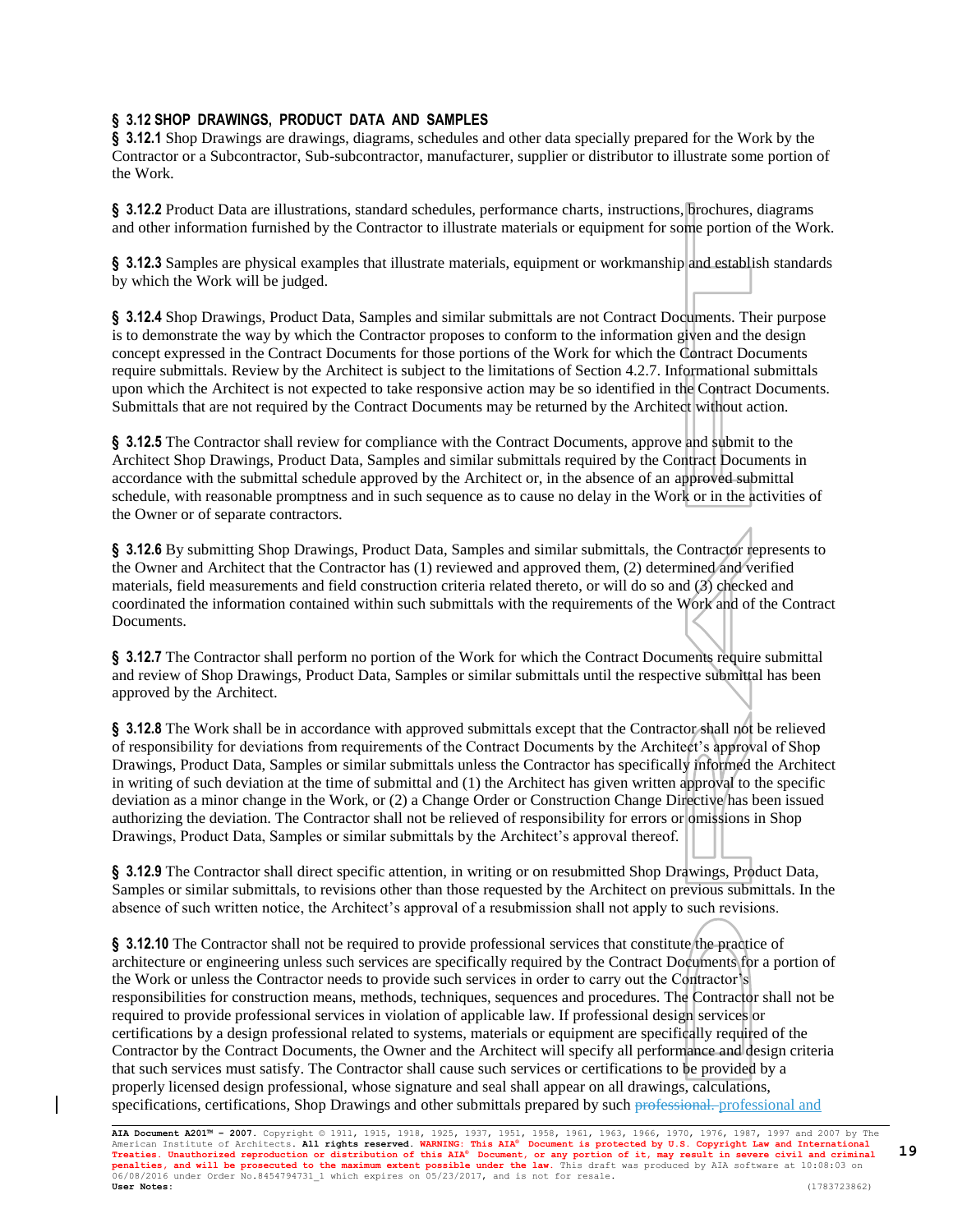who will comply with reasonable requirements of the Owner regarding qualifications and insurance. **Shop Drawings** and other submittals related to the Work designed or certified by such professional, if prepared by others, shall bear such professional's written approval when submitted to the Architect. The Owner and the Architect shall be entitled to rely upon the adequacy, accuracy and completeness of the services, certifications and approvals performed or provided by such design professionals, provided the Owner and Architect have specified to the Contractor all performance and design criteria that such services must satisfy. professionals. Pursuant to this Section 3.12.10, the Architect will review, approve or take other appropriate action on submittals only for the limited purpose of checking for conformance with information given and the design concept expressed in the Contract Documents. The Contractor shall not be responsible for the adequacy of the performance and design criteria specified in the Contract Documents.

## **§ 3.13 USE OF SITE**

The Contractor shall confine operations at the site to areas permitted by applicable laws, statutes, ordinances, codes, rules and regulations, and lawful orders of public authorities and the Contract Documents and shall not unreasonably encumber the site with materials or equipment.

### **§ 3.14 CUTTING AND PATCHING**

**§ 3.14.1** The Contractor shall be responsible for cutting, fitting or patching required to complete the Work or to make its parts fit together properly. All areas requiring cutting, fitting and patching shall be restored to the condition existing prior to the cutting, fitting and patching, unless otherwise required by the Contract Documents.

**§ 3.14.2** The Contractor shall not damage or endanger a portion of the Work or fully or partially completed construction of the Owner or separate contractors by cutting, patching or otherwise altering such construction, or by excavation. The Contractor shall not cut or otherwise alter such construction by the Owner or a separate contractor except with written consent of the Owner and of such separate contractor; such consent shall not be unreasonably withheld. The Contractor shall not unreasonably withhold from the Owner or a separate contractor the Contractor's consent to cutting or otherwise altering the Work.

### **§ 3.15 CLEANING UP**

**§ 3.15.1** The Contractor shall keep the premises and surrounding area free from accumulation of waste materials or rubbish caused by operations under the Contract. At completion of the Work, the Contractor shall remove waste materials, rubbish, the Contractor's tools, construction equipment, machinery and surplus materials from and about the Project.

**§ 3.15.2** If the Contractor fails to clean up as provided in the Contract Documents, the Owner may do so and Owner shall be entitled to reimbursement from the Contractor.

### **§ 3.16 ACCESS TO WORK**

The Contractor shall provide the Owner and Architect access to the Work in preparation and progress wherever located.

### **§ 3.17 ROYALTIES, PATENTS AND COPYRIGHTS**

The Contractor shall pay all royalties and license fees. The Contractor shall defend suits or claims for infringement of copyrights and patent rights and shall hold the Owner and Architect harmless from loss on account thereof, but shall not be responsible for such defense or loss when a particular design, process or product of a particular manufacturer or manufacturers is required by the Contract Documents, or where the copyright violations are contained in Drawings, Specifications or other documents prepared by the Owner or Architect. However, if the Contractor has reason to believe that the required design, process or product is an infringement of a copyright or a patent, the Contractor shall be responsible for such loss unless such information is promptly furnished to the Architect.

### **§ 3.18 INDEMNIFICATION**

**§ 3.18.1** To the fullest extent permitted by law the Contractor shall indemnify and hold harmless the Owner, Architect, Architect's consultants, and agents and employees of any of them from and against claims, damages, losses and expenses, including but not limited to attorneys' fees, arising out of or resulting from performance of the Work, provided that such claim, damage, loss or expense is attributable to bodily injury, sickness, disease or death, or to injury to or destruction of tangible property (other than the Work itself), but only to the extent caused including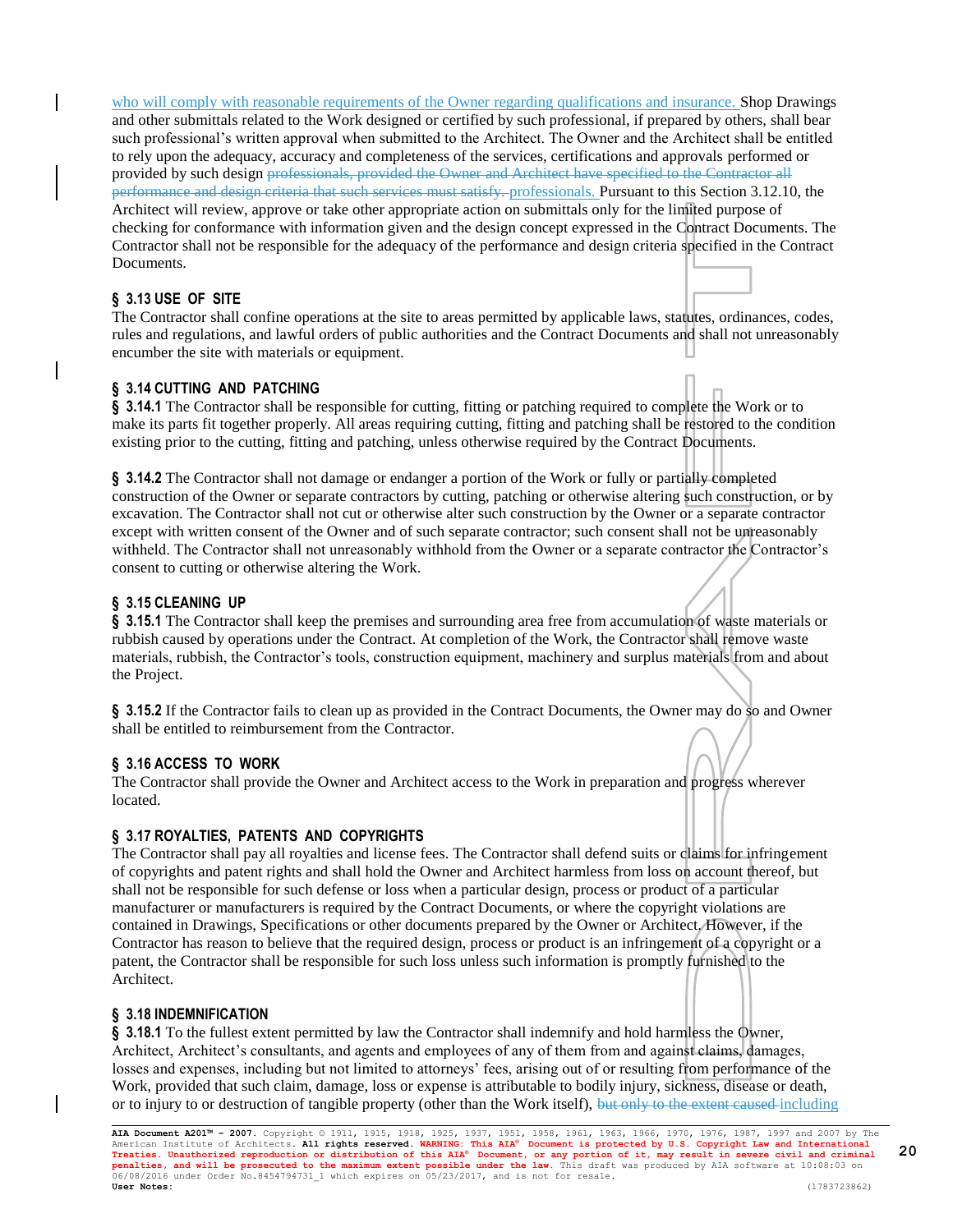loss of use therefrom, but only if any part of such injury is caused in any way by the negligent acts or omissions of the Contractor, a Subcontractor, anyone directly or indirectly employed by them or anyone for whose acts they may be liable, regardless of whether or not such claim, damage, loss or expense is caused in part by a party indemnified hereunder. Such obligation shall not be construed to negate, abridge, or reduce other rights or obligations of indemnity that would otherwise exist as to a party or person described in this Section 3.18.

**§ 3.18.2** In claims against any person or entity indemnified under this Section 3.18 by an employee of the Contractor, a Subcontractor, anyone directly or indirectly employed by them or anyone for whose acts they may be liable, the indemnification obligation under Section 3.18.1 shall not be limited by a limitation on amount or type of damages, compensation or benefits payable by or for the Contractor or a Subcontractor under workers' compensation acts, disability benefit acts or other employee benefit acts.

**§ 3.18.3** The Contractor's indemnity obligations also include, without limitation, all fines, penalties, damages, liability, costs, expenses (including attorney fees) and any punitive damages arising out of, or in connection with, any (i) violation of or failure to comply with any law, statute, ordinance, rule, regulation, code or requirement of a public authority that bears upon the performance of the Work by the Contractor, a Subcontractor or any person or entity for whom either is responsible; (ii) means, methods, procedures, techniques or sequences of execution or performance of the Work; and (iii) failure to secure and pay for permits, fees, approvals, licenses and inspections as the Contract Documents require, or any violation of any permit or other approval of a public authority applicable to the Work, by the Contractor, a Subcontractor or any person or entity for whom either is responsible.

§ 3.18.4 The Contractor will indemnify and hold harmless all of the Indemnitees from and against all costs and expenses (including attorney fees) that any Indemnity may incur in enforcing any of the Contractor's defense, indemnity or hold-harmless obligations under this Contract.

### **§ 3.19 TERMS REQUIRED BY OREGON LAW**

§ 3.19.1 Unless contrary to federal law, Contractor shall certify that it shall not accept a bid or proposal from Subcontractors to perform Work as described in ORS 701.005 under this Contract unless such Subcontractors are registered with the Construction Contractors Board in accordance with ORS 701.035 to 701.055 at the time they submit their bids or proposals to the Contractor.

**§ 3.19.2** Unless contrary to federal law, Contractor shall certify that each landscape contractor, as defined in ORS 671.520(2), performing Work under this Contract holds a valid landscape contractor's license issued pursuant to ORS 671.560.

§ 3.19.3 Contractor shall comply fully with the provisions of ORS 279C.800 through 279C.870. Documents establishing those conditions, as determined by the Commissioner of the Bureau of Labor and Industries (BOLI), are included as attachments to the Contract Documents.

**§ 3.19.4** In accordance with ORS 279C.840, the Contractor and every Subcontractor shall submit written certified statements with the Owner's Authorized Representative, on the form prescribed by the Commissioner of the Bureau of Labor and Industries, certifying the hourly rate of wage paid each worker which the Contractor or the Subcontractor has employed on the Project and further certifying that no worker employed on the Project has been paid less than the prevailing rate of wage or less than the minimum hourly rate of wage specified in the Contract, which certificate and statement shall be verified by the oath of the Contractor or the Subcontractor that the Contractor or Subcontractor has read such statement and certificate and knows the contents thereof and that the same is true to the Contractor or Subcontractor's knowledge. The certified statements shall set out accurately and completely the payroll records for the prior week including the name and address of each worker, the worker's correct classification, rate of pay, daily and weekly number of hours worked, deductions made and actual wages paid. Certified statements shall be submitted as follows:

- (a) For any Project 90 days or less from the date of award of the Contract to the date of completion of Work under the Contract, the statements shall be submitted once before the first payment and once before final payment is made.
- (b) For any Project exceeding 90 days from the date of award of the Contract to the date of completion of Work under the Contract, the statements shall be submitted once before the first payment is made, at 90-day intervals thereafter, and once before final payment is made.

**AIA Document A201™ – 2007.** Copyright © 1911, 1915, 1918, 1925, 1937, 1951, 1958, 1961, 1963, 1966, 1970, 1976, 1987, 1997 and 2007 by The American Institute of Architects. <mark>All rights reserved. WARNING: This AIA® Document is protected by U.S. Copyright Law and International<br>Treaties. Unauthorized reproduction or distribution of this AIA® Document, or any por</mark>  $06/08/2016$  under Order No.8454794731\_1 which expires on  $05/23/2017$ , and is not for resale.<br>User Notes: **User Notes:** (1783723862)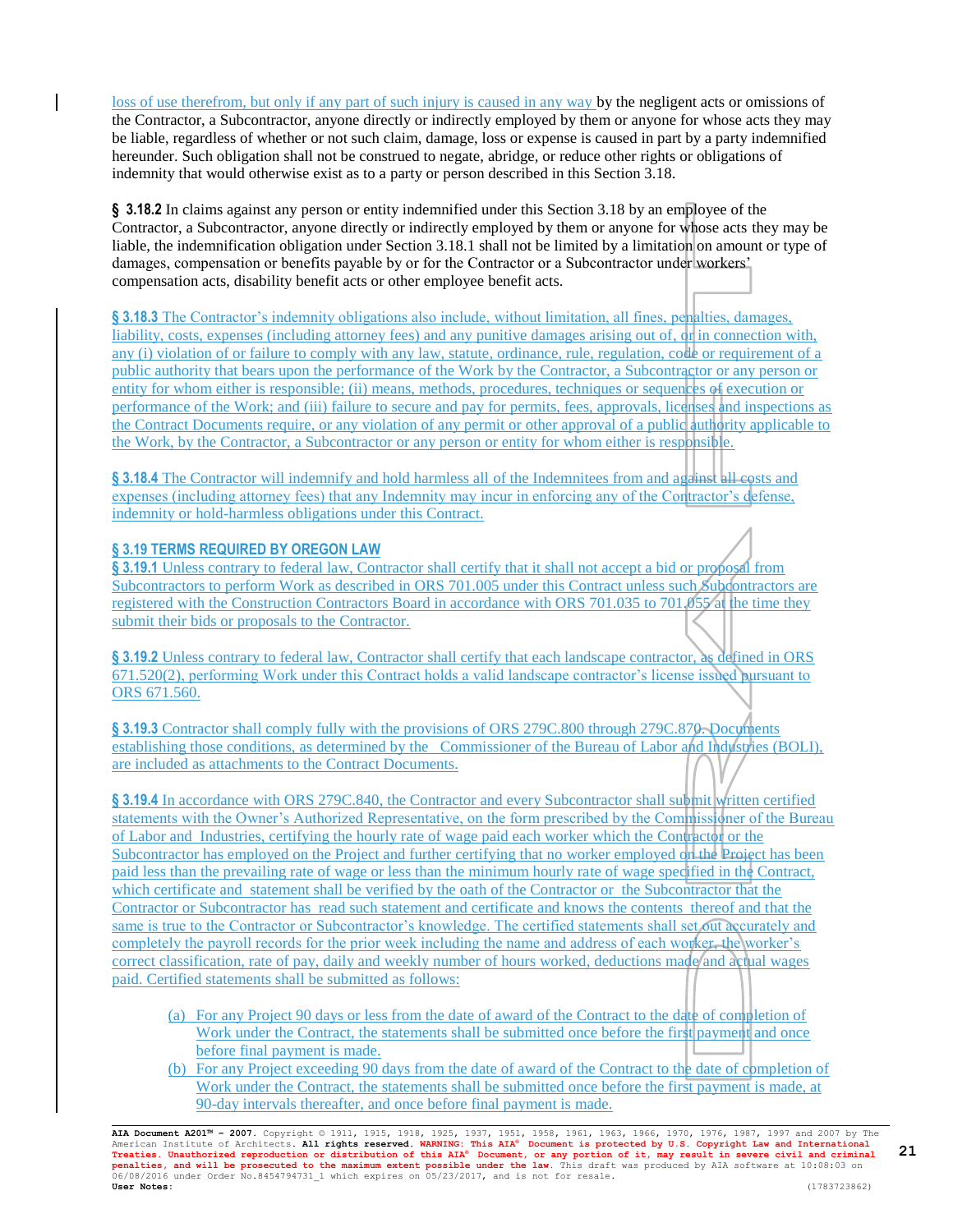The Contractor and Subcontractors shall preserve the certified statements for a period of three years from the date of completion of the Contract.

**§ 3.19.5** Unless otherwise exempt under ORS 279C.836(7) or (8), Contractor and each Subcontractor prior to commencing work on the project must file with the Construction Contractors Board a Public Works bond consistent with the requirements imposed by and set out in ORS 279C.836 in an amount of not less than \$30,000.00.

**§ 3.19.6** As a condition to Owner's performance hereunder, the Contractor shall: (1) Make payment promptly, as due, to all persons supplying to Contractor labor or materials for the prosecution of the Work provided for in this Contract; (2) Pay all contributions or amounts due the State Industrial Accident Fund and the State Unemployment Compensation Trust Fund from such Contractor or Subcontractor incurred in the performance of the Contract; (3) Not permit any lien or claim to be filed or prosecuted against the Owner on account of any labor or material furnished; (4) Pay to the Department of Revenue all sums withheld from employees pursuant to ORS 316.167; (5) Pursuant to ORS 279C.505 demonstrate that an employee drug testing program is in place by executing a certification on a form provided by the Owner, which shall become a term or condition of the Contract (failure to maintain such a program shall constitute a material breach of contract); (6) Comply with ORS 656.017 relating to providing Workers' Compensation coverage.

**§ 3.19.7** Pursuant to ORS 279C.530, and as a condition to Owner's performance hereunder, Contractor shall promptly, as due, make payment to any person, co-partnership, association or corporation furnishing medical, surgical, and hospital care or other needed care and attention, incident to sickness or injury, to the employees of such Contractor all sums of which the Contractor agrees to pay for such services and all moneys and sums which the Contractor has collected or deducted from the wages of personnel pursuant to any law, contract or agreement for the purpose of providing or paying for such services.

§ 3.19.8 Pursuant to ORS 279C.520 and as a condition to Owner's performance hereunder, no person shall be employed to perform Work under this Contract for more than 10 hours in any one day or forty hours in any one week, except in cases of necessity, emergency or where public policy absolutely requires it. In such instances, Contractor shall pay the employee at least time and a half pay:

- (a) For all overtime in excess of eight hours a day or 40 hours in any one week when the work week is five consecutive days, Monday through Friday; or
- (b) For all overtime in excess of 10 hours a day or 40 hours in any one week when the work week is four consecutive days, Monday through Friday; and
- (c) For all Work performed on Saturday and on any legal holiday specified in ORS 279C.540.

### **ARTICLE 4 ARCHITECT § 4.1 GENERAL**

**§ 4.1.1** The Owner shall retain an architect lawfully licensed to practice architecture or an entity lawfully practicing architecture in the jurisdiction where the Project is located. That person or entity is identified as the Architect has retained as the lead design consultant for the Project. The is identified as the lead of the Project. "Architect" in the Agreement and is referred to throughout the Contract Documents as if singular in number.

**§ 4.1.2** Duties, responsibilities and limitations of authority of the Architect as set forth in the Contract Documents shall not be restricted, modified or extended without written consent of the Owner, Contractor and Architect. Consent shall not be unreasonably withheld.

**§** 4.1.3 If the employment of the Architect is terminated, the Owner shall employ a successor architect as to whom the Contractor has no reasonable objection and whose status under the Contract Documents shall be that of the Architect.

# **§ 4.2 ADMINISTRATION OF THE CONTRACT**

**§ 4.2.1** The Architect will provide administration of the Contract as described in the Contract Documents and will be an Owner's representative during construction until the date the Architect issues the final Certificate for Payment.

**AIA Document A201™ – 2007.** Copyright © 1911, 1915, 1918, 1925, 1937, 1951, 1958, 1961, 1963, 1966, 1970, 1976, 1987, 1997 and 2007 by The American Institute of Architects. <mark>All rights reserved. WARNING: This AIA® Document is protected by U.S. Copyright Law and International<br>Treaties. Unauthorized reproduction or distribution of this AIA® Document, or any por</mark>  $06/08/2016$  under Order No.8454794731\_1 which expires on  $05/23/2017$ , and is not for resale.<br>User Notes: **User Notes:** (1783723862)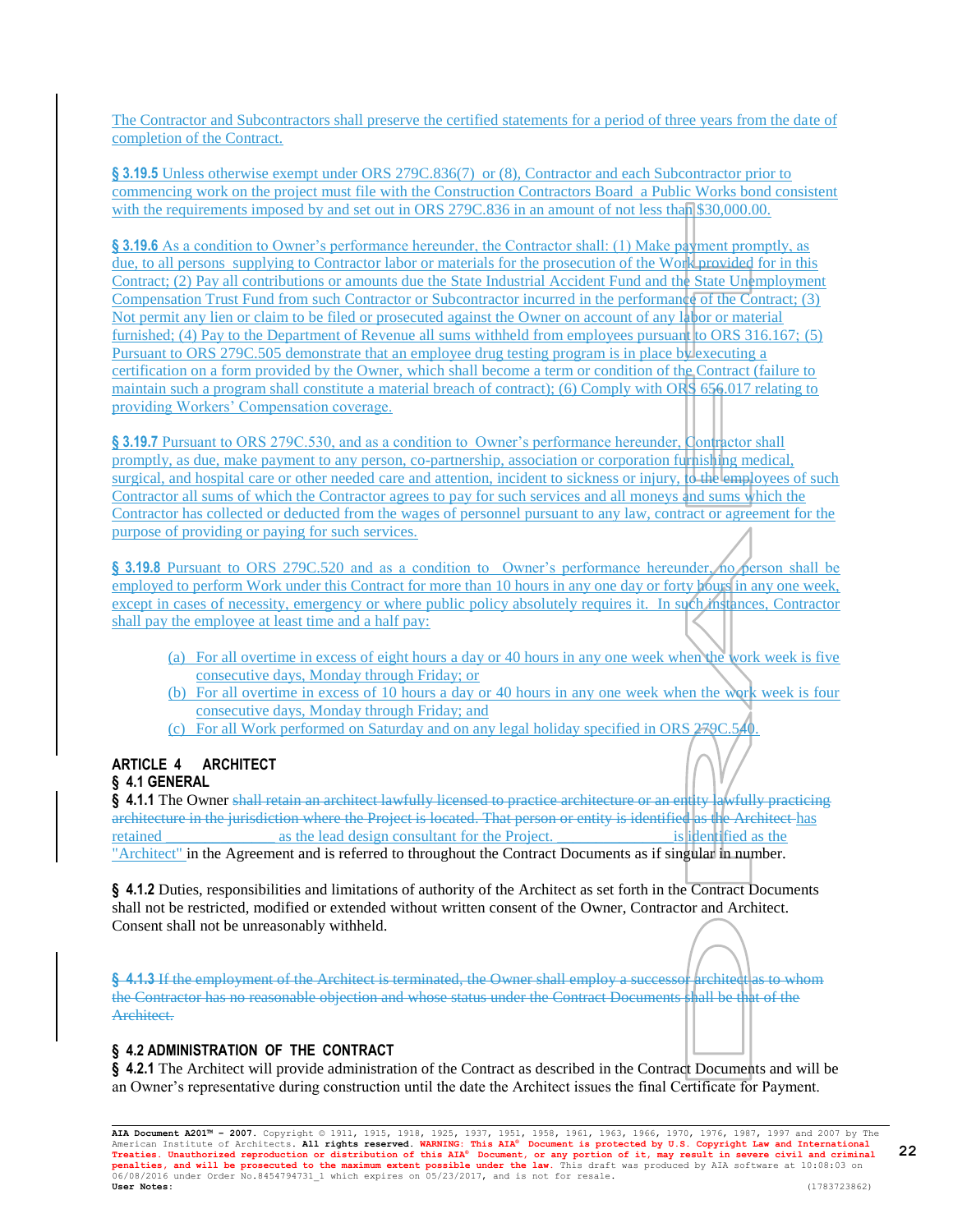The Architect will have authority to act on behalf of the Owner only to the extent provided in the Contract Documents.

**§ 4.2.2** The Architect will visit the site at intervals appropriate to the stage of construction, or as otherwise agreed with the Owner, to become generally familiar with the progress and quality of the portion of the Work completed, and to determine in general if the Work observed is being performed in a manner indicating that the Work, when fully completed, will be in accordance with the Contract Documents. However, the Architect will not be required to make exhaustive or continuous on-site inspections to check the quality or quantity of the Work. The Architect will not have control over, charge of, or responsibility for, the construction means, methods, techniques, sequences or procedures, or for the safety precautions and programs in connection with the Work, since these are solely the Contractor's rights and responsibilities under the Contract Documents, except as provided in Section 3.3.1.

**§ 4.2.3** On the basis of the site visits, the Architect will keep the Owner reasonably informed about the progress and quality of the portion of the Work completed, and report to the Owner (1) known deviations from the Contract Documents and from the most recent construction schedule submitted by the Contractor, and (2) defects and deficiencies observed in the Work. The Architect will not be responsible for the Contractor's failure to perform the Work in accordance with the requirements of the Contract Documents. The Architect will not have control over or charge of and will not be responsible for acts or omissions of the Contractor, Subcontractors, or their agents or employees, or any other persons or entities performing portions of the Work.

### **§ 4.2.4 COMMUNICATIONS FACILITATING CONTRACT ADMINISTRATION**

Except as otherwise provided in the Contract Documents or when direct communications have been specially authorized, the Owner and Contractor shall endeavor to communicate with each other through the Architect about matters arising out of or relating to the Contract. Communications by and with the Architect's consultants shall be through the Architect. Communications by and with Subcontractors and material suppliers shall be through the Contractor. Communications by and with separate contractors shall be through the Owner.

**§ 4.2.5** Based on the Architect's evaluations of the Contractor's Applications for Payment, the Architect will review and certify the amounts due the Contractor and will issue Certificates for Payment in such amounts.

**§ 4.2.6** The Architect has authority to reject Work that does not conform to the Contract Documents. Whenever the Architect considers it necessary or advisable, the Architect will have authority to require inspection or testing of the Work in accordance with Sections 13.5.2 and 13.5.3, whether or not such Work is fabricated, installed or completed. However, neither this authority of the Architect nor a decision made in good faith either to exercise or not to exercise such authority shall give rise to a duty or responsibility of the Architect to the Contractor, Subcontractors, material and equipment suppliers, their agents or employees, or other persons or entities performing portions of the Work.

**§ 4.2.7** The Architect will review and approve, or take other appropriate action upon, the Contractor's submittals such as Shop Drawings, Product Data and Samples, but only for the limited purpose of checking for conformance with information given and the design concept expressed in the Contract Documents. The Architect's action will be taken in accordance with the submittal schedule approved by the Architect or, in the absence of an approved submittal schedule, with reasonable promptness while allowing sufficient time in the Architect's professional judgment to permit adequate review. Review of such submittals is not conducted for the purpose of determining the accuracy and completeness of other details such as dimensions and quantities, or for substantiating instructions for installation or performance of equipment or systems, all of which remain the responsibility of the Contractor as required by the Contract Documents. The Architect's review of the Contractor's submittals shall not relieve the Contractor of the obligations under Sections 3.3, 3.5 and 3.12. The Architect's review shall not constitute approval of safety precautions or, unless otherwise specifically stated by the Architect, of any construction means, methods, techniques, sequences or procedures. The Architect's approval of a specific item shall not indicate approval of an assembly of which the item is a component.

**§ 4.2.8** The Architect will prepare Change Orders and Construction Change Directives, and may authorize minor changes in the Work as provided in Section 7.4. The Architect will investigate and make determinations and recommendations regarding concealed and unknown conditions as provided in Section 3.7.4.

**AIA Document A201™ – 2007.** Copyright © 1911, 1915, 1918, 1925, 1937, 1951, 1958, 1961, 1963, 1966, 1970, 1976, 1987, 1997 and 2007 by The American Institute of Architects. <mark>All rights reserved. WARNING: This AIA® Document is protected by U.S. Copyright Law and International<br>Treaties. Unauthorized reproduction or distribution of this AIA® Document, or any por</mark>  $06/08/2016$  under Order No.8454794731\_1 which expires on  $05/23/2017$ , and is not for resale.<br>User Notes: **User Notes:** (1783723862)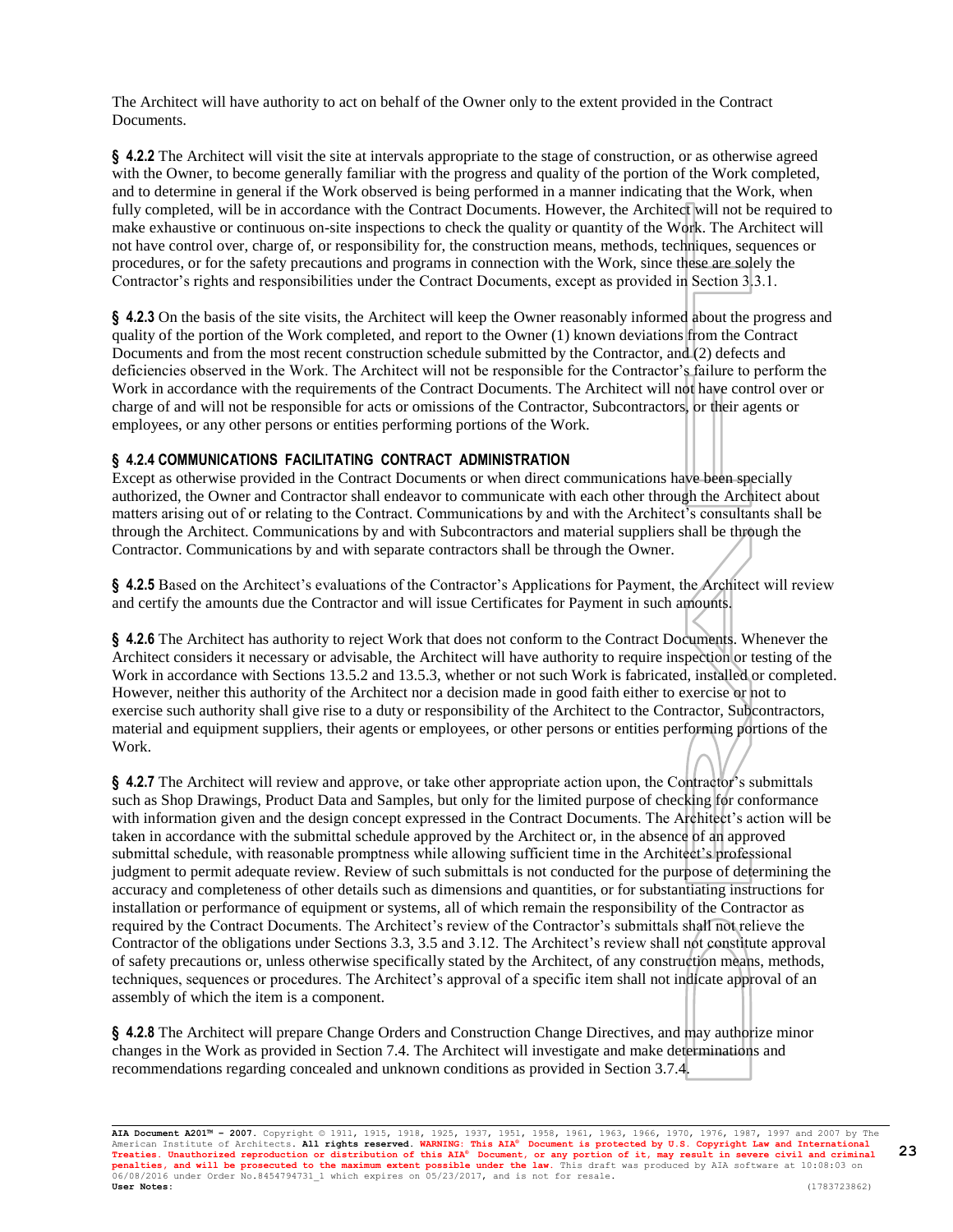**§ 4.2.9** The Architect will conduct inspections to determine the date or dates of Substantial Completion and the date of final completion; issue Certificates of Substantial Completion pursuant to Section 9.8; receive and forward to the Owner, for the Owner's review and records, written warranties and related documents required by the Contract and assembled by the Contractor pursuant to Section 9.10; and issue a final Certificate for Payment pursuant to Section 9.10.

**§ 4.2.10** If the Owner and Architect agree, the Architect will provide one or more project representatives to assist in carrying out the Architect's responsibilities at the site. The duties, responsibilities and limitations of authority of such project representatives shall be as set forth in an exhibit to be incorporated in the Contract Documents.

**§ 4.2.11** The Architect will interpret and decide matters concerning performance under, and requirements of, the Contract Documents on written request of either the Owner or Contractor. The Architect's response to such requests will be made in writing within any time limits agreed upon or otherwise with reasonable promptness.

**§ 4.2.12** Interpretations and decisions of the Architect will be consistent with the intent of, and reasonably inferable from, the Contract Documents and will be in writing or in the form of drawings. When making such interpretations and decisions, the Architect will endeavor to secure faithful performance by both Owner and Contractor, will not show partiality to either and will not be liable for results of interpretations or decisions rendered in good faith.

**§ 4.2.13** The Architect's decisions on matters relating to aesthetic effect will be final if consistent with the intent expressed in the Contract Documents.

**§ 4.2.14** The Architect will review and respond to requests for information about the Contract Documents. The Architect's response to such requests will be made in writing within any time limits agreed upon or otherwise with reasonable promptness. If appropriate, the Architect will prepare and issue supplemental Drawings and Specifications in response to the requests for information. The Architect is not, however, authorized to make verbal or written changes or modifications in the Contract Documents, to direct any additional work not required by the Contract Documents, or to waive the performance by the Contractor of any requirement of the Contract except as provided in "Changes In the Work" (Article 7).

### **ARTICLE 5 SUBCONTRACTORS § 5.1 DEFINITIONS**

**§ 5.1.1** A Subcontractor is a person or entity who has a direct contract with the Contractor to perform a portion of the Work at the site. The term "Subcontractor" is referred to throughout the Contract Documents as if singular in number and means a Subcontractor or an authorized representative of the Subcontractor. The term "Subcontractor" does not include a separate contractor or subcontractors of a separate contractor.

**§ 5.1.2** A Sub-subcontractor is a person or entity who has a direct or indirect contract with a Subcontractor to perform a portion of the Work at the site. The term "Sub-subcontractor" is referred to throughout the Contract Documents as if singular in number and means a Sub-subcontractor or an authorized representative of the Subsubcontractor.

# **§ 5.2 AWARD OF SUBCONTRACTS AND OTHER CONTRACTS FOR PORTIONS OF THE WORK**

**§ 5.2.1** Unless otherwise stated in the Contract Documents or the bidding requirements, the Contractor, as soon as practicable after award of the Contract, shall furnish in writing to the Owner through the Architect the names of persons or entities (including those who are to furnish materials or equipment fabricated to a special design) proposed for each principal portion of the Work. The Architect may reply within 14 days to the Contractor in writing stating (1) whether the Owner or the Architect has reasonable objection to any such proposed person or entity or (2) that the Architect requires additional time for review. Failure of the Owner or Architect to reply within the 14-day period shall constitute notice of no reasonable objection.

**§ 5.2.2** The Contractor shall not contract with a proposed person or entity to whom the Owner or Architect has made reasonable and timely objection. The Contractor shall not be required to contract with anyone to whom the Contractor has made reasonable objection.

**AIA Document A201™ – 2007.** Copyright © 1911, 1915, 1918, 1925, 1937, 1951, 1958, 1961, 1963, 1966, 1970, 1976, 1987, 1997 and 2007 by The American Institute of Architects. <mark>All rights reserved. WARNING: This AIA® Document is protected by U.S. Copyright Law and International<br>Treaties. Unauthorized reproduction or distribution of this AIA® Document, or any por</mark>  $06/08/2016$  under Order No.8454794731\_1 which expires on  $05/23/2017$ , and is not for resale.<br>User Notes: **User Notes:** (1783723862)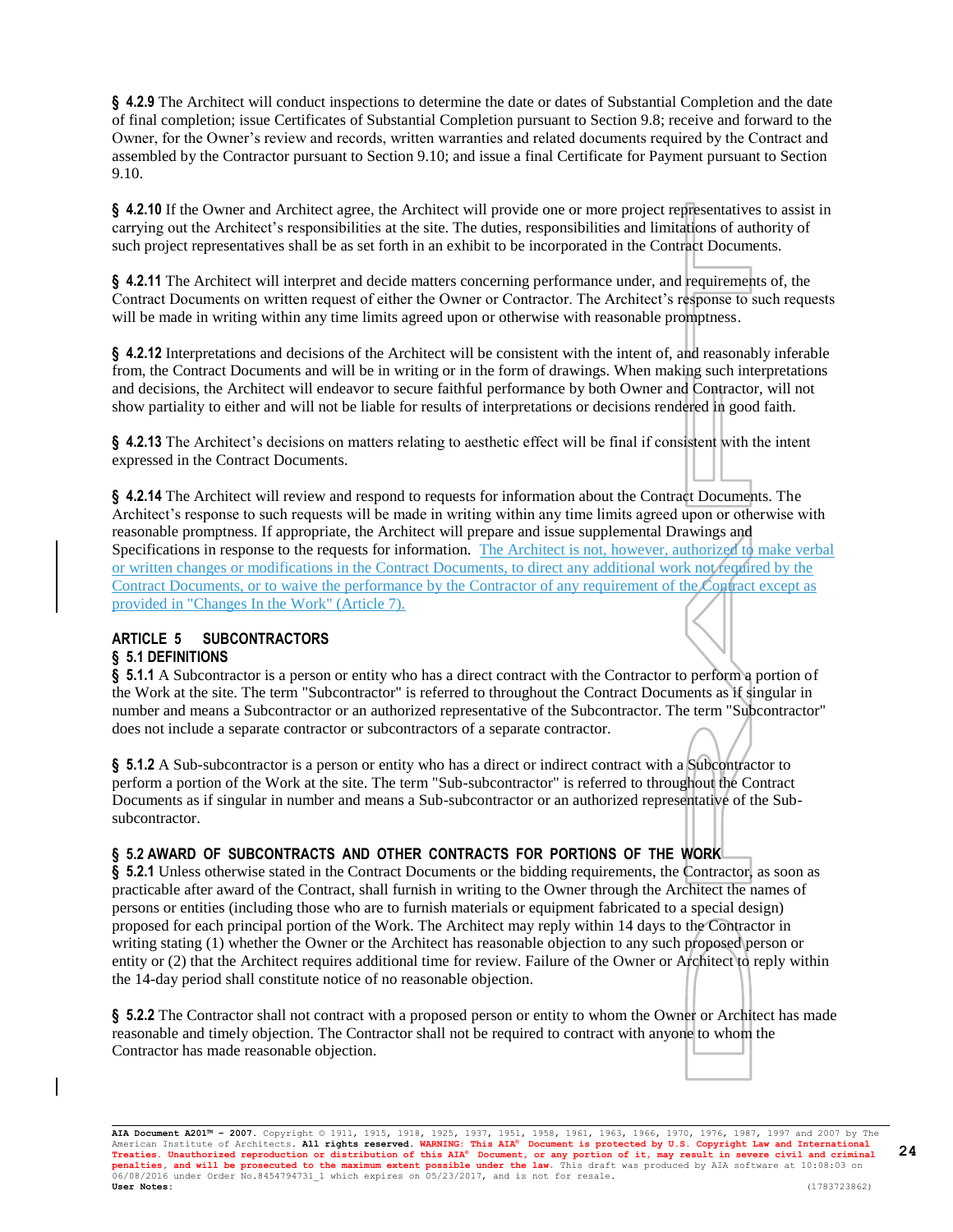**§ 5.2.3** If the Owner or Architect has reasonable objection to a person or entity proposed by the Contractor, the Contractor shall propose another to whom the Owner or Architect has no reasonable objection. If the proposed but rejected Subcontractor was reasonably capable of performing the Work, the Contract Sum and Contract Time shall be increased or decreased by the difference, if any, occasioned by such change, and an appropriate Change Order shall be issued before commencement of the substitute Subcontractor's Work. However, no increase in the Contract Sum or Contract Time shall be allowed for such change unless the Contractor has acted promptly and responsively in submitting names as required.

**§ 5.2.4** The Contractor shall not substitute a Subcontractor, person or entity previously selected if the Owner or Architect makes reasonable objection to such substitution.

### **§ 5.3 SUBCONTRACTUAL RELATIONS**

By appropriate agreement, written where legally required for validity, written agreement, the Contractor shall require each Subcontractor, to the extent of the Work to be performed by the Subcontractor, to be bound to the Contractor by terms of the Contract Documents, and to assume toward the Contractor all the obligations and responsibilities, including the responsibility for safety of the Subcontractor's Work, which the Contractor, by these Documents, assumes toward the Owner and Architect. Each subcontract agreement shall preserve and protect the rights of the Owner and Architect under the Contract Documents with respect to the Work to be performed by the Subcontractor so that subcontracting thereof will not prejudice such rights, and shall allow to the Subcontractor, unless specifically provided otherwise in the subcontract agreement, the benefit of all rights, remedies and redress against the Contractor that the Contractor, by the Contract Documents, has against the Owner. Where appropriate, the Contractor shall require each Subcontractor to enter into similar agreements with Sub-subcontractors. The Contractor shall make available to each proposed Subcontractor, prior to the execution of the subcontract agreement, copies of the Contract Documents to which the Subcontractor will be bound, and, upon written request of the Subcontractor, identify to the Subcontractor terms and conditions of the proposed subcontract agreement that may be at variance with the Contract Documents. Subcontractors will similarly make copies of applicable portions of such documents available to their respective proposed Sub-subcontractors.

### **§ 5.4 CONTINGENT ASSIGNMENT OF SUBCONTRACTS**

**§ 5.4.1** Each subcontract agreement for a portion of the Work is assigned by the Contractor to the Owner, provided that

- **.1** assignment is effective only after termination of the Contract by the Owner for cause pursuant to Section 14.2 and only for those subcontract agreements that the Owner accepts by notifying the Subcontractor and Contractor in writing; and
- **.2** assignment is subject to the prior rights of the surety, if any, obligated under bond relating to the Contract.

When the Owner accepts the assignment of a subcontract agreement, the Owner assumes the Contractor's rights and obligations under the subcontract.

**§ 5.4.2** Upon such assignment, if the Work If the Work in connection with a subcontract has been suspended for more than 30 days, the Subcontractor's compensation shall be equitably adjusted for increases in cost resulting from the suspension.days after the Owner terminates the Contract pursuant to section 14.2 and the Owner accepts assignment of such subcontract, the Subcontractor's compensation will be equitably adjusted for any increase in direct costs incurred by such Subcontractor as a result of the suspension..

**§ 5.4.3** Upon such assignment to the Owner under this Section 5.4, the Owner may further assign the subcontract to a successor contractor or other entity. If the Owner assigns the subcontract to a successor contractor or other entity, the Owner shall nevertheless remain legally responsible for all of the successor contractor's obligations under the subcontract.

**§ 5.4.4** Each subcontract must specifically provide in writing that Owner will only be responsible to the Subcontractor for those obligations of the Contractor that accrue subsequent to the Owner's exercise of any rights under this conditional assignment.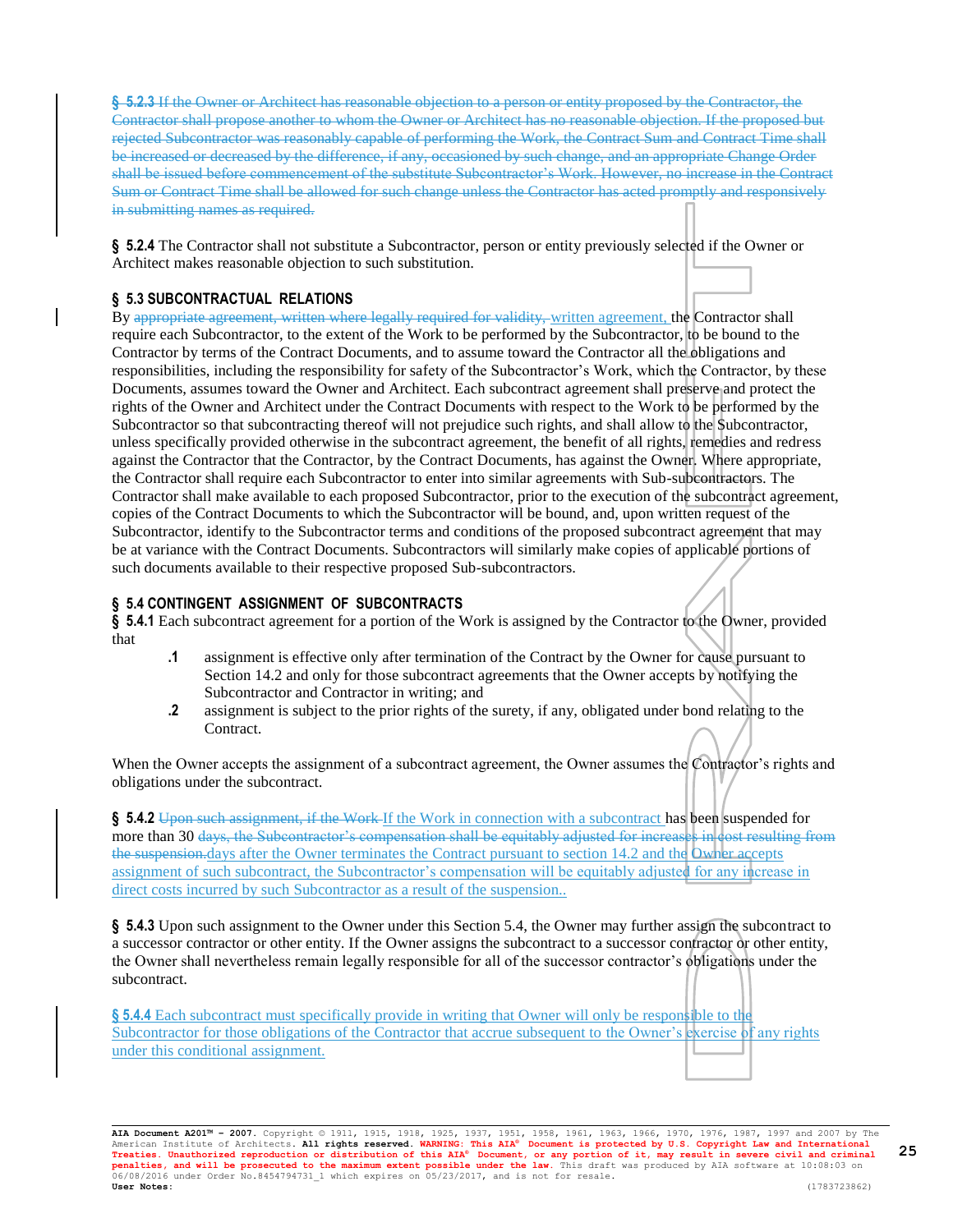# **ARTICLE 6 CONSTRUCTION BY OWNER OR BY SEPARATE CONTRACTORS**

# **§ 6.1 OWNER'S RIGHT TO PERFORM CONSTRUCTION AND TO AWARD SEPARATE CONTRACTS**

**§ 6.1.1** The Owner reserves the right to perform construction or operations related to the Project with the Owner's own forces, and to award separate contracts in connection with other portions of the Project or other construction or operations on the site under Conditions of the Contract identical or substantially similar to these including those portions related to insurance and waiver of subrogation. If the Contractor claims that delay or additional cost is involved because of such action by the Owner, the Contractor shall make such Claim as provided in Article 15.

**§ 6.1.2** When separate contracts are awarded for different portions of the Project or other construction or operations on the site, the term "Contractor" in the Contract Documents in each case shall mean the Contractor who executes each separate Owner-Contractor Agreement.

**§ 6.1.3** The Owner shall provide for coordination of the activities of the Owner's own forces and of each separate contractor with the Work of the Contractor, who shall cooperate with them. The Contractor shall participate with other separate contractors and the Owner in reviewing their construction schedules. The Contractor shall make any revisions to the construction schedule deemed necessary after a joint review and mutual agreement. The construction schedules shall then constitute the schedules to be used by the Contractor, separate contractors and the Owner until subsequently revised.

**§ 6.1.4** Unless otherwise provided in the Contract Documents, when the Owner performs construction or operations related to the Project with the Owner's own forces, the Owner shall be deemed to be subject to the same obligations and to have the same rights that apply to the Contractor under the Conditions of the Contract, including, without excluding others, those stated in Article 3, this Article 6 and Articles 10, 11 and 12.

**§ 6.1.5** Contractor accepts assignment of, and liability for, all purchase orders and other agreements for procurement of materials and equipment that are identified as part of the Contract Documents. The Contractor is responsible for any pre-purchased materials and equipment as if the Contractor were the original purchaser. The Contract Sum includes, without limitation, all costs and expenses in connection with delivery, storage, insurance, installation and testing of items covered in any assigned purchase orders and agreements. All warranty and correction of the Work obligations under the Contract Documents also apply to any pre-purchased materials and equipment, unless the Contract Documents specifically provide otherwise.

### **§ 6.2 MUTUAL RESPONSIBILITY**

**§ 6.2.1** The Contractor shall afford the Owner and separate contractors reasonable opportunity for introduction and storage of their materials and equipment and performance of their activities, and shall connect and coordinate the Contractor's construction and operations with theirs as required by the Contract Documents.

§ 6.2.2 If part of the Contractor's Work depends for proper execution or results upon construction or operations by the Owner or a separate contractor, the Contractor shall, prior to proceeding with that portion of the Work, promptly report to the Architect apparent discrepancies or defects in such other construction that would render it unsuitable for such proper execution and results. Failure of the Contractor so to report shall constitute an acknowledgment that the Owner's or separate contractor's completed or partially completed construction is fit and proper to receive the Contractor's Work, except as to defects not then reasonably discoverable.

**§ 6.2.3** The Contractor shall reimburse the Owner for costs the Owner incurs that are payable to a separate contractor because of the Contractor's delays, improperly timed activities or defective construction. The Owner shall be responsible to the Contractor for costs the Contractor incurs because of a separate contractor's delays, improperly timed activities, damage to the Work or defective construction.

**§ 6.2.4** The Contractor shall promptly remedy damage the Contractor wrongfully causes to completed or partially completed construction or to property of the Owner or separate contractors as provided in Section 10.2.5.

**§ 6.2.5** The Owner and each separate contractor shall have the same responsibilities for cutting and patching as are described for the Contractor in Section 3.14.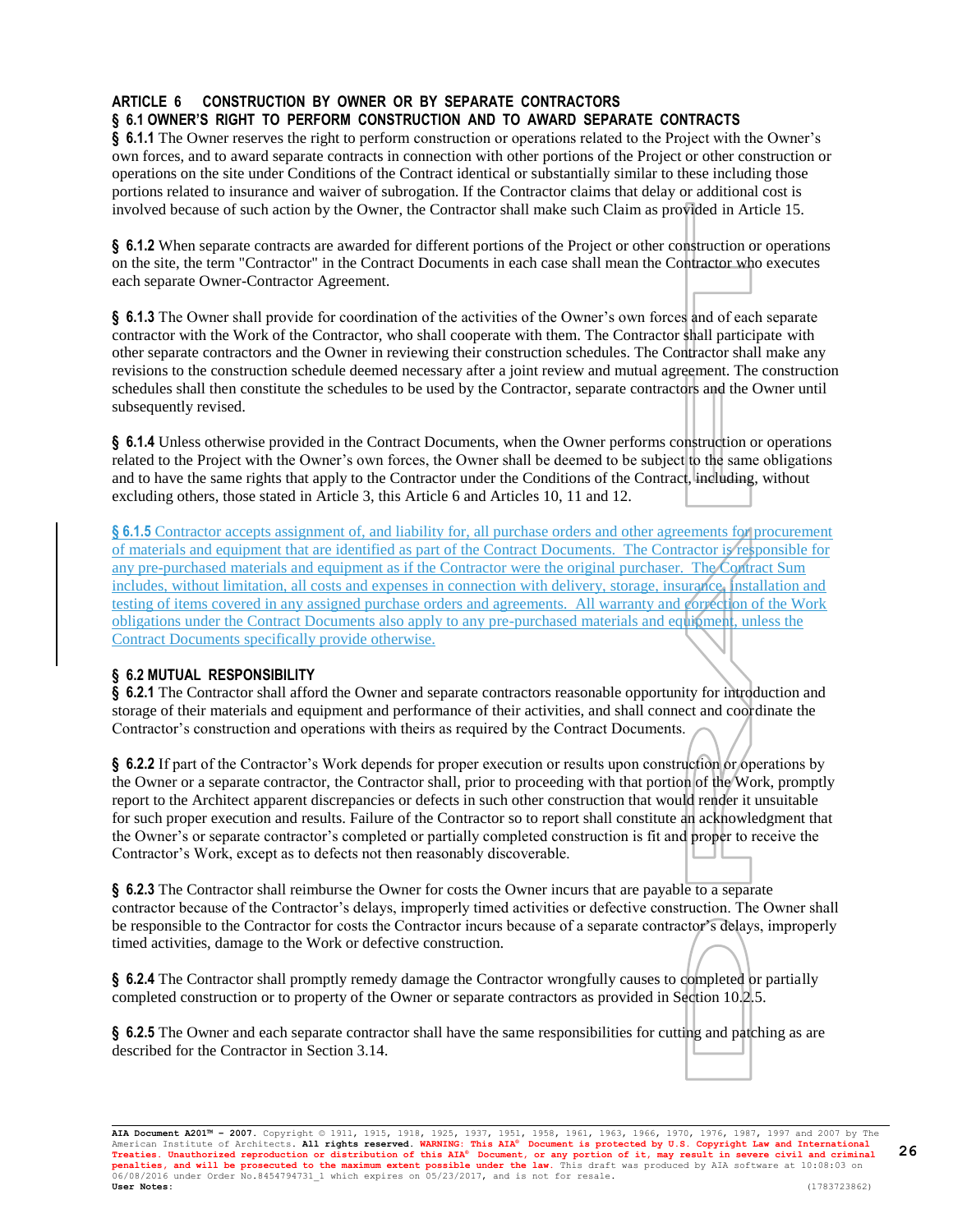# **§ 6.3 OWNER'S RIGHT TO CLEAN UP**

If a dispute arises among the Contractor, separate contractors and the Owner as to the responsibility under their respective contracts for maintaining the premises and surrounding area free from waste materials and rubbish, the Owner may clean up and the Architect will allocate the cost among those responsible.

# **ARTICLE 7 CHANGES IN THE WORK**

### **§ 7.1 GENERAL**

**§ 7.1.1** Changes in the Work may be accomplished after execution of the Contract, and without invalidating the Contract, by Change Order, Construction Change Directive or order for a minor change in the Work, subject to the limitations stated in this Article 7 and elsewhere in the Contract Documents.

**§ 7.1.2** A Change Order shall be based upon agreement among the Owner, Contractor and Architect; a Construction Change Directive requires agreement by the Owner and Architect and may or may not be agreed to by the Contractor; an order for a minor change in the Work may be issued by the Architect alone.

**§ 7.1.3** Changes in the Work shall be performed under applicable provisions of the Contract Documents, and the Contractor shall proceed promptly, unless otherwise provided in the Change Order, Construction Change Directive or order for a minor change in the Work.

### **§ 7.2 CHANGE ORDERS**

**§ 7.2.1** A Change Order is a written instrument prepared by the Architect and signed by the Owner, Contractor and Architect stating their agreement upon all of the following:

- **.1** The change in the Work;
- **.2** The amount of the adjustment, if any, in the Contract Sum; and
- **.3** The extent of the adjustment, if any, in the Contract Time.

**§ 7.2.2** Agreement on any Change Order constitutes a final settlement of all matters relating to the change in Work that is the subject of the Change Order, including but not limited to all direct and indirect costs and damages associated with such change and any and all adjustments to the Contract Sum and the construction schedule.

# **§ 7.3 CONSTRUCTION CHANGE DIRECTIVES**

**§ 7.3.1** A Construction Change Directive is a written order prepared by the Architect and signed by the Owner and Architect, directing a change in the Work prior to agreement on adjustment, if any, in the Contract Sum or Contract Time, or both. The Owner may by Construction Change Directive, without invalidating the Contract, order changes in the Work within the general scope of the Contract consisting of additions, deletions or other revisions, the Contract Sum and Contract Time being adjusted accordingly.

**§ 7.3.2** A Construction Change Directive shall be used in the absence of total agreement on the terms of a Change Order.

**§ 7.3.3** If the Construction Change Directive provides for an adjustment to the Contract Sum, the adjustment shall be based on one of the following methods:

- **.1** Mutual acceptance of a lump sum properly itemized and supported by sufficient substantiating data to permit evaluation;
- **.2** Unit prices stated in the Contract Documents or subsequently agreed upon;
- **.3** Cost to be determined in a manner agreed upon by the parties and a mutually acceptable fixed or percentage fee; or
- **.4** As provided in Section 7.3.7.

**§ 7.3.4** If unit prices are stated in the Contract Documents or subsequently agreed upon, and if quantities originally contemplated are materially changed in a proposed Change Order or Construction Change Directive so that application of such unit prices to quantities of Work proposed will cause substantial inequity to the Owner or Contractor, the applicable unit prices shall be equitably adjusted.

**§ 7.3.5** Upon receipt of a Construction Change Directive, the Contractor shall promptly proceed with the change in the Work involved and advise the Architect of the Contractor's agreement or disagreement with the method, if any,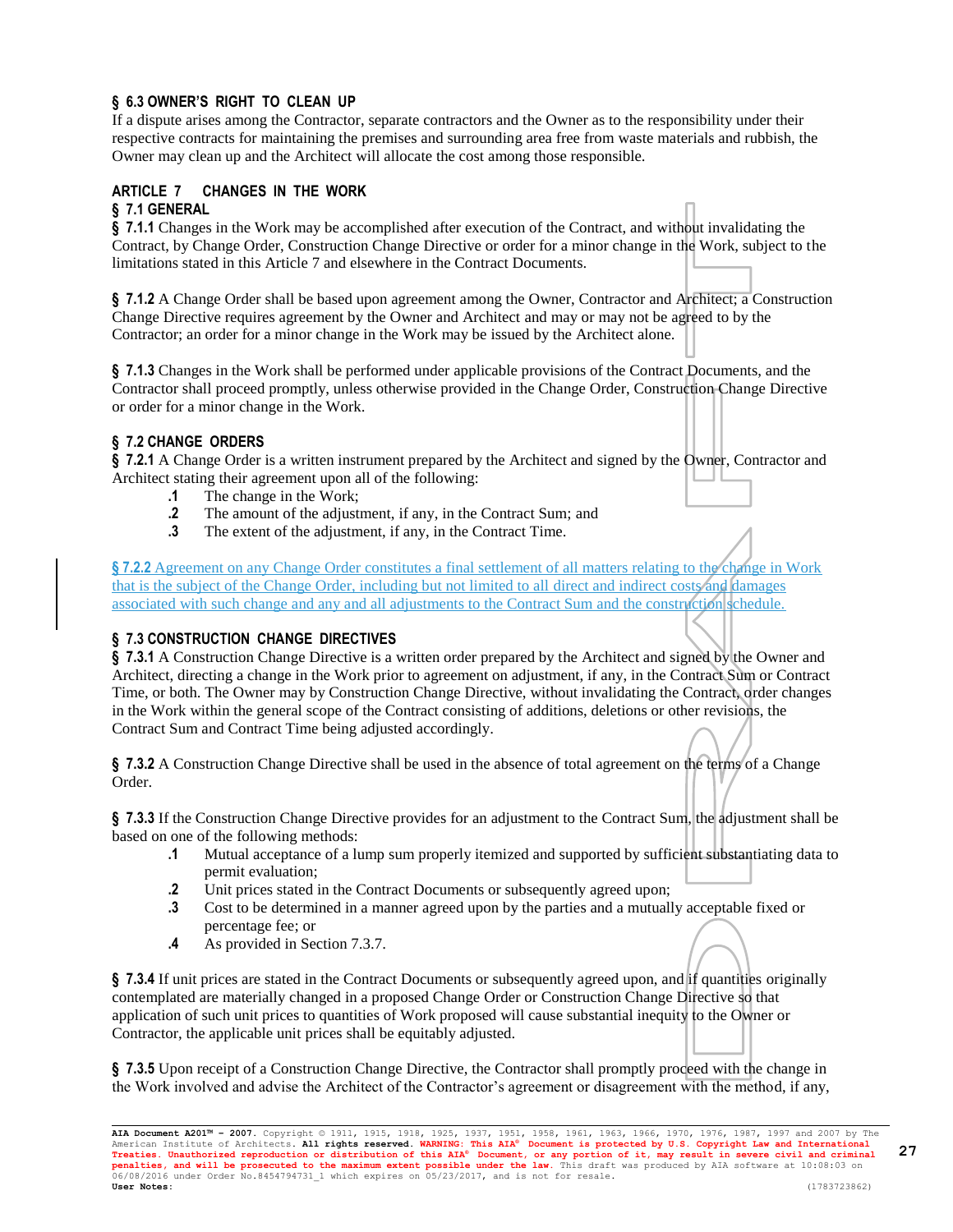provided in the Construction Change Directive for determining the proposed adjustment in the Contract Sum or Contract Time.

**§ 7.3.6** A Construction Change Directive signed by the Contractor indicates the Contractor's agreement therewith, including adjustment in Contract Sum and Contract Time or the method for determining them. Such agreement shall be effective immediately and shall be recorded as a Change Order.

**§ 7.3.7** If the Contractor does not respond promptly or disagrees with the method for adjustment in the Contract Sum, the Architect shall determine the method and the adjustment on the basis of reasonable expenditures and savings of those performing the Work attributable to the change, including, in case of an increase in the Contract Sum, an amount for overhead and profit as set forth in the Agreement, or if no such amount is set forth in the Agreement, a reasonable amount. In such case, and also under Section 7.3.3.3, the Contractor shall keep and present, in such form as the Architect may prescribe, an itemized accounting together with appropriate supporting data. Unless otherwise provided in the Contract Documents, costs for the purposes of this Section 7.3.7 shall be limited to the following:

- **.1** Costs of labor, including social security, old age and unemployment insurance, fringe benefits required by agreement or custom, and workers' compensation insurance;
- **.2** Costs of materials, supplies and equipment, including cost of transportation, whether incorporated or consumed;
- **.3** Rental costs of machinery and equipment, exclusive of hand tools, whether rented from the Contractor or others;
- **.4** Costs of premiums for all bonds and insurance, permit fees, and sales, use or similar taxes related to the Work; and
- **.5** Additional costs of supervision and field office personnel directly attributable to the change.

**§ 7.3.8** The amount of credit to be allowed by the Contractor to the Owner for a deletion or change that results in a net decrease in the Contract Sum shall be actual net cost as confirmed by the Architect. When both additions and credits covering related Work or substitutions are involved in a change, the allowance for overhead and profit shall be figured on the basis of net increase, if any, with respect to that change.

**§ 7.3.9** Pending final determination of the total cost of a Construction Change Directive to the Owner, the Contractor may request payment for Work completed under the Construction Change Directive in Applications for Payment. The Architect will make an interim determination for purposes of monthly certification for payment for those costs and certify for payment the amount that the Architect determines, in the Architect's professional judgment, to be reasonably justified. The Architect's interim determination of cost shall adjust the Contract Sum on the same basis as a Change Order, subject to the right of either party to disagree and assert a Claim in accordance with Article 15.

**§ 7.3.10** When the Owner and Contractor agree with a determination made by the Architect concerning the adjustments in the Contract Sum and Contract Time, or otherwise reach agreement upon the adjustments, such agreement shall be effective immediately and the Architect will prepare a Change Order. Change Orders may be issued for all or any part of a Construction Change Directive.

# **§ 7.4 MINOR CHANGES IN THE WORK**

The Architect has authority to order minor changes in the Work not involving adjustment in the Contract Sum or extension of the Contract Time and not inconsistent with the intent of the Contract Documents. Such changes will be effected by written order signed by the Architect and shall be binding on the Owner and Contractor.

# **ARTICLE 8 TIME**

**§ 8.1 DEFINITIONS**

**§ 8.1.1** Unless otherwise provided, Contract Time is the period of time, including authorized adjustments, allotted in the Contract Documents for Substantial Completion of the Work.

**§ 8.1.2** The date of commencement of the Work is the date established in the Agreement.

**§ 8.1.3** The date of Substantial Completion is the date certified by the Architect in accordance with Section 9.8.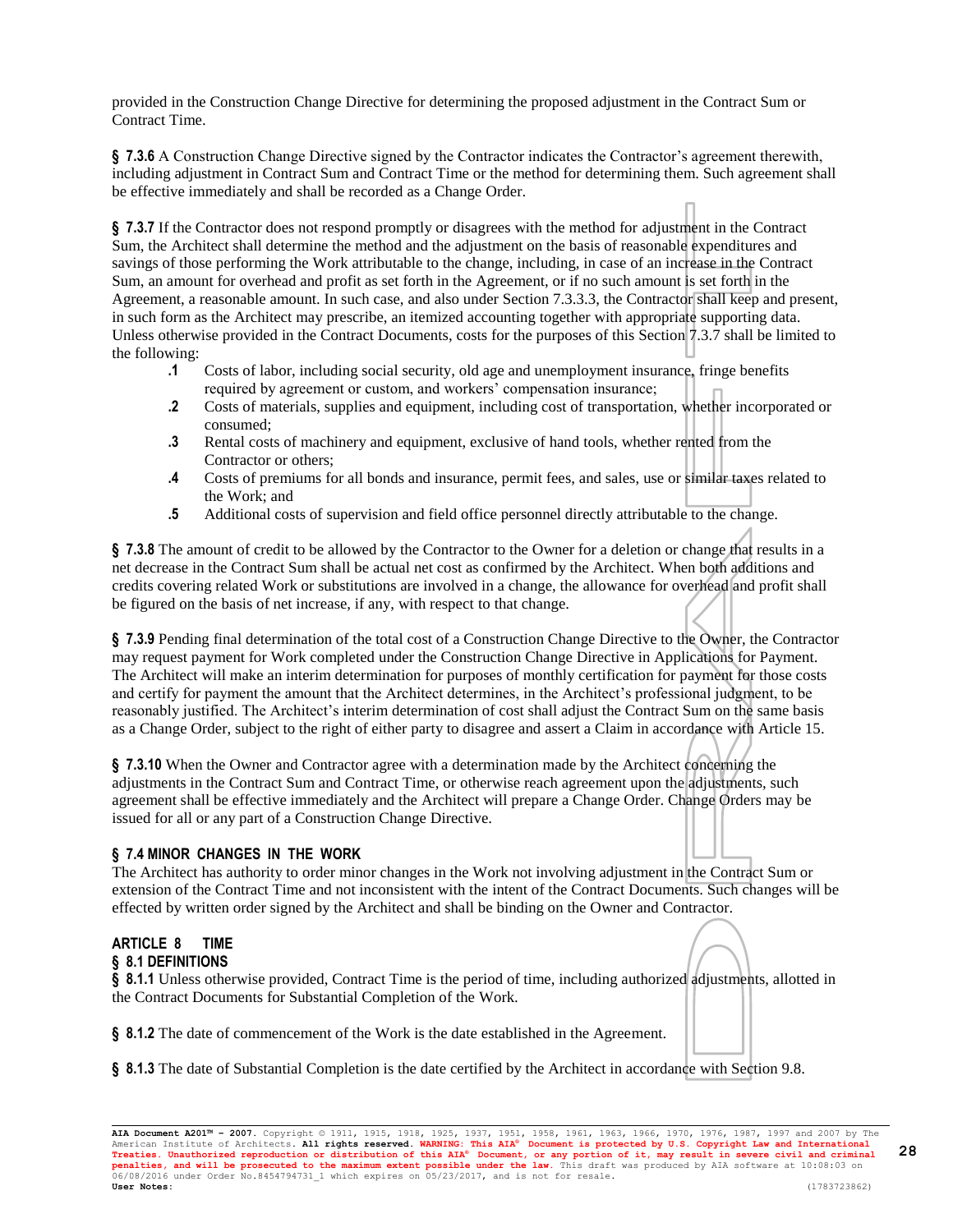**§ 8.1.4** The term "day" as used in the Contract Documents shall mean calendar day unless otherwise specifically defined.

# **§ 8.2 PROGRESS AND COMPLETION**

**§ 8.2.1** Time limits stated in the Contract Documents are of the essence of the Contract. By executing the Agreement the Contractor confirms that the Contract Time is a reasonable period for performing the Work.

§ 8.2.2 The Contractor shall not knowingly, except by agreement or instruction of the Owner in writing, prematurely commence operations on the site or elsewhere prior to the effective date of insurance required by Article 11 to be furnished by the Contractor and Owner. The date of commencement of the Work shall not be changed by the effective date of such insurance.

**§ 8.2.3** The Contractor shall proceed expeditiously with adequate forces and shall achieve Substantial Completion within the Contract Time.

### **§ 8.3 DELAYS AND EXTENSIONS OF TIME**

**§ 8.3.1** If the Contractor is delayed at any time in the commencement or progress of the Work by an act or neglect of the Owner or Architect, or of an employee of either, or of a separate contractor employed by the Owner; or by changes ordered in the Work; or by labor disputes, fire, unusual delay in deliveries, unavoidable casualties or other causes beyond the Contractor's control; or by delay authorized by the Owner pending mediation and arbitration; or by other causes that the Architect determines may justify delay, then the Contract Time shall be extended by Change Order for such reasonable time as the Architect may determine. determine to the extent such delay will prevent the Contractor from achieving Substantial Completion within the Contract Time and if the performance of the Work is not, was not or would not have been delayed by any other cause for which the Contractor is not entitled to an extension in the Contract Time. Adjustments for Contract Time will be permitted for a delay only to the extent the delay: (1) is not caused or could not have been anticipated by the Contractor; (2) could not be limited or avoided by the Contractor's timely notice to the Owner of the delay or reasonable likelihood that a delay will occur; and (3) is of a duration not less than one day. All requests for Adjustments of Contract Time must be supported by CPM analysis showing the effect on the entire project, including float. Partial demonstration of impact on particular operations only will not be acceptable to show the criticality of any event on the project schedule as a whole.

### **§ 8.3.2** Claims relating to time shall be made in accordance with applicable provisions of Article 15.

§ 8.3.3 This Section 8.3 does not preclude recovery of damages for delay by either party under other provisions of the Contract Documents.Notwithstanding any contrary language in the Contract Documents, an extension of Contract Time, to the extent permitted under subsection 8.3.1, is the Contractor's sole remedy for any:  $(1)$  delay in the commencement, prosecution or completion of the Work; (2) hindrance or obstruction in the performance of the Work; (3) loss of productivity; or (4) other similar claims (herein "Delays") whether or not such  $D_{\text{el}}$  avs are foreseeable, unless a Delay is caused by an unreasonable act or omission of Owner or persons acting on Owner's behalf and only to the extent such acts continue after the Contractor notifies Owner in writing of same. Contractor's written notice to Owner must be delivered as soon as possible and no later than seventy-two (72) hours of the beginning of the Delay. To the maximum extent allowed by law, Contractor is not entitled to any additional compensation or recovery of any damages in connection with any Delay, including without limitation consequential damages, lost opportunity costs, lost profits, impact damages or other similar remuneration. Owner's exercise of any of its rights or remedies under the Contract Documents (including without limitation ordering changes in the Work or directing suspension, rescheduling or correction of the Work) is not an unreasonable act and will not be deemed an unreasonable Delay. Third-party utilities (including without limitation electric, natural gas and communication companies and utilities) are not persons or entities acting on Owner's behalf and the parties agree that any Delays that result from the work of such third-party utilities on the Project will not be deemed an unreasonable Delay. .

**§ 8.3.4** Contractor must take into account its expected downtimes due to typical weather conditions in Oregon City, Oregon and the Portland metro area at the time that the work is performed, equipment breakdowns, labor shortages, scheduling conflicts, material delivery delays, recognized holidays, or any other incidents or conditions that can be expected to occur on a project of this size and magnitude. The Contractor's failure to properly staff the job, failure to manage the work, or failure to allow for normal, seasonable weather delays shall not entitle the Contractor to additional time. No extensions of contract time due to weather delays shall be considered by the Owner unless the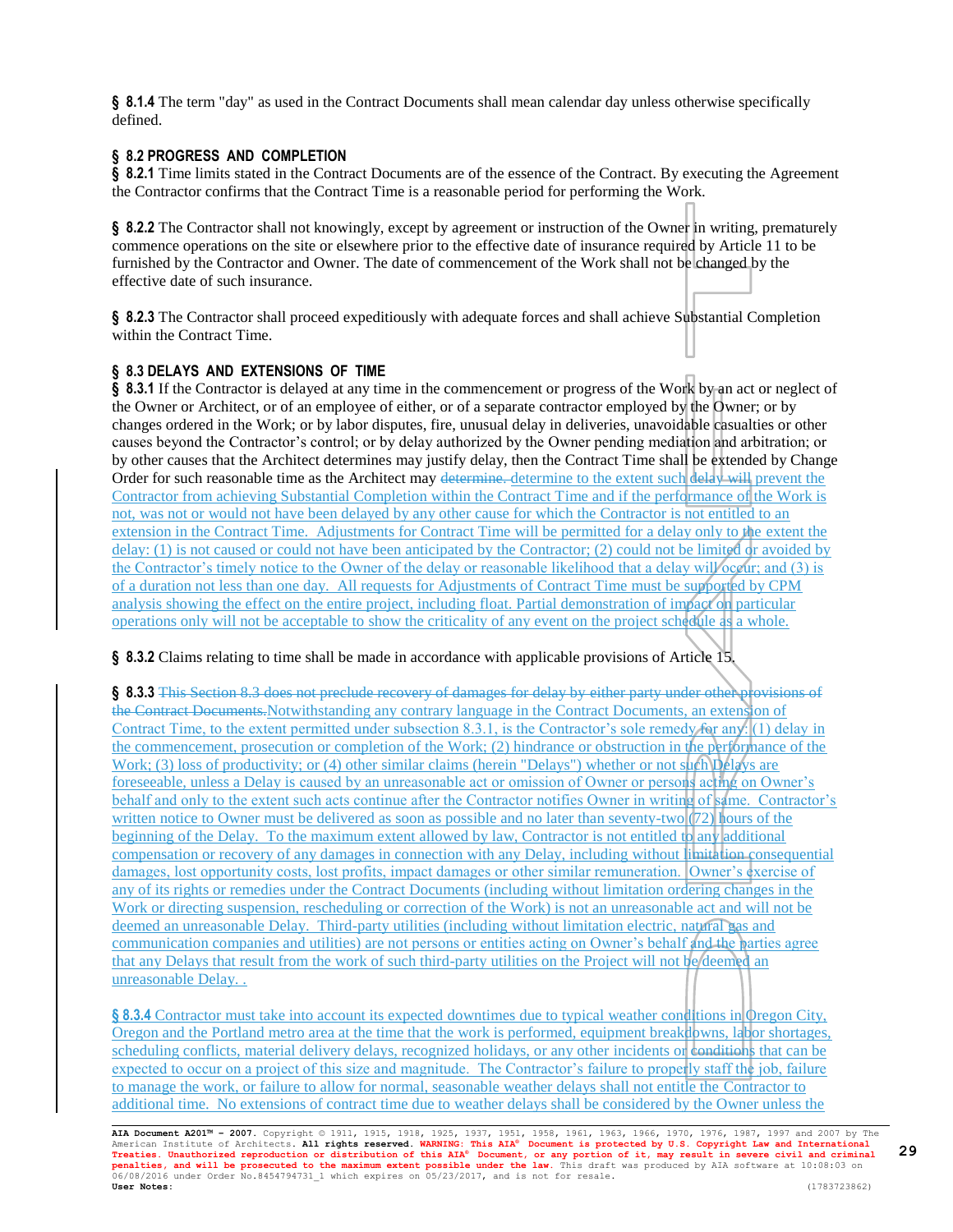Owner is satisfied that the weather was significantly severe and unusual for long periods of time in which the work is performed and that the overall Project completion time was, in fact, truly impacted by the severe and unusual weather. In the case of claims for extension of time because of severe or unusual weather, an extension of time will only be granted if the severe or unusual weather prevented the execution of an item of work underway at the time that controls overall job progress, equivalent to an item on the critical path of a network progress schedule or a similar schedule.

### **ARTICLE 9 PAYMENTS AND COMPLETION § 9.1 CONTRACT SUM**

The Contract Sum is stated in the Agreement and, including authorized adjustments, is the total amount payable by the Owner to the Contractor for performance of the Work under the Contract Documents.

# **§ 9.2 SCHEDULE OF VALUES**

Where the Contract is based on a stipulated sum or Guaranteed Maximum Price, the Contractor shall submit to the Architect, before the first Application for Payment, upon full execution of the Agreement, a schedule of values allocating the entire Contract Sum to the various portions of the Work and prepared in such form and supported by such data to substantiate its accuracy as the Architect may require. This schedule, unless objected to by the Architect, shall be used as a basis for reviewing the Contractor's Applications for Payment.

### **§ 9.3 APPLICATIONS FOR PAYMENT**

§ **9.3.1** At least ten 20 days before the date established for each progress payment, the Contractor shall submit to the Architect an itemized Application for Payment prepared in accordance with the terms of Article 5 of the Agreement and with the schedule of values, if required under Section 9.2, for completed portions of the Work. Such application shall be notarized, if required, and supported by such data substantiating the Contractor's right to payment as the Owner or Architect may require, such as copies of requisitions from Subcontractors and material suppliers, and shall reflect retainage if provided for in the Contract Documents.

**§ 9.3.1.1** As provided in Section 7.3.9, such applications may include requests for payment on account of changes in the Work that have been properly authorized by Construction Change Directives, or by interim determinations of the Architect, but not yet included in Change Orders.

**§ 9.3.1.2** Applications for Payment shall not include requests for payment for portions of the Work for which the Contractor does not intend to pay a Subcontractor or material supplier, unless such Work has been performed by others whom the Contractor intends to pay.

§ 9.3.1.3 At least until the Contractor achieves Substantial Completion, the Owner shall pay 95 percent of the amount due the Contractor on account of progress payments.

**§ 9.3.2** Unless otherwise provided in the Contract Documents, payments shall be made on account of materials and equipment delivered and suitably stored at the site for subsequent incorporation in the Work. If approved in advance by the Owner, payment may similarly be made for materials and equipment suitably stored off the site at a location agreed upon in writing. Payment for materials and equipment stored on or off the site shall be conditioned upon compliance by the Contractor with procedures satisfactory to the Owner to establish the Owner's title to such materials and equipment or otherwise protect the Owner's interest, and shall include the costs of applicable insurance, storage and transportation to the site for such materials and equipment stored off the site.

**§ 9.3.3** The Contractor warrants that title to all Work covered by an Application for Payment will pass to the Owner no later than the time of payment. The Contractor further warrants that upon submittal of an Application for Payment all Work for which Certificates for Payment have been previously issued and payments received from the Owner shall, to the best of the Contractor's knowledge, information and belief, be free and clear of liens, claims, security interests or encumbrances in favor of the Contractor, Subcontractors, material suppliers, or other persons or entities making a claim by reason of having provided labor, materials and equipment relating to the Work.

### **§ 9.4 CERTIFICATES FOR PAYMENT**

**§ 9.4.1** The Architect will, within seven days after receipt of the Contractor's Application for Payment, either issue to the Owner a Certificate for Payment, with a copy to the Contractor, for such amount as the Architect determines

**AIA Document A201™ – 2007.** Copyright © 1911, 1915, 1918, 1925, 1937, 1951, 1958, 1961, 1963, 1966, 1970, 1976, 1987, 1997 and 2007 by The American Institute of Architects. <mark>All rights reserved. WARNING: This AIA® Document is protected by U.S. Copyright Law and International<br>Treaties. Unauthorized reproduction or distribution of this AIA® Document, or any por</mark>  $06/08/2016$  under Order  $N_0.8454794731_1$  which expires on  $05/23/2017$ , and is not for resale.<br>User Notes: **User Notes:** (1783723862)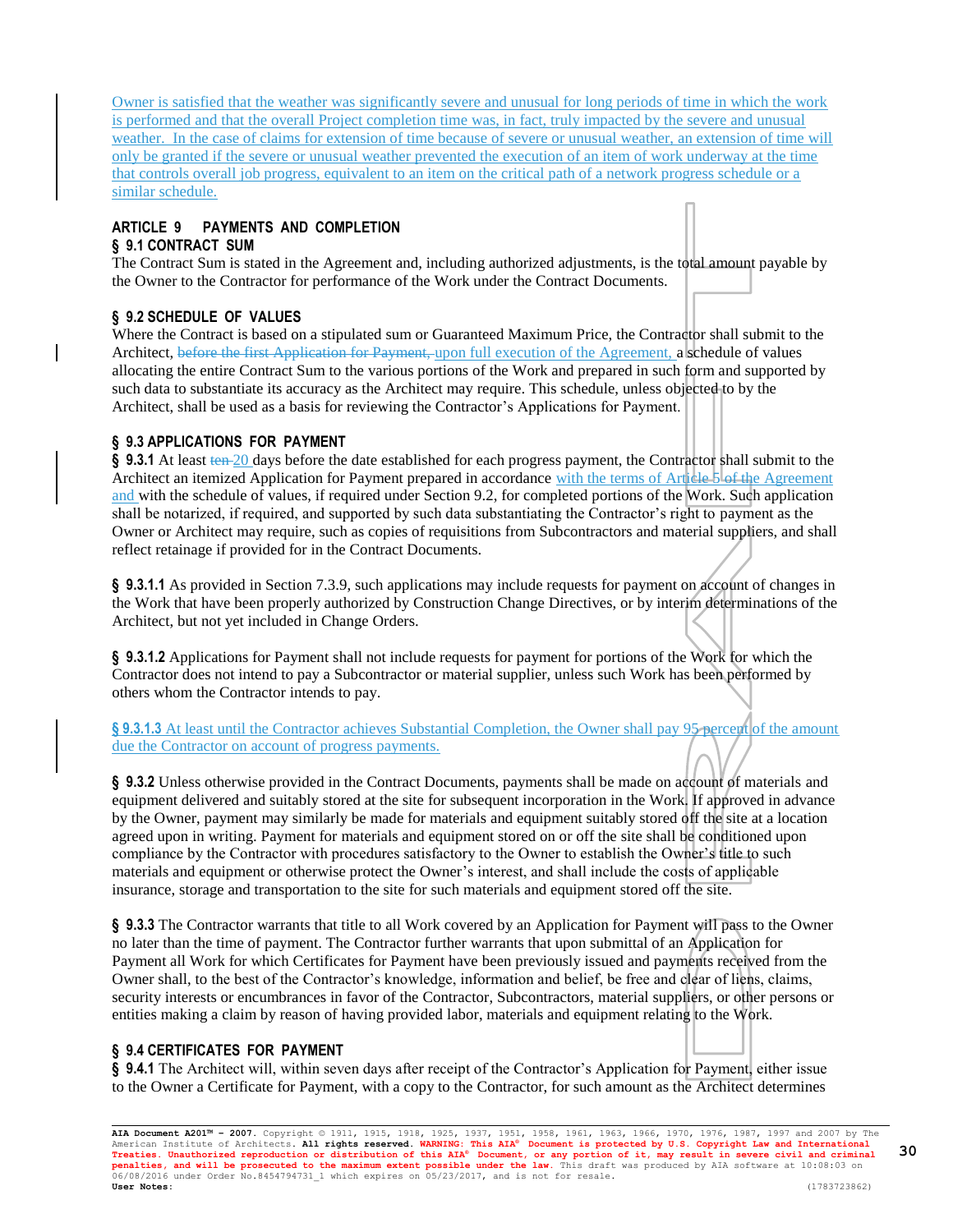is properly due, or notify the Contractor and Owner in writing of the Architect's reasons for withholding certification in whole or in part as provided in Section 9.5.1.

**§ 9.4.2** The issuance of a Certificate for Payment will constitute a representation by the Architect to the Owner, based on the Architect's evaluation of the Work and the data comprising the Application for Payment, that, to the best of the Architect's knowledge, information and belief, the Work has progressed to the point indicated and that the quality of the Work is in accordance with the Contract Documents. The foregoing representations are subject to an evaluation of the Work for conformance with the Contract Documents upon Substantial Completion, to results of subsequent tests and inspections, to correction of minor deviations from the Contract Documents prior to completion and to specific qualifications expressed by the Architect. The issuance of a Certificate for Payment will further constitute a representation that the Contractor is entitled to payment in the amount certified. However, the issuance of a Certificate for Payment will not be a representation that the Architect has (1) made exhaustive or continuous onsite inspections to check the quality or quantity of the Work, (2) reviewed construction means, methods, techniques, sequences or procedures, (3) reviewed copies of requisitions received from Subcontractors and material suppliers and other data requested by the Owner to substantiate the Contractor's right to payment, or (4) made examination to ascertain how or for what purpose the Contractor has used money previously paid on account of the Contract Sum.

### **§ 9.5 DECISIONS TO WITHHOLD CERTIFICATION**

**§ 9.5.1** The Architect may withhold a Certificate for Payment in whole or in part, to the extent reasonably necessary to protect the Owner, if in the Architect's opinion the representations to the Owner required by Section 9.4.2 cannot be made. If the Architect is unable to certify payment in the amount of the Application, the Architect will notify the Contractor and Owner as provided in Section 9.4.1. If the Contractor and Architect cannot agree on a revised amount, the Architect will promptly issue a Certificate for Payment for the amount for which the Architect is able to make such representations to the Owner. The Architect may also withhold a Certificate for Payment or, because of subsequently discovered evidence, may nullify the whole or a part of a Certificate for Payment previously issued, to such extent as may be necessary in the Architect's opinion to protect the Owner from loss for which the Contractor is responsible, including loss resulting from acts and omissions described in Section 3.3.2, because of

- **.1** defective Work not remedied;
- **.2** third party claims filed or reasonable evidence indicating probable filing of such claims unless security acceptable to the Owner is provided by the Contractor;
- **.3** failure of the Contractor to make payments properly to Subcontractors or for labor, materials or equipment;
- **.4** reasonable evidence that the Work cannot be completed for the unpaid balance of the Contract Sum;
- **.5** damage to the Owner or a separate contractor;
- **.6** reasonable evidence that the Work will not be completed within the Contract Time, and that the unpaid balance would not be adequate to cover actual or liquidated damages for the anticipated delay; or
- **.7** repeated failure to carry out the Work in accordance with the Contract Documents.

**§ 9.5.2** When the above reasons for withholding certification are removed, certification will be made for amounts previously withheld.

**§ 9.5.3** If the Architect withholds certification for payment under Section 9.5.1.3, the Owner may, at its sole option, issue joint checks to the Contractor and to any Subcontractor or material or equipment suppliers to whom the Contractor failed to make payment for Work properly performed or material or equipment suitably delivered. If the Owner makes payments by joint check, the Owner shall notify the Architect and the Architect will reflect such payment on the next Certificate for Payment.

### **§ 9.6 PROGRESS PAYMENTS**

**§ 9.6.1** After the Architect has issued a Certificate for Payment, the Owner shall make payment in the manner and within the time provided in the Contract Documents, and shall so notify the Architect.

**§ 9.6.2** The Contractor shall pay each Subcontractor no later than seven days after receipt of payment from the Owner the amount to which the Subcontractor is entitled, reflecting percentages actually retained from payments to the Contractor on account of the Subcontractor's portion of the Work. The Contractor shall, by appropriate agreement with each Subcontractor, require each Subcontractor to make payments to Sub-subcontractors in a similar manner. Notwithstanding anything in Article 9 to the contrary, Owner may in its sole discretion elect to make any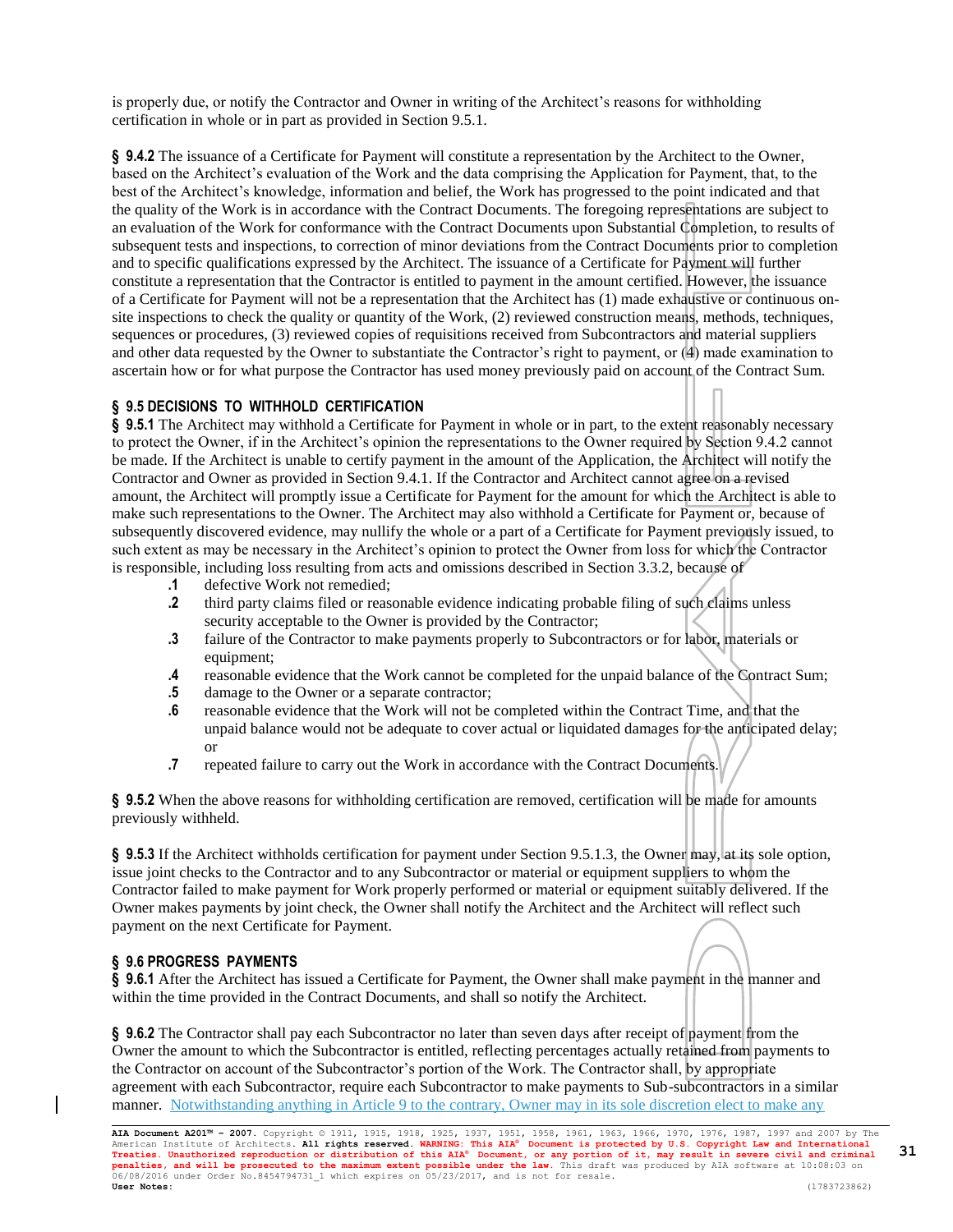payment requested by the Contractor on behalf of a Subcontractor of any tier jointly payable to the Contractor and the Subcontractor. The Contractor and the Subcontractor will be responsible for the allocation and disbursement of funds included as part of any such joint payment. In no event will any joint payment be construed to create any: (1) contract between Owner and a Subcontractor; (2) obligations from the Owner to the Subcontractor; or (3) any rights in the Subcontractor against the Owner.

**§ 9.6.3** The Architect will, on request, furnish to a Subcontractor, if practicable, information regarding percentages of completion or amounts applied for by the Contractor and action taken thereon by the Architect and Owner on account of portions of the Work done by such Subcontractor.

**§ 9.6.4** The Owner has the right to request written evidence from the Contractor that the Contractor has properly paid Subcontractors and material and equipment suppliers amounts paid by the Owner to the Contractor for subcontracted Work. If the Contractor fails to furnish such evidence within seven days, the Owner shall have the right to contact Subcontractors to ascertain whether they have been properly paid. Neither the Owner nor Architect shall have an obligation to pay or to see to the payment of money to a Subcontractor, except as may otherwise be required by law.

**§ 9.6.5** Contractor payments to material and equipment suppliers shall be treated in a manner similar to that provided in Sections 9.6.2, 9.6.3 and 9.6.4.

**§ 9.6.6** A Certificate for Payment, a progress payment, or partial or entire use or occupancy of the Project by the Owner shall not constitute acceptance of Work not in accordance with the Contract Documents.

**§ 9.6.7** Unless the Contractor provides the Owner with a payment bond in the full penal sum of the Contract Sum, payments received by the Contractor for Work properly performed by Subcontractors and suppliers shall be held by the Contractor for those Subcontractors or suppliers who performed Work or furnished materials, or both, under contract with the Contractor for which payment was made by the Owner. Nothing contained herein shall require money to be placed in a separate account and not commingled with money of the Contractor, shall create any fiduciary liability or tort liability on the part of the Contractor for breach of trust or shall entitle any person or entity to an award of punitive damages against the Contractor for breach of the requirements of this provision.

### **§ 9.7 FAILURE OF PAYMENT**

If the Architect does not issue a Certificate for Payment, through no fault of the Contractor, within seven days after receipt of the Contractor's Application for Payment, or if the Owner does not pay the Contractor within seven days after the date established in the Contract Documents the amount certified by the Architect or awarded by binding dispute resolution, then the Contractor may, upon seven additional days' written notice to the Owner and Architect, stop the Work until payment of the amount owing has been received. The Contract Time shall be extended appropriately and the Contract Sum shall be increased by the amount of the Contractor's reasonable costs of shutdown, delay and start-up, plus interest as provided for in the Contract Documents.**§ 9.7.1** If the Architect does not issue a Certificate for Payment, through no fault of the Contractor, within seven days after receipt of the Contractor's Application for Payment, or if the Owner does not pay the Contractor within seven days after the payment due date established in the Contract Documents the amount certified by the Architect or awarded by binding dispute resolution, then the Contractor may, upon seven additional days' written notice to the Owner and Architect, stop the Work until payment of the amount owing has been received. The Contract Time shall be extended appropriately and the Contract Sum may be increased by the amount of the Contractor's reasonable costs of shut-down, delay and start-up, plus interest as provided for in the Contract Documents.

**§9.7.2** If the Contract Documents entitle Owner to reimbursement or payment from the Contractor then Contractor will promptly make such reimbursement or payment upon Owner's demand. Despite any contrary language in the Contract Documents, if Contractor fails to promptly make any payment due the Owner, or if Owner incurs any costs and expenses to cure any default of Contractor or to correct defective Work, Owner has an absolute right to offset such amount against the Contract Sum and may, in the Owner's sole discretion, elect either to: (1) deduct an amount equal to that which the Owner is entitled from any payment then or thereafter due the Contractor; or (2) issue a written a notice to Contractor reducing the Contract Sum by an amount equal to that which the Owner is entitled.

**AIA Document A201™ – 2007.** Copyright © 1911, 1915, 1918, 1925, 1937, 1951, 1958, 1961, 1963, 1966, 1970, 1976, 1987, 1997 and 2007 by The American Institute of Architects. <mark>All rights reserved. WARNING: This AIA® Document is protected by U.S. Copyright Law and International<br>Treaties. Unauthorized reproduction or distribution of this AIA® Document, or any por</mark>  $06/08/2016$  under Order No.8454794731\_1 which expires on  $05/23/2017$ , and is not for resale.<br>User Notes: **User Notes:** (1783723862)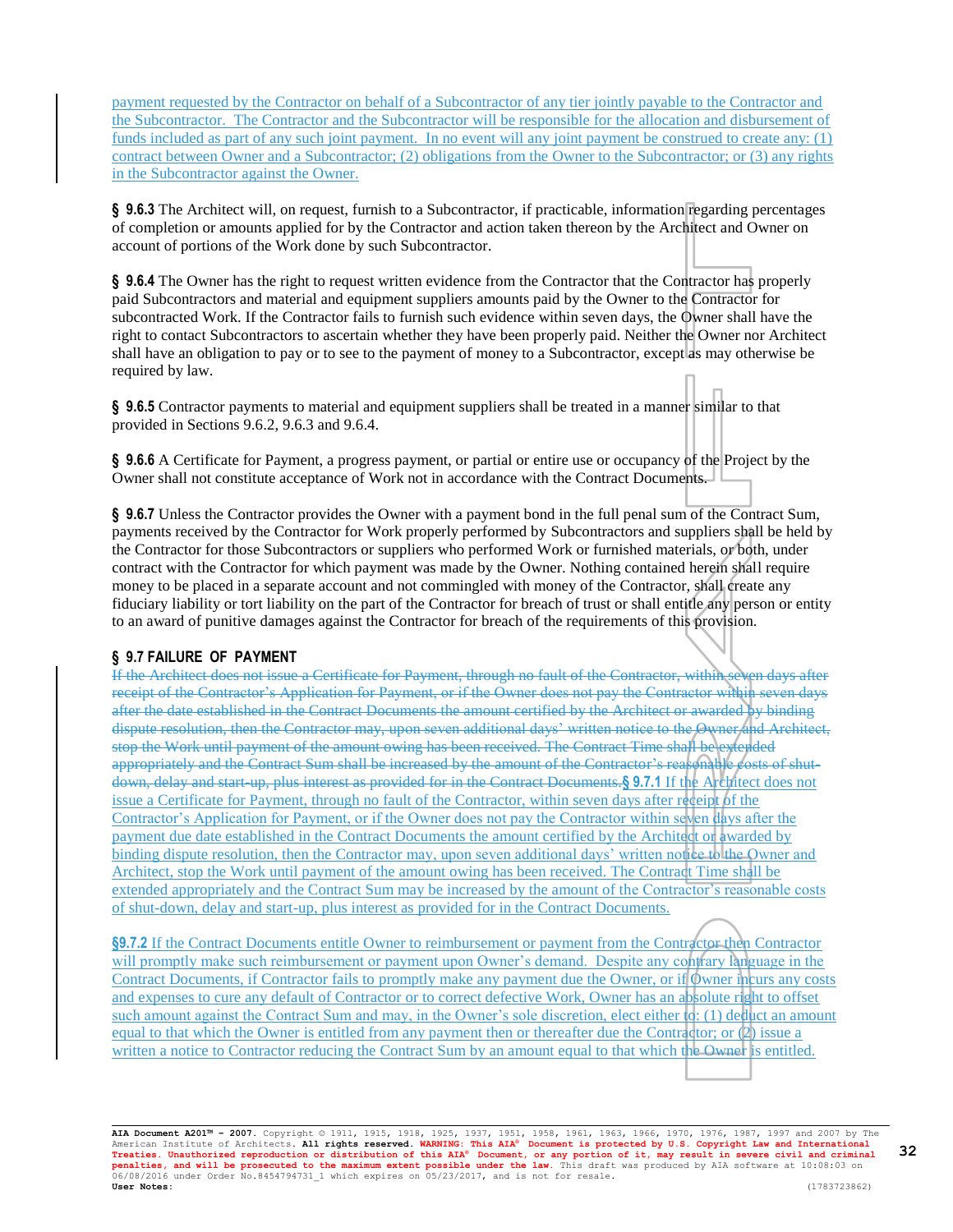# **§ 9.8 SUBSTANTIAL COMPLETION**

**§ 9.8.1** Substantial Completion is the stage in the progress of the Work when the Work or designated portion thereof is sufficiently complete in accordance with the Contract Documents so that the Owner can occupy or utilize the Work for its intended use.

**§ 9.8.2** When the Contractor considers that the Work, or a portion thereof which the Owner agrees to accept separately, is substantially complete, the Contractor shall prepare and submit to the Architect a comprehensive list of items to be completed or corrected prior to final payment. Failure to include an item on such list does not alter the responsibility of the Contractor to complete all Work in accordance with the Contract Documents.

**§ 9.8.3** Upon receipt of the Contractor's list, the Architect will make an inspection to determine whether the Work or designated portion thereof is substantially complete. If the Architect's inspection discloses any item, whether or not included on the Contractor's list, which is not sufficiently complete in accordance with the Contract Documents so that the Owner can occupy or utilize the Work or designated portion thereof for its intended use, the Contractor shall, before issuance of the Certificate of Substantial Completion, complete or correct such item upon notification by the Architect. In such case, the Contractor shall then submit a request for another inspection by the Architect to determine Substantial Completion.

**§ 9.8.4** When the Work or designated portion thereof is substantially complete, the Architect will prepare a Certificate of Substantial Completion that shall establish the date of Substantial Completion, shall establish responsibilities of the Owner and Contractor for security, maintenance, heat, utilities, damage to the Work and insurance, and shall fix the time within which the Contractor shall finish all items on the list accompanying the Certificate. Warranties required by the Contract Documents shall commence on the date of Substantial Completion of the Work or designated portion thereof unless otherwise provided in the Certificate of Substantial Completion.

**§ 9.8.5** The Certificate of Substantial Completion shall be submitted to the Owner and Contractor for their written acceptance of responsibilities assigned to them in such Certificate. Upon such acceptance and consent of surety, if any, the Owner shall make payment of retainage applying to such Work or designated portion thereof. Such payment shall be adjusted for Work that is incomplete or not in accordance with the requirements of the Contract Documents.

### **§ 9.9 PARTIAL OCCUPANCY OR USE**

**§ 9.9.1** The Owner may occupy or use any completed or partially completed portion of the Work at any stage when such portion is designated by separate agreement with the Contractor, provided such occupancy or use is consented to by the insurer as required under Section 11.3.1.5 and authorized by public authorities having jurisdiction over the Project. Such partial occupancy or use may commence whether or not the portion is substantially complete, provided the Owner and Contractor have accepted in writing the responsibilities assigned to each of them for payments, retainage, if any, security, maintenance, heat, utilities, damage to the Work and insurance, and have agreed in writing concerning the period for correction of the Work and commencement of warranties required by the Contract Documents. When the Contractor considers a portion substantially complete, the Contractor shall prepare and submit a list to the Architect as provided under Section 9.8.2. Consent of the Contractor to partial occupancy or use shall not be unreasonably withheld. The stage of the progress of the Work shall be determined by written agreement between the Owner and Contractor or, if no agreement is reached, by decision of the Architect.

**§ 9.9.2** Immediately prior to such partial occupancy or use, the Owner, Contractor and Architect shall jointly inspect the area to be occupied or portion of the Work to be used in order to determine and record the condition of the Work.

**§ 9.9.3** Unless otherwise agreed upon, partial occupancy or use of a portion or portions of the Work shall not constitute acceptance of Work not complying with the requirements of the Contract Documents.

### **§ 9.10 FINAL COMPLETION AND FINAL PAYMENT**

**§ 9.10.1** Upon receipt of the Contractor's written notice that the Work is ready for final inspection and acceptance and upon receipt of a final Application for Payment, the Architect will promptly make such inspection and, when the Architect finds the Work acceptable under the Contract Documents and the Contract fully performed, the Architect will promptly issue a final Certificate for Payment stating that to the best of the Architect's knowledge, information and belief, and on the basis of the Architect's on-site visits and inspections, the Work has been completed in accordance with terms and conditions of the Contract Documents and that the entire balance found to be due the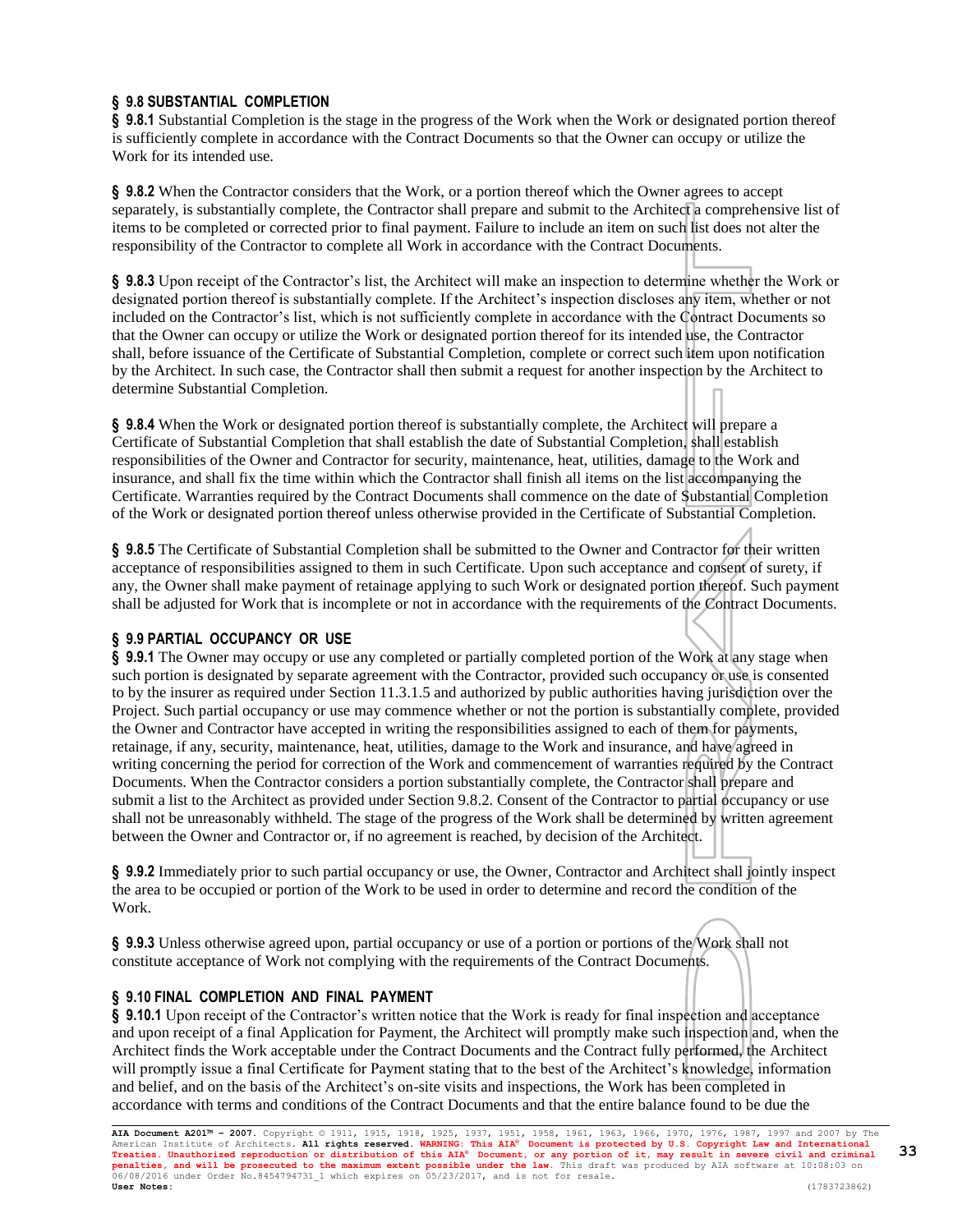Contractor and noted in the final Certificate is due and payable. The Architect's final Certificate for Payment will constitute a further representation that conditions listed in Section 9.10.2 as precedent to the Contractor's being entitled to final payment have been fulfilled.

**§ 9.10.2** Neither final payment nor any remaining retained percentage shall become due until the Contractor submits to the Architect (1) an affidavit that payrolls, bills for materials and equipment, and other indebtedness connected with the Work for which the Owner or the Owner's property might be responsible or encumbered (less amounts withheld by Owner) have been paid or otherwise satisfied, (2) a certificate evidencing that insurance required by the Contract Documents to remain in force after final payment is currently in effect and will not be canceled or allowed to expire until at least 30 days' prior written notice has been given to the Owner, (3) a written statement that the Contractor knows of no substantial reason that the insurance will not be renewable to cover the period required by the Contract Documents, (4) consent of surety, if any, to final payment and (5), if required by the Owner, other data establishing payment or satisfaction of obligations, such as receipts, releases and waivers of liens, claims, security interests or encumbrances arising out of the Contract, to the extent and in such form as may be designated by the Owner. If a Subcontractor refuses to furnish a release or waiver required by the Owner, the Contractor may furnish a bond satisfactory to the Owner to indemnify the Owner against such lien. If such lien remains unsatisfied after payments are made, the Contractor shall refund to the Owner all money that the Owner may be compelled to pay in discharging such lien, including all costs and reasonable attorneys' fees.

**§ 9.10.3** If, after Substantial Completion of the Work, final completion thereof is materially delayed through no fault of the Contractor or by issuance of Change Orders affecting final completion, and the Architect so confirms, the Owner shall, upon application by the Contractor and certification by the Architect, and without terminating the Contract, make payment of the balance due for that portion of the Work fully completed and accepted. If the remaining balance for Work not fully completed or corrected is less than retainage stipulated in the Contract Documents, and if bonds have been furnished, the written consent of surety to payment of the balance due for that portion of the Work fully completed and accepted shall be submitted by the Contractor to the Architect prior to certification of such payment. Such payment shall be made under terms and conditions governing final payment, except that it shall not constitute a waiver of claims.

**§ 9.10.4** The making of final payment shall constitute a waiver of Claims by the Owner except those arising from

- **.1** liens, Claims, security interests or encumbrances arising out of the Contract and unsettled;
- **.2** failure of the Work to comply with the requirements of the Contract Documents; or
- **.3** terms of special warranties required by the Contract Documents.

**§ 9.10.5** Acceptance of final payment by the Contractor, a Subcontractor or material supplier shall constitute a waiver of claims by that payee except those previously made in writing and identified by that payee as unsettled at the time of final Application for Payment.all claims by that payee.

### **ARTICLE 10 PROTECTION OF PERSONS AND PROPERTY § 10.1 SAFETY PRECAUTIONS AND PROGRAMS**

The Contractor shall be responsible for initiating, maintaining and supervising all safety precautions and programs in connection with the performance of the Contract.

# **§ 10.2 SAFETY OF PERSONS AND PROPERTY**

**§ 10.2.1** The Contractor shall take reasonable precautions for safety of, and shall provide reasonable protection to prevent damage, injury or loss to

- **.1** employees on the Work and other persons who may be affected thereby;
- **.2** the Work and materials and equipment to be incorporated therein, whether in storage on or off the site, under care, custody or control of the Contractor or the Contractor's Subcontractors or Subsubcontractors; and
- **.3** other property at the site or adjacent thereto, such as trees, shrubs, lawns, walks, pavements, roadways, structures and utilities not designated for removal, relocation or replacement in the course of construction.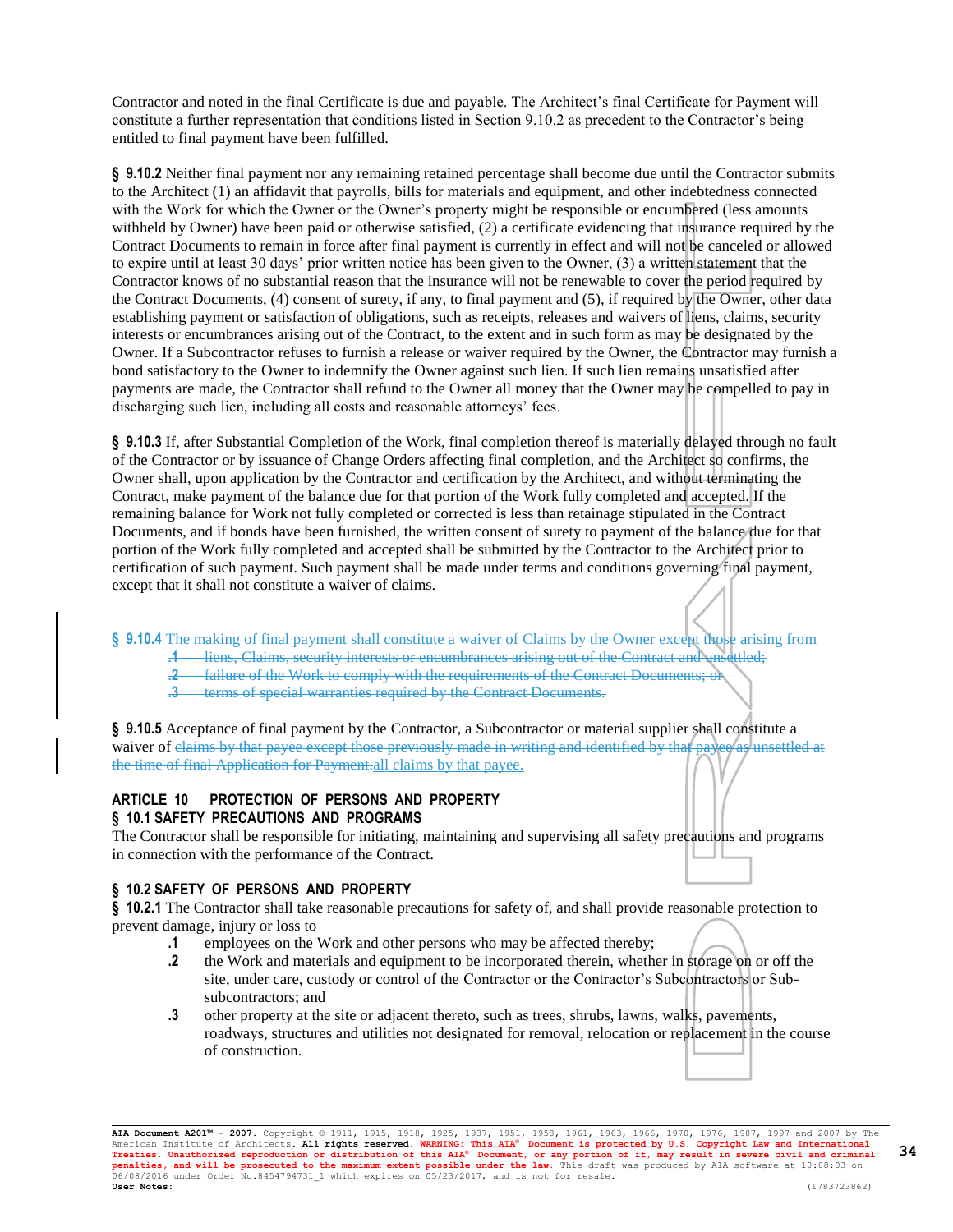**§ 10.2.2** The Contractor shall comply with and give notices required by applicable laws, statutes, ordinances, codes, rules and regulations, and lawful orders of public authorities bearing on safety of persons or property or their protection from damage, injury or loss.

**§ 10.2.3** The Contractor shall erect and maintain, as required by existing conditions and performance of the Contract, reasonable safeguards for safety and protection, including posting danger signs and other warnings against hazards, promulgating safety regulations and notifying owners and users of adjacent sites and utilities.

**§ 10.2.4** When use or storage of explosives or other hazardous materials or equipment or unusual methods are necessary for execution of the Work, the Contractor shall exercise utmost care and carry on such activities under supervision of properly qualified personnel.

**§ 10.2.5** The Contractor shall promptly remedy damage and loss (other than damage or loss insured under property insurance required by the Contract Documents) to property referred to in Sections 10.2.1.2 and 10.2.1.3 caused in whole or in part by the Contractor, a Subcontractor, a Sub-subcontractor, or anyone directly or indirectly employed by any of them, or by anyone for whose acts they may be liable and for which the Contractor is responsible under Sections 10.2.1.2 and 10.2.1.3, except damage or loss attributable to acts or omissions of the Owner or Architect or anyone directly or indirectly employed by either of them, or by anyone for whose acts either of them may be liable, and not attributable to the fault or negligence of the Contractor. The foregoing obligations of the Contractor are in addition to the Contractor's obligations under Section 3.18.

**§ 10.2.6** The Contractor shall designate a responsible member of the Contractor's organization at the site whose duty shall be the prevention of accidents. This person shall be the Contractor's superintendent unless otherwise designated by the Contractor in writing to the Owner and Architect.

**§ 10.2.7** The Contractor shall not permit any part of the construction or site to be loaded so as to cause damage or create an unsafe condition.

### **§ 10.2.8 INJURY OR DAMAGE TO PERSON OR PROPERTY**

If either party suffers injury or damage to person or property because of an act or omission of the other party, or of others for whose acts such party is legally responsible, written notice of such injury or damage, whether or not insured, shall be given to the other party within a reasonable time not exceeding 21 days after discovery. The notice shall provide sufficient detail to enable the other party to investigate the matter.

### **§ 10.3 HAZARDOUS MATERIALS**

**§ 10.3.1** The Contractor is responsible for compliance with any requirements included in the Contract Documents regarding hazardous materials. If the Contractor encounters a hazardous material or substance not addressed in the Contract Documents and if reasonable precautions will be inadequate to prevent foreseeable bodily injury or death to persons resulting from a material or substance, including but not limited to asbestos or polychlorinated biphenyl (PCB), encountered on the site by the Contractor, the Contractor shall, upon recognizing the condition, immediately stop Work in the affected area and report the condition to the Owner and Architect in writing.

**§ 10.3.2** Upon receipt of the Contractor's written notice, the Owner shall obtain the services of a licensed laboratory to verify the presence or absence of the material or substance reported by the Contractor and, in the event such material or substance is found to be present, to cause it to be rendered harmless. Unless otherwise required by the Contract Documents, the Owner shall furnish in writing to the Contractor and Architect the names and qualifications of persons or entities who are to perform tests verifying the presence or absence of such material or substance or who are to perform the task of removal or safe containment of such material or substance. The Contractor and the Architect will promptly reply to the Owner in writing stating whether or not either has reasonable objection to the persons or entities proposed by the Owner. If either the Contractor or Architect has an objection to a person or entity proposed by the Owner, the Owner shall propose another to whom the Contractor and the Architect have no reasonable objection. When the material or substance has been rendered harmless, Work in the affected area shall resume upon written agreement of the Owner and Contractor. By Change Order, the Contract Time shall be extended appropriately and the Contract Sum shall be increased in the amount of the Contractor's reasonable additional costs of shut-down, delay and start-up.

**AIA Document A201™ – 2007.** Copyright © 1911, 1915, 1918, 1925, 1937, 1951, 1958, 1961, 1963, 1966, 1970, 1976, 1987, 1997 and 2007 by The American Institute of Architects. <mark>All rights reserved. WARNING: This AIA® Document is protected by U.S. Copyright Law and International<br>Treaties. Unauthorized reproduction or distribution of this AIA® Document, or any por</mark>  $06/08/2016$  under Order No.8454794731\_1 which expires on  $05/23/2017$ , and is not for resale.<br>User Notes: **User Notes:** (1783723862)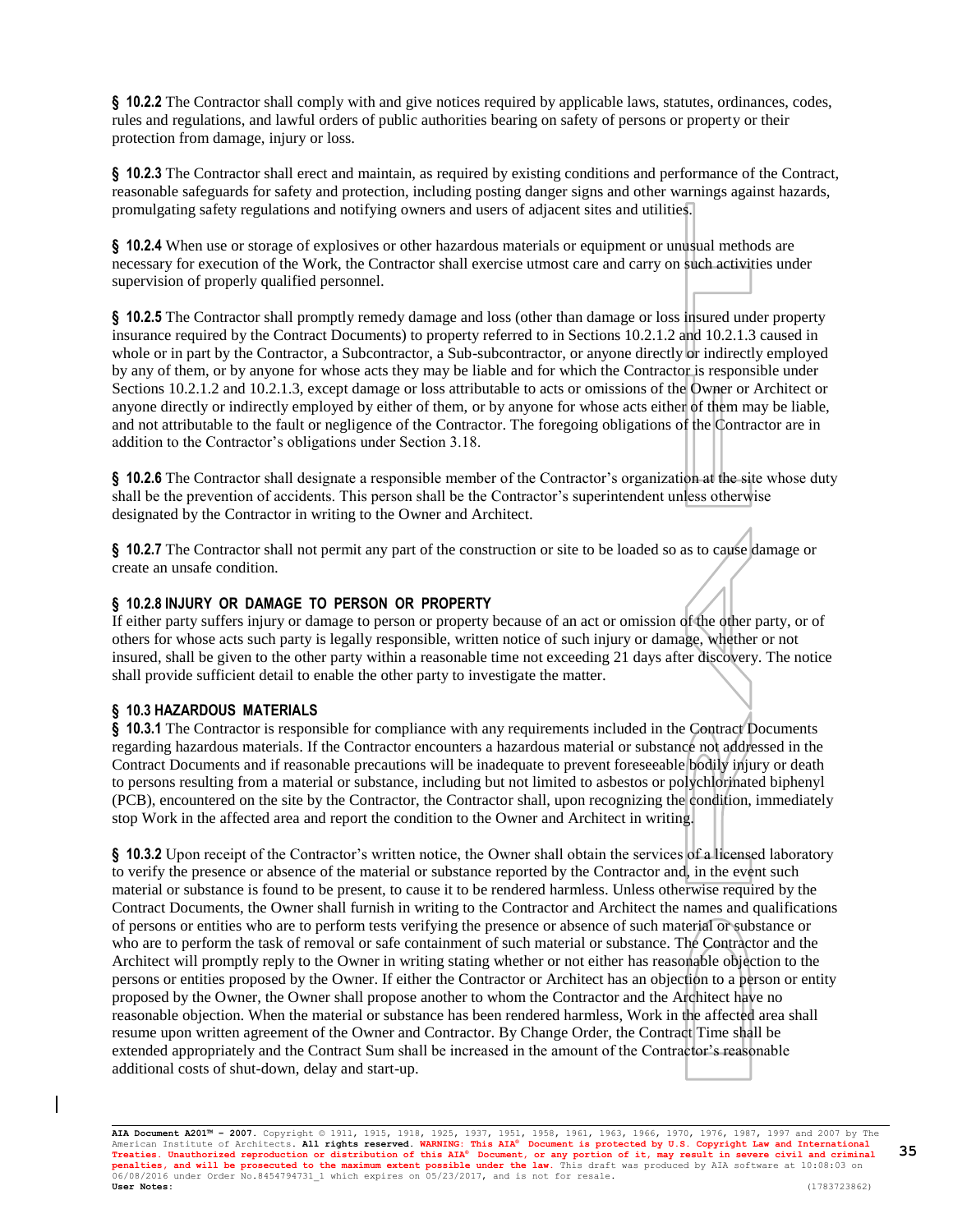**§ 10.3.3** To the fullest extent permitted by law, the Owner shall indemnify and hold harmless the Contractor, Subcontractors, Architect, Architect's consultants and agents and employees of any of them from and against claims, damages, losses and expenses, including but not limited to attorneys' fees, arising out of or resulting from performance of the Work in the affected area if in fact the material or substance presents the risk of bodily injury or death as described in Section 10.3.1 and has not been rendered harmless, provided that such claim, damage, loss or expense is attributable to bodily injury, sickness, disease or death, or to injury to or destruction of tangible property (other than the Work itself), except to the extent that such damage, loss or expense is due to the fault or negligence of the party seeking indemnity.

**§ 10.3.4** The Owner shall not be responsible under this Section 10.3 for materials or substances the Contractor brings to the site unless such materials or substances are required by the Contract Documents. The Owner shall be responsible for materials or substances required by the Contract Documents, except to the extent of the Contractor's fault or negligence in the use and handling of such materials or substances.

**§ 10.3.5** The Contractor shall indemnify the Owner for the cost and expense the Owner incurs (1) for remediation of a material or substance the Contractor brings to the site and negligently handles, or (2) where the Contractor fails to perform its obligations under Section 10.3.1, except to the extent that the cost and expense are due to the Owner's fault or negligence.

**§ 10.3.6** If, without negligence on the part of the Contractor, the Contractor is held liable by a government agency for the cost of remediation of a hazardous material or substance solely by reason of performing Work as required by the Contract Documents, the Owner shall indemnify the Contractor for all cost and expense thereby incurred.

### **§ 10.4 EMERGENCIES**

In an emergency affecting safety of persons or property, the Contractor shall act, at the Contractor's discretion, to prevent threatened damage, injury or loss. Additional compensation or extension of time claimed by the Contractor on account of an emergency shall be determined as provided in Article 15 and Article 7.

# **ARTICLE 11 INSURANCE AND BONDS**

# **§ 11.1 CONTRACTOR'S LIABILITY INSURANCE**

**§ 11.1.1** The Contractor shall purchase from and maintain in a company or companies lawfully authorized to do business in the jurisdiction in which the Project is located such insurance as will protect the Contractor from claims set forth below which may arise out of or result from the Contractor's operations and completed operations under the Contract and for which the Contractor may be legally liable, whether such operations be by the Contractor or by a Subcontractor or by anyone directly or indirectly employed by any of them, or by anyone for whose acts any of them may be liable:

- **.1** Claims under workers' compensation, disability benefit and other similar employee benefit acts that are applicable to the Work to be performed;
- **.2** Claims for damages because of bodily injury, occupational sickness or disease, or death of the Contractor's employees;
- **.3** Claims for damages because of bodily injury, sickness or disease, or death of any person other than the Contractor's employees;
- **.4** Claims for damages insured by usual personal injury liability coverage;
- **.5** Claims for damages, other than to the Work itself, because of injury to or destruction of tangible property, including loss of use resulting therefrom;
- **.6** Claims for damages because of bodily injury, death of a person or property damage arising out of ownership, maintenance or use of a motor vehicle;
- **.7** Claims for bodily injury or property damage arising out of completed operations; and
- **.8** Claims involving contractual liability insurance applicable to the Contractor's obligations under Section 3.18.

**§ 11.1.2** The insurance required by Section 11.1.1 shall be written for not less than limits of liability specified in the Contract Documents or required by law, whichever coverage is greater. Coverages, whether written on an occurrence or claims-made basis, shall be maintained without interruption from the date of commencement of the Work until the date of final payment and termination of any coverage required to be maintained after final payment, and, with respect to the Contractor's completed operations coverage, until the expiration of the period for correction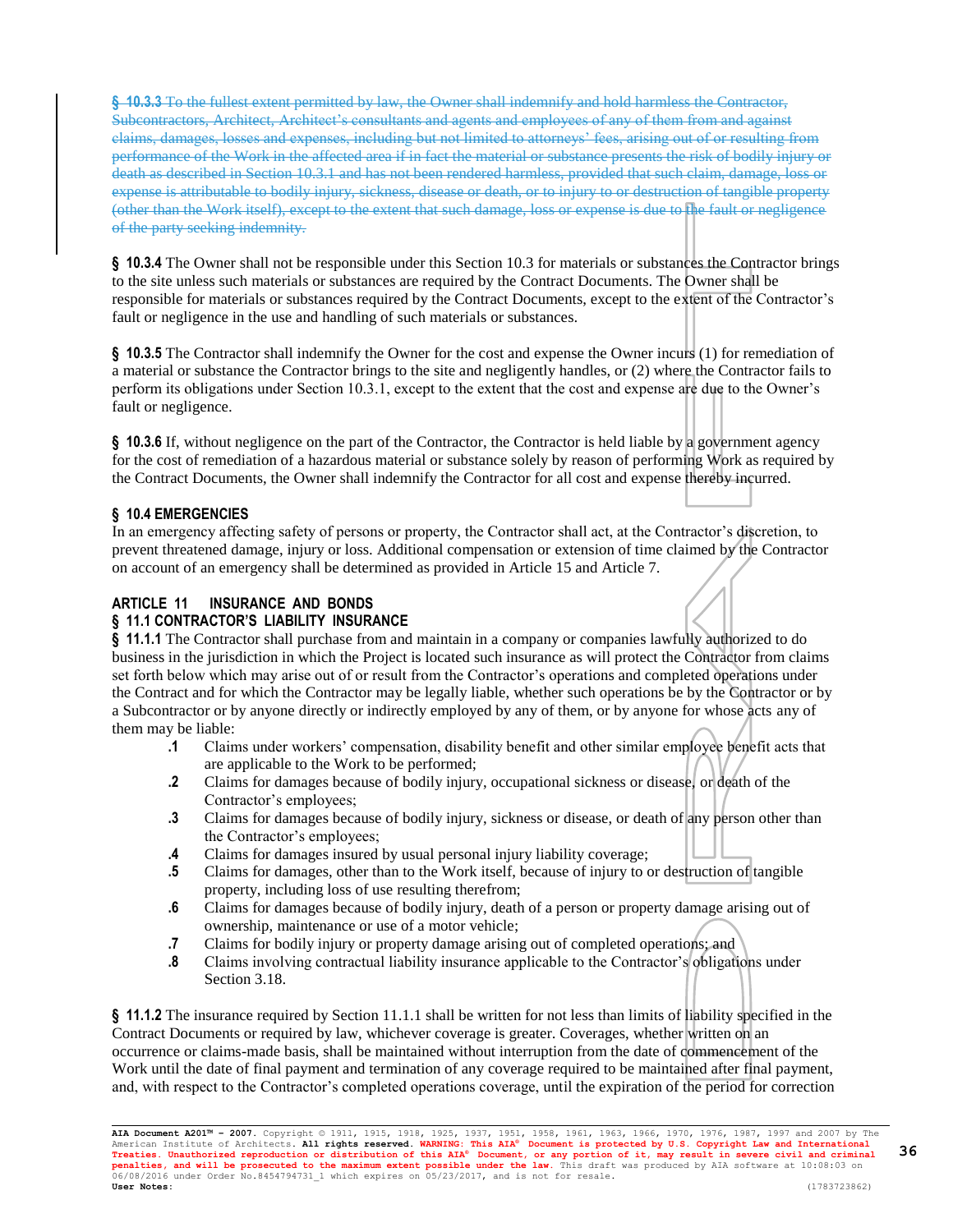of Work or for such other period for maintenance of completed operations coverage as specified in the Contract Documents.Documents but in no event for less than two years following final payment.

**§ 11.1.3** Certificates Proof of insurance acceptable to the Owner shall be filed with the Owner prior to commencement of the Work and thereafter upon renewal or replacement of each required policy of insurance. These certificates and the The insurance policies required by this Section 11.1 shall contain a provision that coverages afforded under the policies will not be changed, canceled or allowed to expire until at least  $30 \frac{\text{days}}{\text{days}}$  days prior written notice has been given to the Owner. An additional certificate evidencing If a policy cannot be amended or endorsed to require an insurer to provide 30 days written notice to Owner under this section, then the Contractor bears the duty to provide 30 days prior written notice to Owner of any changes, cancellations or expirations of such policies. Additional evidence demonstrating continuation of liability coverage, including coverage for completed operations, shall be submitted with the final Application for Payment as required by Section 9.10.2 and thereafter upon renewal or replacement of such coverage until the expiration of the time required by Section 11.1.2. Information concerning reduction of coverage on account of revised limits or claims paid under the General Aggregate, or both, shall be furnished by the Contractor with reasonable promptness.

**§ 11.1.4** The Contractor shall cause the automobile liability and commercial liability coverage required by the Contract Documents to include (1) the Owner, the Architect and the Architect's consultants as additional insureds for claims caused in whole or in part by the Contractor's negligent acts or omissions during the Contractor's operations; and (2) the Owner as an additional insured for claims caused in whole or in part by the Contractor's negligent acts or omissions during the Contractor's completed operations.

### **§ 11.2 OWNER'S LIABILITY INSURANCE**

The Owner shall be responsible for purchasing and maintaining the Owner's usual liability insurance.

### **§ 11.3 PROPERTY INSURANCE**

**§ 11.3.1** Unless otherwise provided, the Owner shall purchase and maintain, in a company or companies lawfully authorized to do business in the jurisdiction in which the Project is located, property insurance written on a builder's risk "all-risk" or equivalent policy form in the amount of the initial Contract Sum, plus value of subsequent Contract Modifications and cost of materials supplied or installed by others, comprising total value for the entire Project at the site on a replacement cost basis without optional deductibles. Such property insurance shall be maintained, unless otherwise provided in the Contract Documents or otherwise agreed in writing by all persons and entities who are beneficiaries of such insurance, until final payment has been made as provided in Section 9.10 or until no person or entity other than the Owner has an insurable interest in the property required by this Section 11.3 to be covered, whichever is later. This insurance shall include interests of the Owner, the Contractor, Subcontractors and Subsubcontractors in the Project.

**§ 11.3.1.1** Property insurance shall be on an "all-risk" or equivalent policy form and shall include, without limitation, insurance against the perils of fire (with extended coverage) and physical loss or damage including, without duplication of coverage, theft, vandalism, malicious mischief, collapse, earthquake, flood, windstorm, falsework, testing and startup, temporary buildings and debris removal including demolition occasioned by enforcement of any applicable legal requirements, and shall cover reasonable compensation for Architect's and Contractor's services and expenses required as a result of such insured loss. Contractor will be responsible for insurance deductible(s) resulting from risks of direct physical loss other than flood, earthquake, windstorm and lightning.

**§ 11.3.1.2** If the Owner does not intend to purchase such property insurance required by the Contract and with all of the coverages in the amount described above, the Owner shall so inform the Contractor in writing prior to commencement of the Work. The Contractor may then effect insurance that will protect the interests of the Contractor, Subcontractors and Sub-subcontractors in the Work, and by appropriate Change Order the cost thereof shall be charged to the Owner. If the Contractor is damaged by the failure or neglect of the Owner to purchase or maintain insurance as described above, without so notifying the Contractor in writing, then the Owner shall bear all reasonable costs properly attributable thereto.

**§ 11.3.1.3** If the property insurance requires deductibles, the Owner shall pay costs not covered because of such deductibles.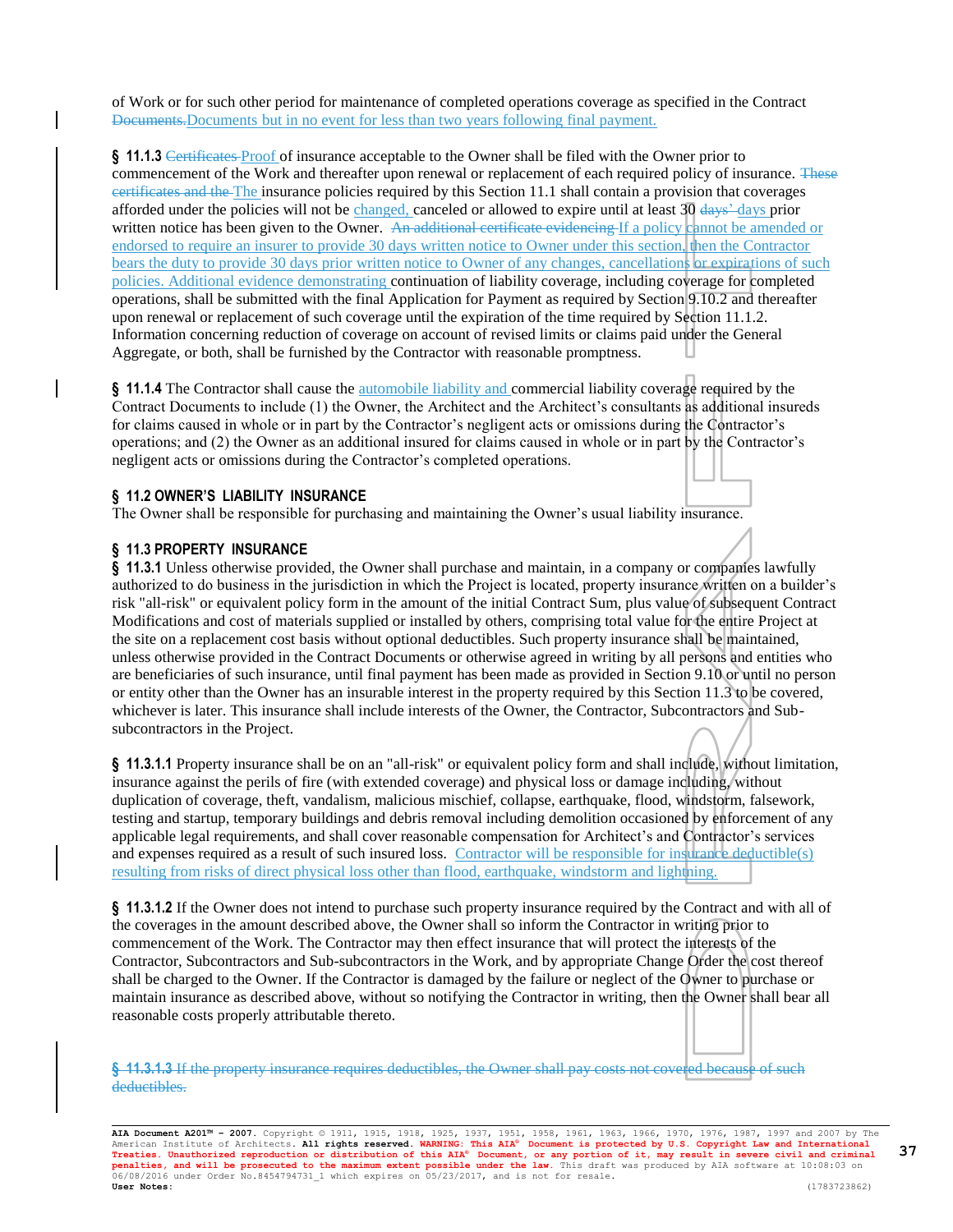**§ 11.3.1.4** This property insurance shall cover portions of the Work stored off the site, and also portions of the Work in transit.

**§ 11.3.1.5** Partial occupancy or use in accordance with Section 9.9 shall not commence until the insurance company or companies providing property insurance have consented to such partial occupancy or use by endorsement or otherwise. The Owner and the Contractor shall take reasonable steps to obtain consent of the insurance company or companies and shall, without mutual written consent, take no action with respect to partial occupancy or use that would cause cancellation, lapse or reduction of insurance.

### **§ 11.3.2 BOILER AND MACHINERY INSURANCE**

The Owner shall Owner, at the Owner's option, may purchase and maintain boiler and machinery insurance required by the Contract Documents or by law, which shall specifically cover such insured objects during installation and until final acceptance by the Owner; this insurance shall include interests of the Owner, Contractor, Subcontractors and Sub-subcontractors in the Work, and the Owner and Contractor shall be named insureds.

### **§ 11.3.3 LOSS OF USE INSURANCE**

The Owner, at the Owner's option, may purchase and maintain such insurance as will insure the Owner against loss of use of the Owner's property due to fire or other hazards, however caused. The Owner waives all rights of action against the Contractor for loss of use of the Owner's property, including consequential losses due to fire or other hazards however caused.

§ 11.3.4 If the Contractor requests in writing that insurance for risks other than those described herein or other special causes of loss be included in the property insurance policy, the Owner shall, if possible, include such insurance, and the cost thereof shall be charged to the Contractor by appropriate Change Order.

**§ 11.3.5** If during the Project construction period the Owner insures properties, real or personal or both, at or adjacent to the site by property insurance under policies separate from those insuring the Project, or if after final payment property insurance is to be provided on the completed Project through a policy or policies other than those insuring the Project during the construction period, the Owner shall waive all rights in accordance with the terms of Section 11.3.7 for damages caused by fire or other causes of loss covered by this separate property insurance. All separate policies shall provide this waiver of subrogation by endorsement or otherwise.

**§ 11.3.6** Before an exposure to loss may occur, the Owner shall file with the Contractor a copy of each policy that includes insurance coverages required by this Section 11.3. Each policy shall contain all generally applicable conditions, definitions, exclusions and endorsements related to this Project. Each policy shall contain a provision that the policy will not be canceled or allowed to expire, and that its limits will not be reduced, until at least 30 days' prior written notice has been given to the Contractor.

# **§ 11.3.7 WAIVERS OF SUBROGATION**

The If permitted by the Owner's and Contractor's insurance companies, without penalties, the Owner and Contractor waive all rights against (1) each other and any of their subcontractors, sub-subcontractors, agents and employees, each of the other, and (2) the Architect, Architect's consultants, separate contractors described in Article 6, if any, and any of their subcontractors, sub-subcontractors, agents and employees, for damages caused by fire or other causes of loss to the extent e<del>overed by of</del> actual recovery of any insurance proceeds under any property insurance obtained pursuant to this Section 11.3 or other property insurance applicable to the Work, except such rights as they have to proceeds of such insurance held by the Owner as fiduciary. The Owner or Contractor, as appropriate, shall require of the Architect, Architect's consultants, separate contractors described in Article 6, if any, and the subcontractors, sub-subcontractors, agents and employees of any of them, by appropriate agreements, written where legally required for validity, similar waivers each in favor of other parties enumerated herein. The policies shall provide such waivers of subrogation by endorsement or otherwise. A waiver of subrogation shall be effective as to a person or entity even though that person or entity would otherwise have a duty of indemnification, contractual or otherwise, did not pay the insurance premium directly or indirectly, and whether or not the person or entity had an insurable interest in the property damaged.

**§ 11.3.8** A loss insured under the Owner's property insurance shall be adjusted by the Owner as fiduciary and made payable to the Owner as fiduciary for the insureds, as their interests may appear, subject to requirements of any

**AIA Document A201™ – 2007.** Copyright © 1911, 1915, 1918, 1925, 1937, 1951, 1958, 1961, 1963, 1966, 1970, 1976, 1987, 1997 and 2007 by The American Institute of Architects. <mark>All rights reserved. WARNING: This AIA® Document is protected by U.S. Copyright Law and International<br>Treaties. Unauthorized reproduction or distribution of this AIA® Document, or any por</mark>  $06/08/2016$  under Order No.8454794731\_1 which expires on  $05/23/2017$ , and is not for resale.<br>User Notes: **User Notes:** (1783723862)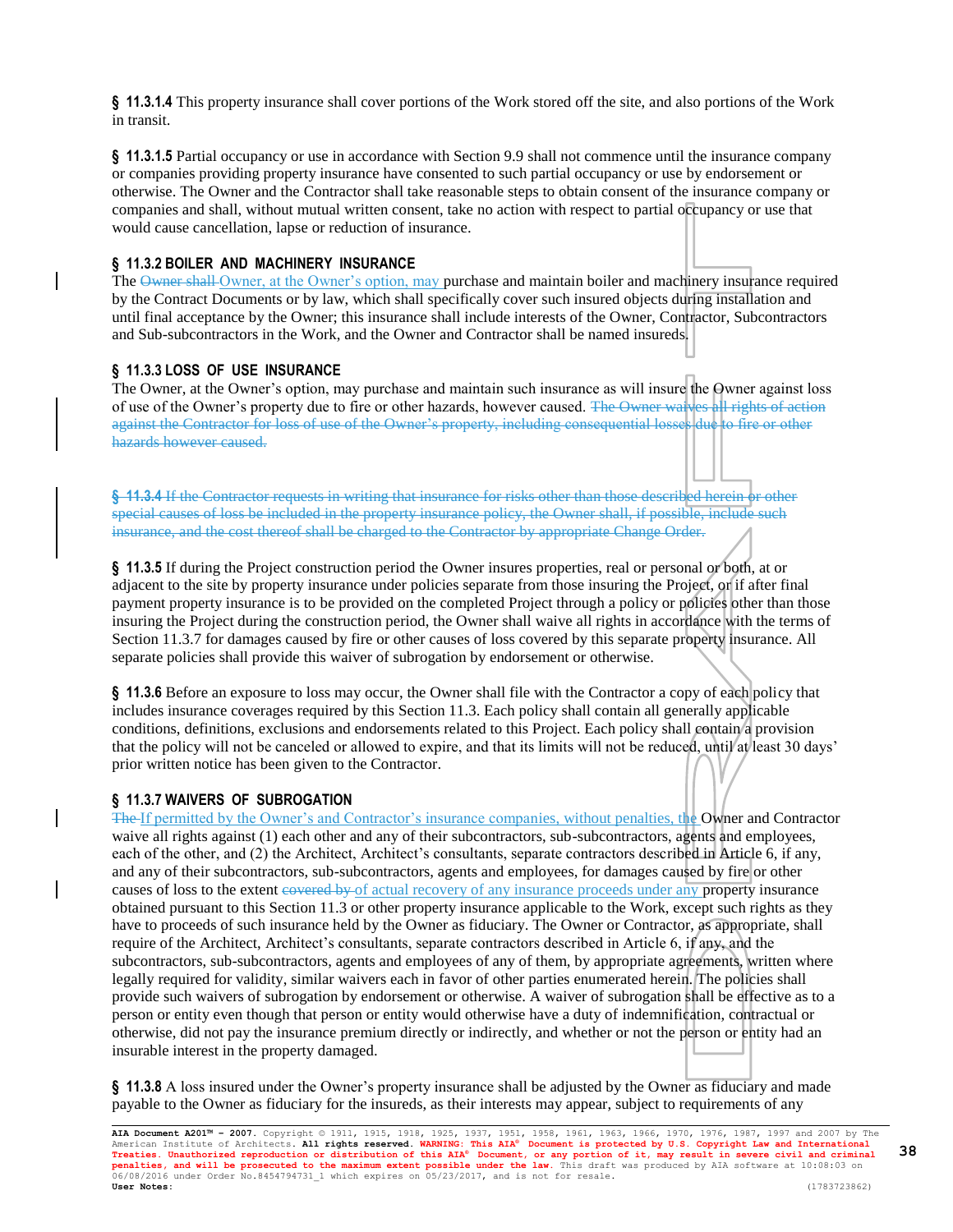applicable mortgagee clause and of Section 11.3.10. The Contractor shall pay Subcontractors their just shares of insurance proceeds received by the Contractor, and by appropriate agreements, written where legally required for validity, shall require Subcontractors to make payments to their Sub-subcontractors in similar manner.

**§ 11.3.9** If required in writing by a party in interest, the Owner as fiduciary shall, upon occurrence of an insured loss, give bond for proper performance of the Owner's duties. The cost of required bonds shall be charged against proceeds received as fiduciary. The Owner shall deposit in a separate account proceeds so received, which the Owner shall distribute in accordance with such agreement as the parties in interest may reach, or as determined in accordance with the method of binding dispute resolution selected in the Agreement between the Owner and Contractor. If after such loss no other special agreement is made and unless the Owner terminates the Contract for convenience, replacement of damaged property shall be performed by the Contractor after notification of a Change in the Work in accordance with Article 7.

**§ 11.3.10** The Owner as fiduciary shall have power to adjust and settle a loss with insurers unless one of the parties in interest shall object in writing within five days after occurrence of loss to the Owner's exercise of this power; if such objection is made, the dispute shall be resolved in the manner selected by the Owner and Contractor as the method of binding dispute resolution in the Agreement. If the Owner and Contractor have selected arbitration as the method of binding dispute resolution, the Owner as fiduciary shall make settlement with insurers or, in the case of a dispute over distribution of insurance proceeds, in accordance with the directions of the arbitrators.

### **§ 11.4 PERFORMANCE BOND AND PAYMENT BOND**

**§ 11.4.1** The Owner shall have the right to require the Contractor to furnish bonds covering faithful performance of the Contract and payment of obligations arising thereunder as stipulated in bidding requirements or specifically required in the Contract Documents on the date of execution of the Contract.

**§ 11.4.2** Upon the request of any person or entity appearing to be a potential beneficiary of bonds covering payment of obligations arising under the Contract, the Contractor shall promptly furnish a copy of the bonds or shall authorize a copy to be furnished.

### **ARTICLE 12 UNCOVERING AND CORRECTION OF WORK § 12.1 UNCOVERING OF WORK**

**§ 12.1.1** If a portion of the Work is covered contrary to the Architect's request or to requirements specifically expressed in the Contract Documents, it must, if requested in writing by the Architect, be uncovered for the Architect's examination and be replaced at the Contractor's expense without change in the Contract Time.

**§ 12.1.2** If a portion of the Work has been covered that the Architect has not specifically requested to examine prior to its being covered, the Architect may request to see such Work and it shall be uncovered by the Contractor. If such Work is in accordance with the Contract Documents, costs of uncovering and replacement shall, by appropriate Change Order, be at the Owner's expense. If such Work is not in accordance with the Contract Documents, such costs and the cost of correction shall be at the Contractor's expense unless the condition was caused by the Owner or a separate contractor in which event the Owner shall be responsible for payment of such costs-expense..

# **§ 12.2 CORRECTION OF WORK**

### **§ 12.2.1 BEFORE OR AFTER SUBSTANTIAL COMPLETION**

The Contractor shall promptly correct Work rejected by the Architect or failing to conform to the requirements of the Contract Documents, whether discovered before or after Substantial Completion and whether or not fabricated, installed or completed. Costs of correcting such rejected Work, including additional testing and inspections, the cost of uncovering and replacement, and compensation for the Architect's services and expenses made necessary thereby, shall be at the Contractor's expense.

### **§ 12.2.2 AFTER SUBSTANTIAL COMPLETION**

**§ 12.2.2.1** In addition to the Contractor's obligations under Section 3.5, if, within one year after the date of Substantial Completion of the Work or designated portion thereof or after the date for commencement of warranties established under Section 9.9.1, or by terms of an applicable special warranty required by the Contract Documents, any of the Work is found to be not in accordance with the requirements of the Contract Documents, the Contractor shall correct it promptly after receipt of written notice from the Owner to do so unless the Owner has previously given the Contractor a written acceptance of such condition. The Owner shall give such notice promptly after

**AIA Document A201™ – 2007.** Copyright © 1911, 1915, 1918, 1925, 1937, 1951, 1958, 1961, 1963, 1966, 1970, 1976, 1987, 1997 and 2007 by The American Institute of Architects. <mark>All rights reserved. WARNING: This AIA® Document is protected by U.S. Copyright Law and International<br>Treaties. Unauthorized reproduction or distribution of this AIA® Document, or any por</mark> 06/08/2016 under Order No.8454794731\_1 which expires on 05/23/2017, and is not for resale.<br>User Notes: **User Notes:** (1783723862)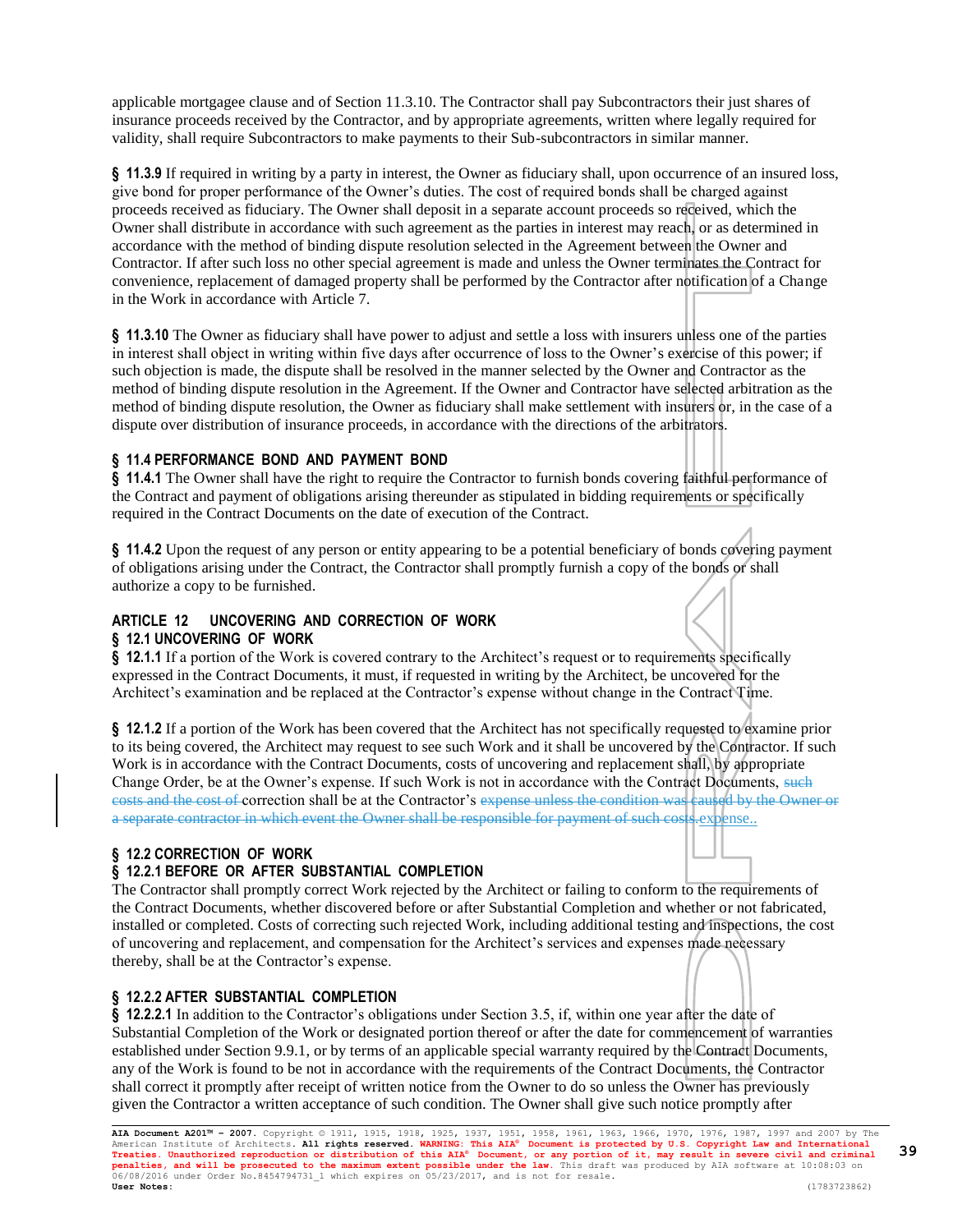discovery of the condition. During the one-year period for correction of Work, if the Owner fails to notify the Contractor and give the Contractor an opportunity to make the correction, the Owner waives the rights to require correction by the Contractor and to make a claim for breach of warranty. If the Contractor fails to correct nonconforming Work within a reasonable time during that period after receipt of notice from the Owner or Architect, the Owner may correct it in accordance with Section 2.4.

**§ 12.2.2.2** The one-year period for correction of Work shall be extended with respect to portions of Work first performed after Substantial Completion by the period of time between Substantial Completion and the actual completion of that portion of the Work.

**§ 12.2.2.3** The one-year period for correction of Work shall not be extended by corrective Work performed by the Contractor pursuant to this Section 12.2.Upon completion of any Work under or pursuant to this section 12.2, the one-year correction period in connection with the Work requiring correction will be renewed and will recommence. The obligations under section 12.2 will cover any repairs and replacement to any part of the Work or other property that is damaged by the defective Work..

**§ 12.2.3** The Contractor shall remove from the site portions of the Work that are not in accordance with the requirements of the Contract Documents and are neither corrected by the Contractor nor accepted by the Owner.

**§ 12.2.4** The Contractor shall bear the cost of correcting destroyed or damaged construction, whether completed or partially completed, of the Owner or separate contractors caused by the Contractor's correction or removal of Work that is not in accordance with the requirements of the Contract Documents.

**§ 12.2.5** Nothing contained in this Section 12.2 shall be construed to establish a period of limitation with respect to other obligations the Contractor has under the Contract Documents. Establishment of the one-year period for correction of Work as described in Section 12.2.2 relates only to the specific obligation of the Contractor to correct the Work, and has no relationship to the time within which the obligation to comply with the Contract Documents may be sought to be enforced, nor to the time within which proceedings may be commenced to establish the Contractor's liability with respect to the Contractor's obligations other than specifically to correct the Work.

### **§ 12.3 ACCEPTANCE OF NONCONFORMING WORK**

If the Owner prefers to accept Work that is not in accordance with the requirements of the Contract Documents, the Owner may do so instead of requiring its removal and correction, in which case the Contract Sum will be reduced as appropriate and equitable. Such adjustment shall be effected whether or not final payment has been made.

### **ARTICLE 13 MISCELLANEOUS PROVISIONS § 13.1 GOVERNING LAW**

The Contract shall be governed by the law of the place where the Project is located except that, if the parties have selected arbitration as the method of binding dispute resolution, the Federal Arbitration Act shall govern Section 15.4.will be governed by Oregon law without respect to conflict of laws principles..

### **§ 13.2 SUCCESSORS AND ASSIGNS**

**§ 13.2.1** The Owner and Contractor respectively bind themselves, their partners, successors, assigns and legal representatives to covenants, agreements and obligations contained in the Contract Documents. Except as provided in Section 13.2.2, neither party to the Contract shall assign the Contract as a whole without written consent of the other. If either party attempts to make such an assignment without such consent, that party shall nevertheless remain legally responsible for all obligations under the Contract.

**§ 13.2.2** The Owner may, without consent of the Contractor, assign the Contract to a lender providing construction financing for the Project, if the lender assumes the Owner's rights and obligations under the Contract Documents. The Contractor shall execute all consents reasonably required to facilitate such assignment.

### **§ 13.3 WRITTEN NOTICE**

Written notice shall be deemed to have been duly served if delivered in person to the individual, to a member of the firm or entity, or to an officer of the corporation for which it was intended; or if delivered at, or sent by registered or certified mail or by courier service providing proof of delivery to, the last business address known to the party giving notice.

**AIA Document A201™ – 2007.** Copyright © 1911, 1915, 1918, 1925, 1937, 1951, 1958, 1961, 1963, 1966, 1970, 1976, 1987, 1997 and 2007 by The American Institute of Architects. <mark>All rights reserved. WARNING: This AIA® Document is protected by U.S. Copyright Law and International<br>Treaties. Unauthorized reproduction or distribution of this AIA® Document, or any por</mark>  $06/08/2016$  under Order No.8454794731\_1 which expires on  $05/23/2017$ , and is not for resale.<br>User Notes: **User Notes:** (1783723862)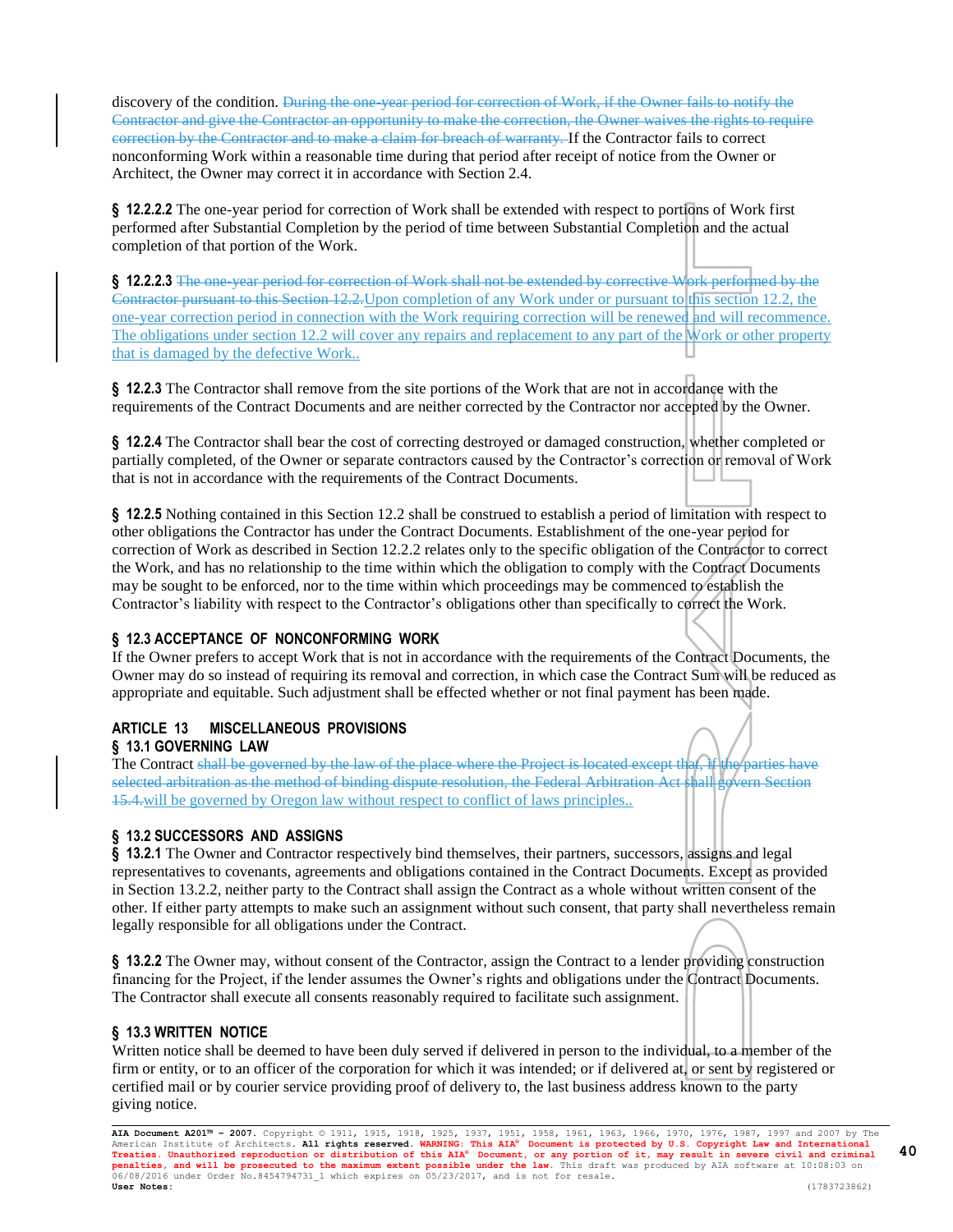### **§ 13.4 RIGHTS AND REMEDIES**

**§ 13.4.1** Duties and obligations imposed by the Contract Documents and rights and remedies available thereunder shall be in addition to and not a limitation of duties, obligations, rights and remedies otherwise imposed or available by law.

**§ 13.4.2** No action or failure to act by the Owner, Architect or Contractor shall constitute a waiver of a right or duty afforded them under the Contract, nor shall such action or failure to act constitute approval of or acquiescence in a breach there under, except as may be specifically agreed in writing.

### **§ 13.5 TESTS AND INSPECTIONS**

**§ 13.5.1** Tests, inspections and approvals of portions of the Work shall be made as required by the Contract Documents and by applicable laws, statutes, ordinances, codes, rules and regulations or lawful orders of public authorities. Unless otherwise provided, the Contractor shall make arrangements for such tests, inspections and approvals with an independent testing laboratory or entity acceptable to the Owner, or with the appropriate public authority, and shall bear all related costs of tests, inspections and approvals. The Contractor shall give the Architect timely notice of when and where tests and inspections are to be made so that the Architect may be present for such procedures. The Owner shall bear costs of (1) tests, inspections or approvals that do not become requirements until after bids are received or negotiations concluded, and (2) tests, inspections or approvals where building codes or applicable laws or regulations prohibit the Owner from delegating their cost to the Contractor.

**§ 13.5.2** If the Architect, Owner or public authorities having jurisdiction determine that portions of the Work require additional testing, inspection or approval not included under Section 13.5.1, the Architect will, upon written authorization from the Owner, instruct the Contractor to make arrangements for such additional testing, inspection or approval by an entity acceptable to the Owner, and the Contractor shall give timely notice to the Architect of when and where tests and inspections are to be made so that the Architect may be present for such procedures. Such costs, except as provided in Section 13.5.3, shall be at the Owner's expense.

**§ 13.5.3** If such procedures for testing, inspection or approval under Sections 13.5.1 and 13.5.2 reveal failure of the portions of the Work to comply with requirements established by the Contract Documents, all costs made necessary by such failure including those of repeated procedures and compensation for the Architect's services and expenses shall be at the Contractor's expense.

**§ 13.5.4** Required certificates of testing, inspection or approval shall, unless otherwise required by the Contract Documents, be secured by the Contractor and promptly delivered to the Architect.

**§ 13.5.5** If the Architect is to observe tests, inspections or approvals required by the Contract Documents, the Architect will do so promptly and, where practicable, at the normal place of testing.

**§ 13.5.6** Tests or inspections conducted pursuant to the Contract Documents shall be made promptly to avoid unreasonable delay in the Work.

### **§ 13.6 INTEREST**

Payments due and unpaid under the Contract Documents shall bear interest from the date payment is due at such rate as the parties may agree upon in writing or, in the absence thereof, at the legal rate prevailing from time to time at the place where the Project is located.Article 8 of the Agreement addresses interest on unpaid balances.

### **§ 13.7 TIME LIMITS ON CLAIMS**

The Owner and Contractor shall Contractor must commence all claims and causes of action, whether in contract, tort, breach of warranty or otherwise, against the other action arising out of or related to the Contract  $\frac{1}{n}$  accordance with the requirements of the final dispute resolution method selected in the Agreement within the time period specified by applicable law, but in any case not more than 10 years after the date of Substantial Completion of the Work. The Owner and Contractor waive within one year of a Claim's denial under the Contract or within one year of substantial completion, whichever is later. Contractor waives all claims and causes of action not commenced in accordance with this Section 13.7.subsection..

### **§ 13.8 NO THIRD-PARTY BENEFICIARIES**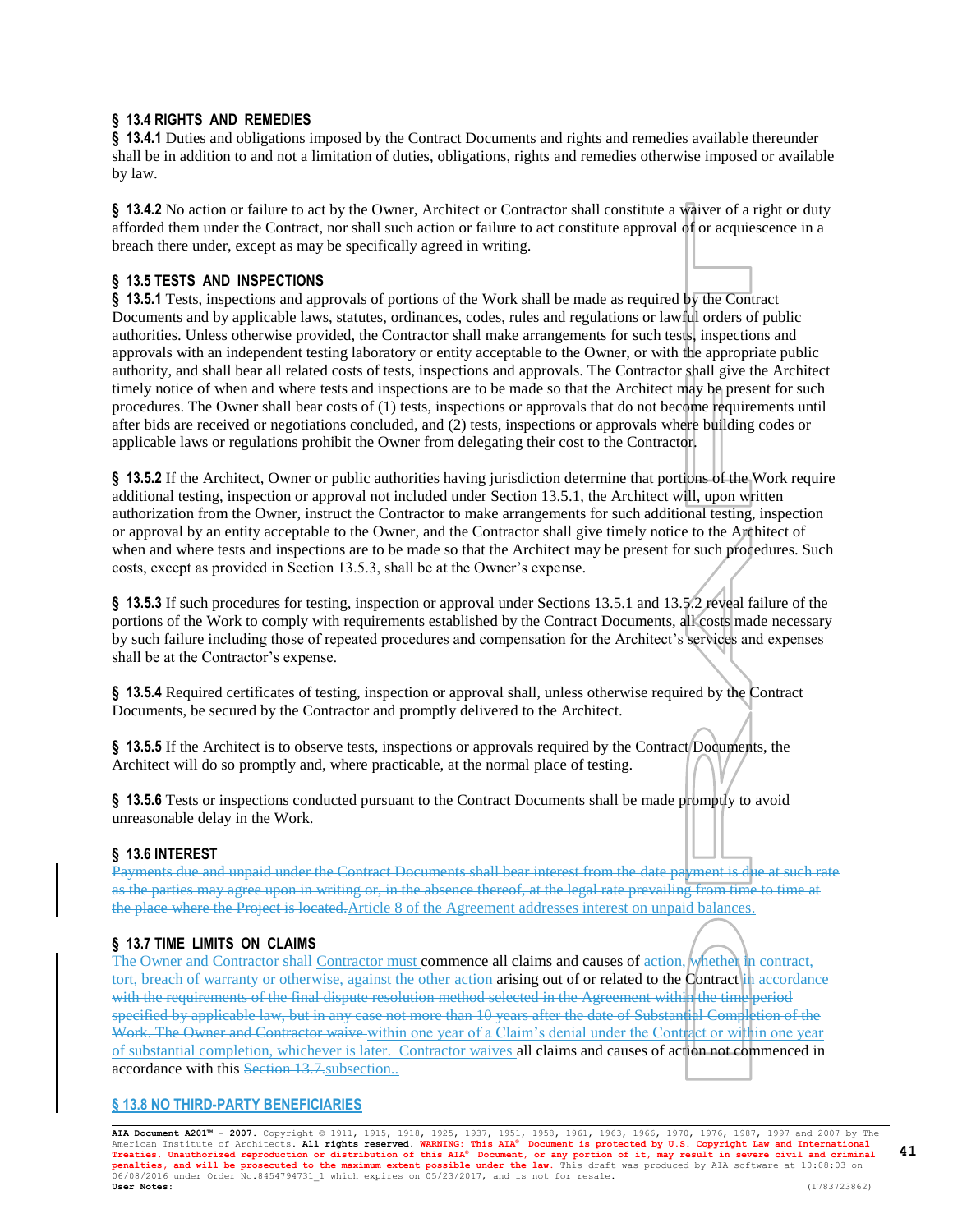Rights are conferred only upon the parties to this Contract and this Contract will not be construed to create any third party beneficiaries.

### **ARTICLE 14 TERMINATION OR SUSPENSION OF THE CONTRACT § 14.1 TERMINATION BY THE CONTRACTOR**

**§ 14.1.1** The Contractor may terminate the Contract if the Work is stopped for a period of 30 consecutive days through no act or fault of the Contractor or a Subcontractor, Sub-subcontractor or their agents or employees or any other persons or entities performing portions of the Work under direct or indirect contract with the Contractor, for any of the following reasons:

- **.1** Issuance of an order of a court or other public authority having jurisdiction that requires all Work to be stopped;
- **.2** An act of government, such as a declaration of national emergency that requires all Work to be stopped;
- **.3** Because the Architect has not issued a Certificate for Payment and has not notified the Contractor of the reason for withholding certification as provided in Section 9.4.1, or because the Owner has not made payment on a Certificate for Payment within the time stated in the Contract Documents; or
- **.4** The Owner has failed to furnish to the Contractor promptly, upon the Contractor's request, reasonable evidence as required by Section 2.2.1.

**§ 14.1.2** The Contractor may terminate the Contract if, through no act or fault of the Contractor or a Subcontractor, Sub-subcontractor or their agents or employees or any other persons or entities performing portions of the Work under direct or indirect contract with the Contractor, repeated suspensions, delays or interruptions of the entire Work by the Owner as described in Section 14.3 constitute in the aggregate more than 100 percent of the total number of days scheduled for completion, or 120 days in any 365-day period, whichever is less.

**§ 14.1.3** If one of the reasons described in Section 14.1.1 or 14.1.2 exists, the Contractor may, upon seven days' written notice to the Owner and Architect, terminate the Contract and recover from the Owner payment for Work executed, including reasonable overhead and profit, costs incurred by reason of such termination, and damages.

**§ 14.1.4** If the Work is stopped for a period of 60 consecutive days through no act or fault of the Contractor or a Subcontractor or their agents or employees or any other persons performing portions of the Work under contract with the Contractor because the Owner has repeatedly failed to fulfill the Owner's obligations under the Contract Documents with respect to matters important to the progress of the Work, the Contractor may, upon seven additional days' written notice to the Owner and the Architect, terminate the Contract and recover from the Owner as provided in Section 14.1.3.

# **§ 14.2 TERMINATION BY THE OWNER FOR CAUSE**

§ 14.2.1 The Owner may terminate the Contract if the Contractor

- **.1** repeatedly refuses or fails to supply enough properly skilled workers or proper materials;
- **.2** fails to make payment to Subcontractors for materials or labor in accordance with the respective agreements between the Contractor and the Subcontractors;
- **.3** repeatedly disregards applicable laws, statutes, ordinances, codes, rules and regulations, or lawful orders of a public authority; or
- **.4** otherwise is guilty of substantial breach of a provision of the Contract Documents.

**§ 14.2.2** When any of the above reasons exist, the Owner, upon certification by the Initial Decision Maker that sufficient cause exists to justify such action, Owner may without prejudice to any other rights or remedies of the Owner and after giving the Contractor and the Contractor's surety, if any, seven days' written notice, terminate employment of the Contractor and may, subject to any prior rights of the surety:

- **.1** Exclude the Contractor from the site and take possession of all materials, equipment, tools, and construction equipment and machinery thereon owned by the Contractor;
- **.2** Accept assignment of subcontracts pursuant to Section 5.4; and
- **.3** Finish the Work by whatever reasonable method the Owner may deem expedient. Upon written request of the Contractor, the Owner shall furnish to the Contractor a detailed accounting of the costs incurred by the Owner in finishing the Work.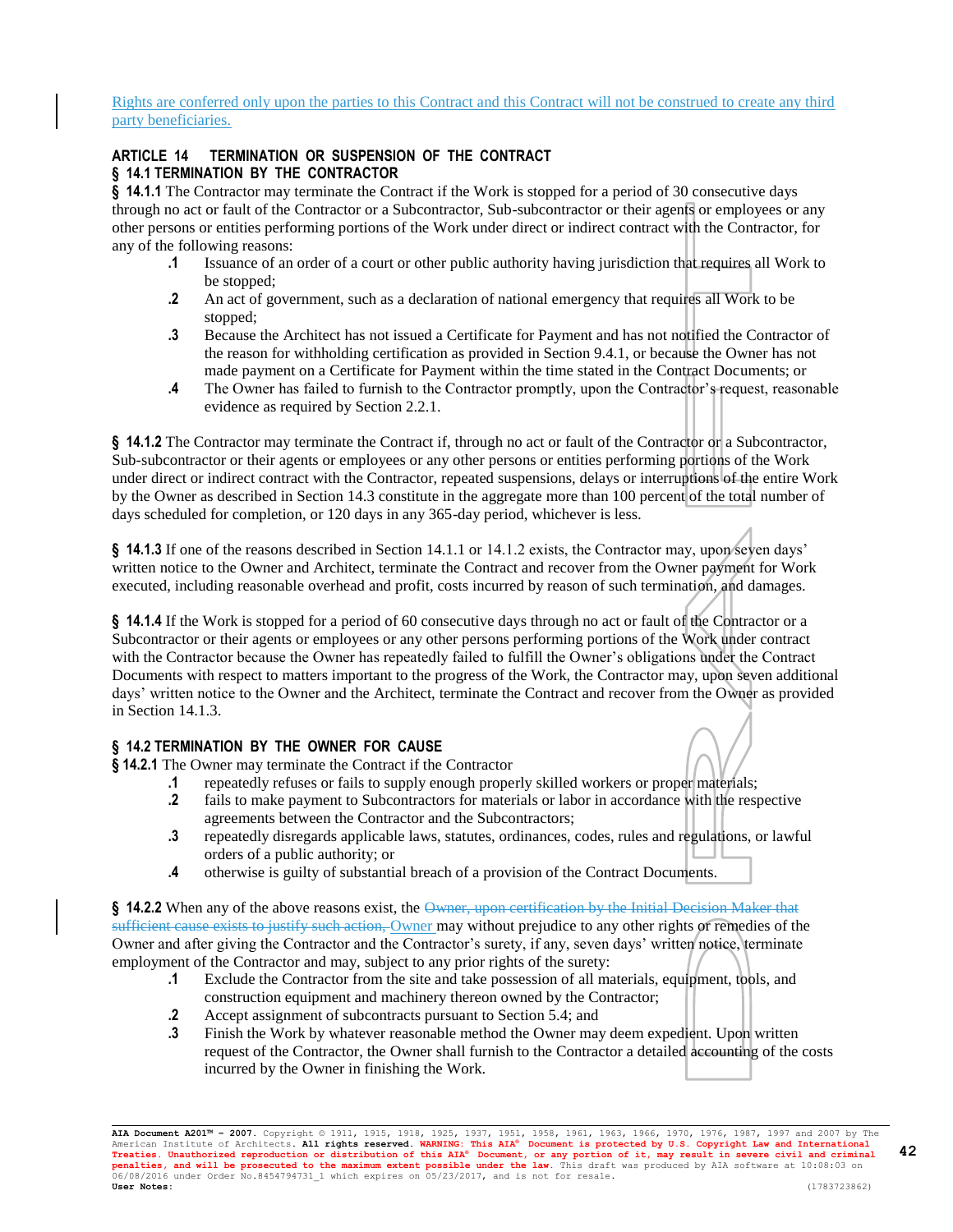**§ 14.2.3** When the Owner terminates the Contract for one of the reasons stated in Section 14.2.1, the Contractor shall not be entitled to receive further payment until the Work is finished.

**§ 14.2.4** If the unpaid balance of the Contract Sum exceeds costs of finishing the Work, including compensation for the Architect's services and expenses made necessary thereby, and other damages incurred by the Owner and not expressly waived, such excess shall be paid to the Contractor. If such costs and damages exceed the unpaid balance, the Contractor shall pay the difference to the Owner. The amount to be paid to the Contractor or Owner, as the case may be, shall be certified by the Initial Decision Maker, upon application, and this obligation These obligations for payment shall survive termination of the Contract.

# **§ 14.3 SUSPENSION BY THE OWNER FOR CONVENIENCE**

**§ 14.3.1** The Owner may, without cause, order the Contractor in writing to suspend, delay or interrupt the Work in whole or in part for such period of time as the Owner may determine.

**§ 14.3.2** The Contract Sum and Contract Time shall be adjusted for increases in the cost and time caused by suspension, delay or interruption as described in Section 14.3.1. Adjustment of the Contract Sum shall include profit. No adjustment shall be made to the extent

- **.1** that performance is, was or would have been so suspended, delayed or interrupted by another cause for which the Contractor is responsible; or
- **.2** that an equitable adjustment is made or denied under another provision of the Contract.

### **§ 14.4 TERMINATION BY THE OWNER FOR CONVENIENCE**

**§ 14.4.1** The Owner may, at any time, terminate the Contract for the Owner's convenience and without cause.

**§ 14.4.2** Upon receipt of written notice from the Owner of such termination for the Owner's convenience, the Contractor shall

- **.1** cease operations as directed by the Owner in the notice;
- **.2** take actions necessary, or that the Owner may direct, for the protection and preservation of the Work; and
- **.3** except for Work directed to be performed prior to the effective date of termination stated in the notice, terminate all existing subcontracts and purchase orders and enter into no further subcontracts and purchase orders.

**§ 14.4.3** In case of such termination for the Owner's convenience, the Contractor shall be entitled to receive payment for Work executed, and costs incurred by reason of such termination, along with reasonable overhead and profit on the Work not executed.termination.

### **ARTICLE 15 CLAIMS AND DISPUTES**

### **§ 15.1 CLAIMS**

# **§ 15.1.1 DEFINITION**

A Claim is a demand or assertion by one of the parties seeking, as a matter of right, payment of money, or other relief with respect to the terms of the Contract. The term "Claim" also includes other disputes and matters in question between the Owner and Contractor arising out of or relating to the Contract. The responsibility to substantiate Claims shall rest with the party making the Claim.

### **§ 15.1.2 NOTICE OF CLAIMS**

Claims by either the Owner or Contractor must be initiated by written notice to the other party and to the Initial Decision Maker with a copy sent to the Architect, if the Architect is not serving as the Initial Decision Maker. Claims by either party must be initiated within  $2\frac{1}{15}$  days after occurrence of the event giving rise to such Claim or within  $21-15$  days after the claimant first recognizes the condition giving rise to the Claim, whichever is later. Later, unless another provision of the Contract Documents requires a shorter period..

### **§ 15.1.3 CONTINUING CONTRACT PERFORMANCE**

Pending final resolution of a Claim, except as otherwise agreed in writing or as provided in Section 9.7 and Article 14, the Contractor shall proceed diligently with performance of the Contract and the Owner shall continue to make payments in accordance with the Contract Documents. The Architect will prepare Change Orders and issue Certificates for Payment in accordance with the decisions of the Initial Decision Maker.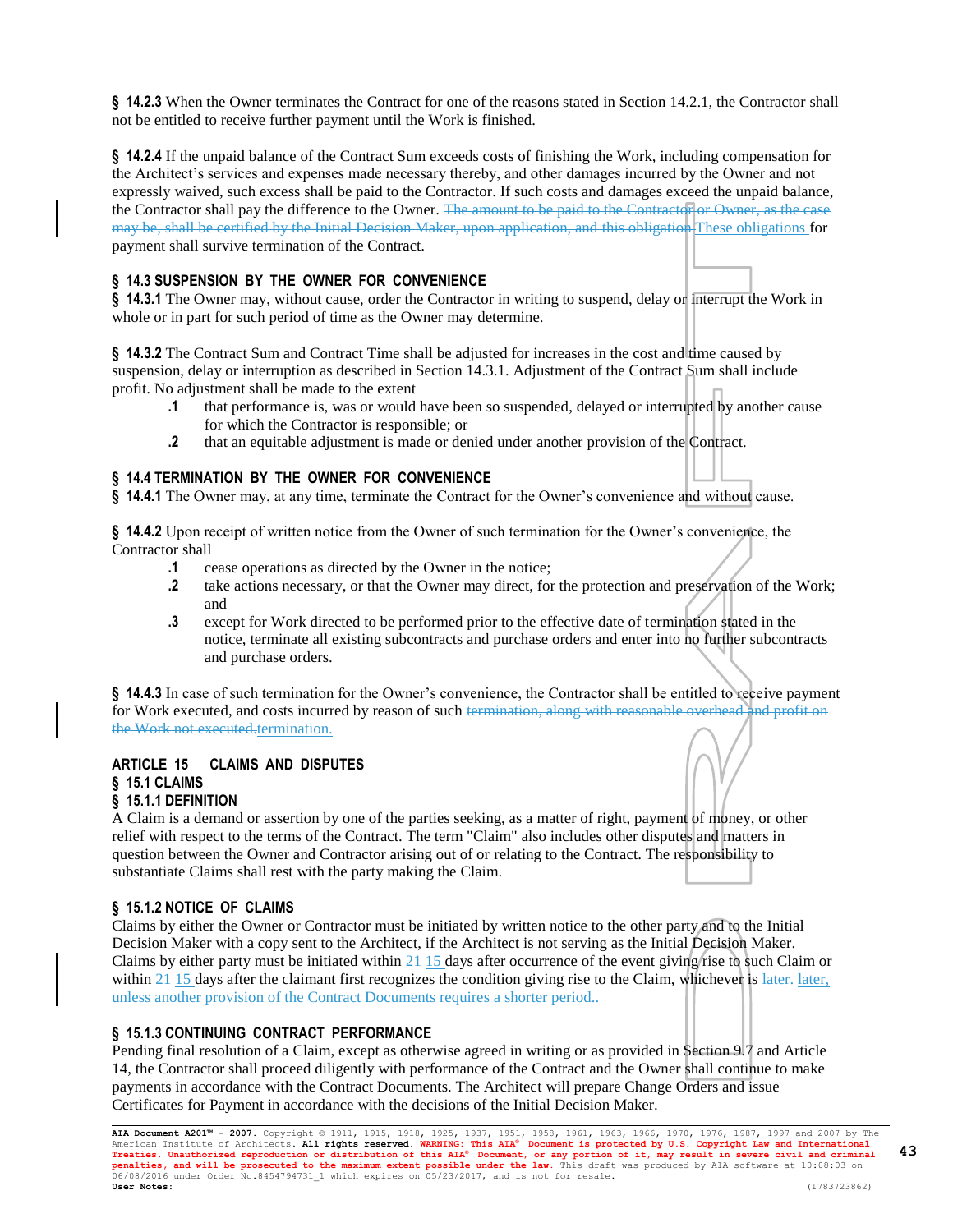# **§ 15.1.4 CLAIMS FOR ADDITIONAL COST**

If the Contractor wishes to make a Claim for an increase in the Contract Sum, written notice as provided herein shall be given before proceeding to execute the Work. Prior notice is not required for Claims relating to an emergency endangering life or property arising under Section 10.4.

### **§ 15.1.5 CLAIMS FOR ADDITIONAL TIME**

**§ 15.1.5.1** If the Contractor wishes to make a Claim for an increase in the Contract Time, written notice as provided herein shall be given. The Contractor's Claim shall include an estimate of cost and of probable effect of delay on progress of the Work. In the case of a continuing delay, only one Claim is necessary.

**§ 15.1.5.2** If adverse weather conditions are the basis for a Claim for additional time, such Claim shall be documented by consistent with the requirements contained in Article 8 of these General Conditions, Contractor must document such Claim with data substantiating that weather conditions were abnormal for the period of time, could not have been reasonably anticipated and had an adverse effect on the scheduled construction.

### **§ 15.1.6 CLAIMS FOR CONSEQUENTIAL DAMAGES**

The Contractor and Owner waive Claims against each other for consequential damages arising out of or relating to this Contract. This mutual waiver includes

- **.1** damages incurred by the Owner for rental expenses, for losses of use, income, profit, financing, business and reputation, and for loss of management or employee productivity or of the services of such persons; and
- **.2** damages incurred by the Contractor for principal office expenses including the compensation of personnel stationed there, for losses of financing, business and reputation, and for loss of profit except anticipated profit arising directly from the Work.profit.

This mutual waiver is applicable, without limitation, to all consequential damages due to either party's termination in accordance with Article 14. Nothing contained in this Section 15.1.6 shall be deemed to preclude an award of liquidated damages, when applicable, in accordance with the requirements of the Contract Documents.

# **§ 15.2 INITIAL DECISION**

**§ 15.2.1** Claims, excluding those arising under Sections 10.3, 10.4, 11.3.9, and 11.3.10, Claims shall be referred to the Initial Decision Maker for initial decision. The Architect will serve as the Initial Decision Maker, unless otherwise indicated in the Agreement. Except for those Claims excluded by this Section 15.2.1, an An initial decision shall be required as a condition precedent to mediation of any Claim arising prior to the date final payment is due, unless 30 days have passed after the Claim has been referred to the Initial Decision Maker with no decision having been rendered. Unless the Initial Decision Maker and all affected parties agree, the litigation of any Claim. The Initial Decision Maker will not decide disputes between the Contractor and persons or entities other than the Owner.Owner..

**§ 15.2.2** The Initial Decision Maker will review Claims and within ten days of the receipt of a Claim take one or more of the following actions: (1) request additional supporting data from the claimant or a response with supporting data from the other party, (2) reject the Claim in whole or in part, (3) approve the Claim, forward the claim to Owner with a recommendation that the claim be approved, (4) suggest a compromise, or (5) advise the parties that the Initial Decision Maker is unable to resolve the Claim if the Initial Decision Maker lacks sufficient information to evaluate the merits of the Claim or if the Initial Decision Maker concludes that, in the Initial Decision Maker's sole discretion, it would be inappropriate for the Initial Decision Maker to resolve the Claim.

**§ 15.2.3** In evaluating Claims, the Initial Decision Maker may, but shall not be obligated to, consult with or seek information from either party or from persons with special knowledge or expertise who may assist the Initial Decision Maker in rendering a decision. The Initial Decision Maker may request the Owner to authorize retention of such persons at the Owner's expense.

**§ 15.2.4** If the Initial Decision Maker requests a party to provide a response to a Claim or to furnish additional supporting data, such party shall respond, within ten days after receipt of such request, and shall either (1) provide a response on the requested supporting data, (2) advise the Initial Decision Maker when the response or supporting data will be furnished or (3) advise the Initial Decision Maker that no supporting data will be furnished. Upon

**AIA Document A201™ – 2007.** Copyright © 1911, 1915, 1918, 1925, 1937, 1951, 1958, 1961, 1963, 1966, 1970, 1976, 1987, 1997 and 2007 by The American Institute of Architects. <mark>All rights reserved. WARNING: This AIA® Document is protected by U.S. Copyright Law and International<br>Treaties. Unauthorized reproduction or distribution of this AIA® Document, or any por</mark>  $06/08/2016$  under Order No.8454794731\_1 which expires on  $05/23/2017$ , and is not for resale.<br>User Notes: **User Notes:** (1783723862)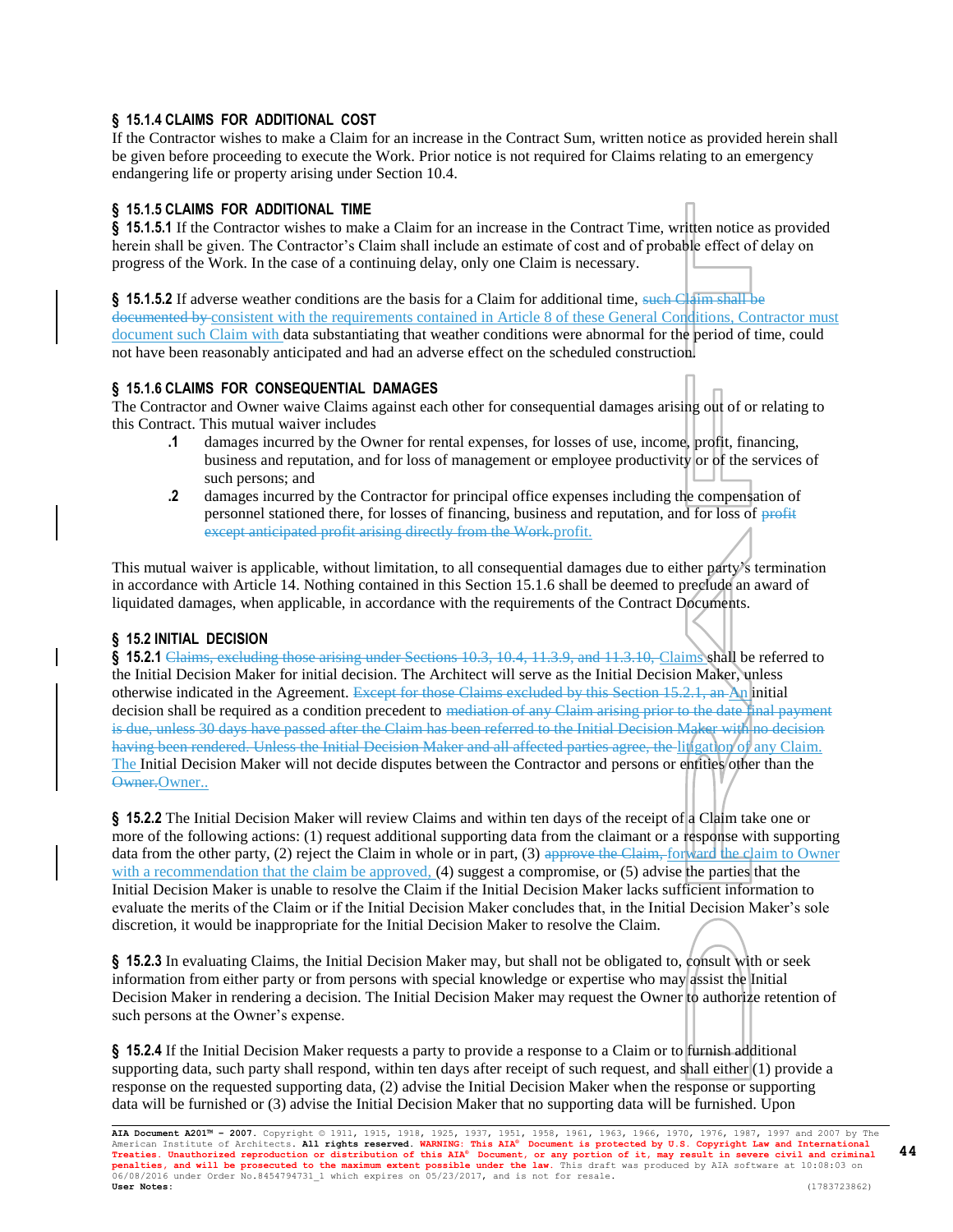receipt of the response or supporting data, if any, the Initial Decision Maker will either reject or approve the Claim in whole or in part, the claim or forward the Claim to the owner with recommendation that the claim be approved in whole or part..

**§ 15.2.5** The Initial Decision Maker will render an initial decision approving or rejecting the Claim, or indicating that the Initial Decision Maker is unable to resolve the Claim. This initial decision shall (1) be in writing; (2) state the reasons therefor; and (3) notify the parties and the Architect, if the Architect is not serving as the Initial Decision Maker, of any change in the evaluate claims by written decision and notify parties of any redommended changes to Contract Sum or Contract Time or both. The initial decision shall be final and binding on the parties but subject to mediation and, if the parties fail to resolve their dispute through mediation, to binding dispute resolution.both..

**§ 15.2.6** Either party may file for mediation of an initial decision at any time, subject to the terms of Section 15.2.6.1.

**§ 15.2.6.1** Either party may, within 30 days from the date of an initial decision, demand in writing that the other party file for mediation within 60 days of the initial decision. If such a demand is made and the party receiving the demand fails to file for mediation within the time required, then both parties waive their rights to mediate or pursue binding dispute resolution proceedings with respect to the initial decision.

**§ 15.2.7** In the event of a Claim against the Contractor, the Owner may, but is not obligated to, notify the surety, if any, of the nature and amount of the Claim. If the Claim relates to a possibility of a Contractor's default, the Owner may, but is not obligated to, notify the surety and request the surety's assistance in resolving the controversy.

**§ 15.2.8** If a Claim relates to or is the subject of a mechanic's lien, the party asserting such Claim may proceed in accordance with applicable law to comply with the lien notice or filing deadlines.

### **§ 15.3 MEDIATIONLITIGATION**

**§ 15.3.1** Claims, disputes, or other matters in controversy arising out of or related to the Contract except those waived as provided for in Sections 9.10.4, 9.10.5, and 15.1.6 shall be subject to mediation as a condition precedent to binding dispute resolution.

Either party may file a lawsuit to resolve a Claim or dispute arising out of the Contract if the Claim or dispute is not resolved between the parties under the Contract's Claims process. The lawsuit must be brought in a court with proper jurisdiction located in Clackamas County, Oregon. Any trial will be to the court without a jury. Notwithstanding any contrary language in the Contract Documents, each party will be responsible for its own costs and fees, including but not limited to attorney and expert fees, throughout any litigation, including any appeals. **§ 15.3.2** The parties shall endeavor to resolve their Claims by mediation which, unless the parties mutually agree otherwise, shall be administered by the American Arbitration Association in accordance with its Construction Industry Mediation Procedures in effect on the date of the Agreement. A request for mediation shall be made in writing, delivered to the other party to the Contract, and filed with the person or entity administering the mediation. The request may be made concurrently with the filing of binding dispute resolution proceedings but, in such event, mediation shall proceed in advance of binding dispute resolution proceedings, which shall be stayed pending mediation for a period of 60 days from the date of filing, unless stayed for a longer period by agreement of the parties or court order. If an arbitration is stayed pursuant to this Section 15.3.2, the parties may nonetheless proceed to the selection of the arbitrator(s) and agree upon a schedule for later proceedings.

§ 15.3.3 The parties shall share the mediator's fee and any filing fees equally. The mediation *finall* be held in the place where the Project is located, unless another location is mutually agreed upon. Agreements reached in mediation shall be enforceable as settlement agreements in any court having jurisdiction thereof.

### **§ 15.4 ARBITRATION**

§ **15.4.1** If the parties have selected arbitration as the method for binding dispute resolution in the Agreement, any Claim subject to, but not resolved by, mediation shall be subject to arbitration which, unless the parties mutually agree otherwise, shall be administered by the American Arbitration Association in accordance with its Construction Industry Arbitration Rules in effect on the date of the Agreement. A demand for arbitration shall be made in writing, delivered to the other party to the Contract, and filed with the person or entity administering the arbitration. The